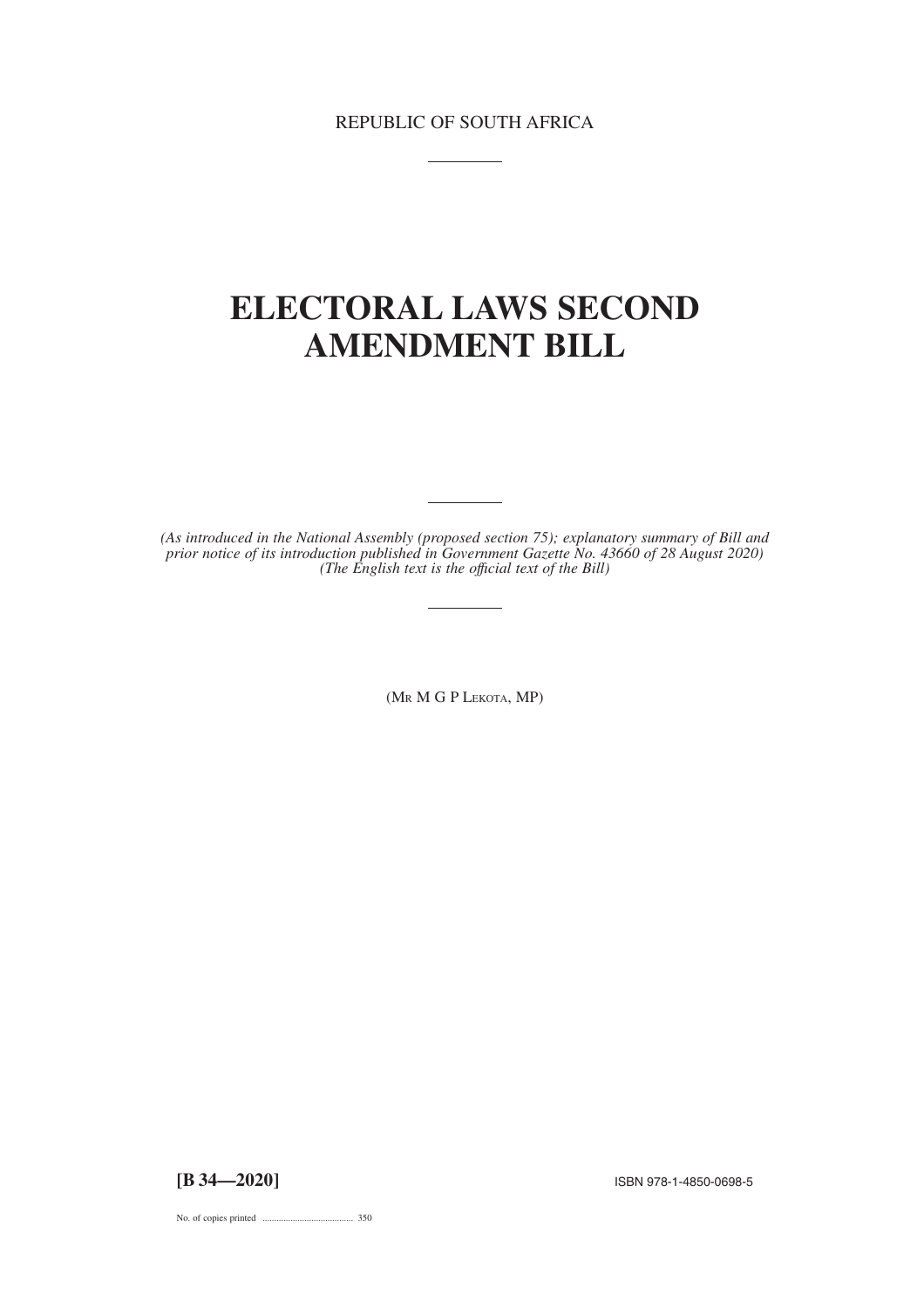## **GENERAL EXPLANATORY NOTE:**

|  | Words in bold type in square brackets indicate omissions from<br>existing enactments. |
|--|---------------------------------------------------------------------------------------|
|  | Words underlined with a solid line indicate insertions in<br>existing enactments.     |

# **BILL**

**To amend the—**

- Electoral Commission Act, 1996, so as to accommodate independent candi**dacy in relation to the powers and functions of the Commission; to provide that keeping abreast with electoral technological developments be included as a function of the Commission; to provide for the establishment of an Electoral Technology Committee; to provide for the registration of a party in respect of all constituencies or such constituencies as selected by the party; to provide for, and regulate, the registration of independent candidates; and**
- **Electoral Act, 1998, so as to provide that the Commission must administer the Act in a manner conducive to free and fair elections; to delete sections in the Act which allow the chief electoral officer to not register a person as a voter if that person has been declared by the High Court to be of unsound mind or mentally disordered or is detained under the Mental Health Care Act, 2002 (Act No. 17 of 2002); to provide that the lists of candidates submitted by a registered party intending to contest an election must be accompanied by a personal manifesto signed by each candidate setting out how and to what extent that candidate is committed to making real the rights enshrined in Chapter 2 of the Constitution of the Republic of South Africa, 1996, and also a list of supporters to validate the nomination of that candidate; to give full effect to section 19(3)***(b)* **of the Constitution of the Republic of South Africa, 1996, by providing for an adult citizen to stand for public office as an independent candidate without having to stand for office through his or her membership of a political party and, if elected, to hold office; to promote democratic governance and electoral accountability through both an open list voting system and a constituency based system; to provide for the establishment of constituencies and the review of constituency boundaries; to amend certain Schedules and to substitute Schedule 1A,**

**and to provide for matters connected therewith.**

**BE IT ENACTED** by the Parliament of the Republic of South Africa, as follows:—

#### **Amendment of section 1 of Act 51 of 1996, as amended by section 6 of Act 22 of 2014**

- **1.** Section 1 of the Electoral Commission Act, 1996, is hereby amended—
	- *(a)* by the insertion after the definition of ''Commission'' of the following definition: 5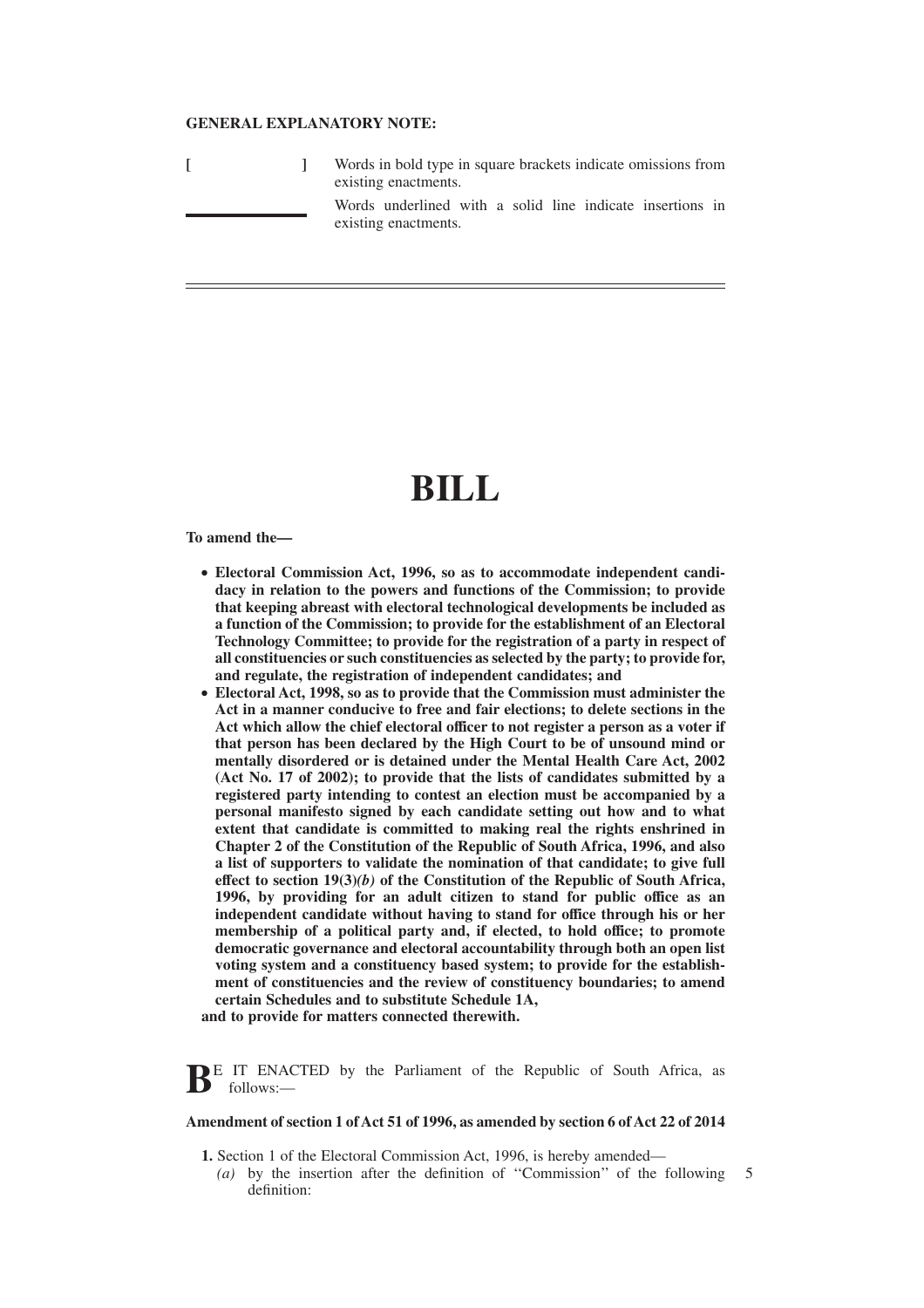'' **'constituency'** means an area determined in terms of section 61A of the Electoral Act, 1998 (Act No. 73 of 1998);'';

*(b)* by the insertion after the definition of ''Electoral Court'' of the following definition:

> '' **'independent candidate'** means an adult citizen standing for public office, and as such intends to contest, or contests, an election as an independent individual;''; 5

- *(c)* by the insertion after the definition of ''party'' of the following definition: '' **'party candidate'** means a person whose name appears on a party's list of candidates as defined in section 1 of the Electoral Act, 1998 (Act 10 No. 73 of 1998);";
- *(d)* by the substitution for the definition of ''political office'' of the following definition:

'' **'political office'** means any executive appointment or elected office, including any elected or nominated—

*(a)* public representative of a party, whether involving remuneration or not, or any other paid office, in the service of a party; and

*(b)* independent candidate, whether involving remuneration or not;'';

- *(e)* by the insertion after the definition of ''prescribe'' of the following definition: '' **'registered independent candidate'** means an independent candidate 20 registered in terms of section 15B;''; and
- *(f)* by the deletion of the Roman numerals which appear before and after each definition.

#### **Amendment of section 5 of Act 51 of 1996, as amended by section 94 of Act 117 of 1998 and section 1 of Act 1 of 2019** 25

**2.** Section 5 of the Electoral Commission Act, 1996, is hereby amended—

*(a)* by the substitution in subsection (1) for paragraphs *(f)* and *(g)* of the following paragraphs:

> ''*(f)* compile and maintain a register of parties and a register of independent candidates;

> *(g)* establish and maintain liaison and co-operation with parties and with independent candidates;";

- *(b)* by the insertion after paragraph *(h)* of the following paragraph:
	- '' *(h*A*)* keep abreast with electoral technological developments to determine which new technologies could be used to improve the quality 35 of elections and the rapid verification and counting of votes at the end of the voting period;''; and
- *(c)* by the addition of the following subsection:

''(3)*(a)* The Commission shall, for the purposes of subsection (1)*(h*A*)*

- establish an Electoral Technology Committee, which shall—
- (i) survey the landscape for new electoral technology developments; (ii) assess the advantages and risks of using the technology identified as a stand-alone mechanism and when combined with a traditional
- manual system; (iii) conduct a costs and benefits analysis of using the technology or technologies identified; 45
- (iv) determine whether such technology or technologies could improve the cost-effectiveness, efficiency, security and fairness of elections;
- (v) conduct trials to test and determine whether the technology or technologies identified may be effectively and safely used in the elections; 50
- (vi) decide on whether such new technology or technologies should be adopted;
- (vii) recommend legislative amendments to allow for such new technology or technologies to be implemented;
- (viii) identify potential and suitable service providers with a proven track record of integrity, capability and reliability; and
- (ix) undertake any other task related to electoral technology developments that the Commission may instruct the Electoral Technology Committee to do. 60

15

30

40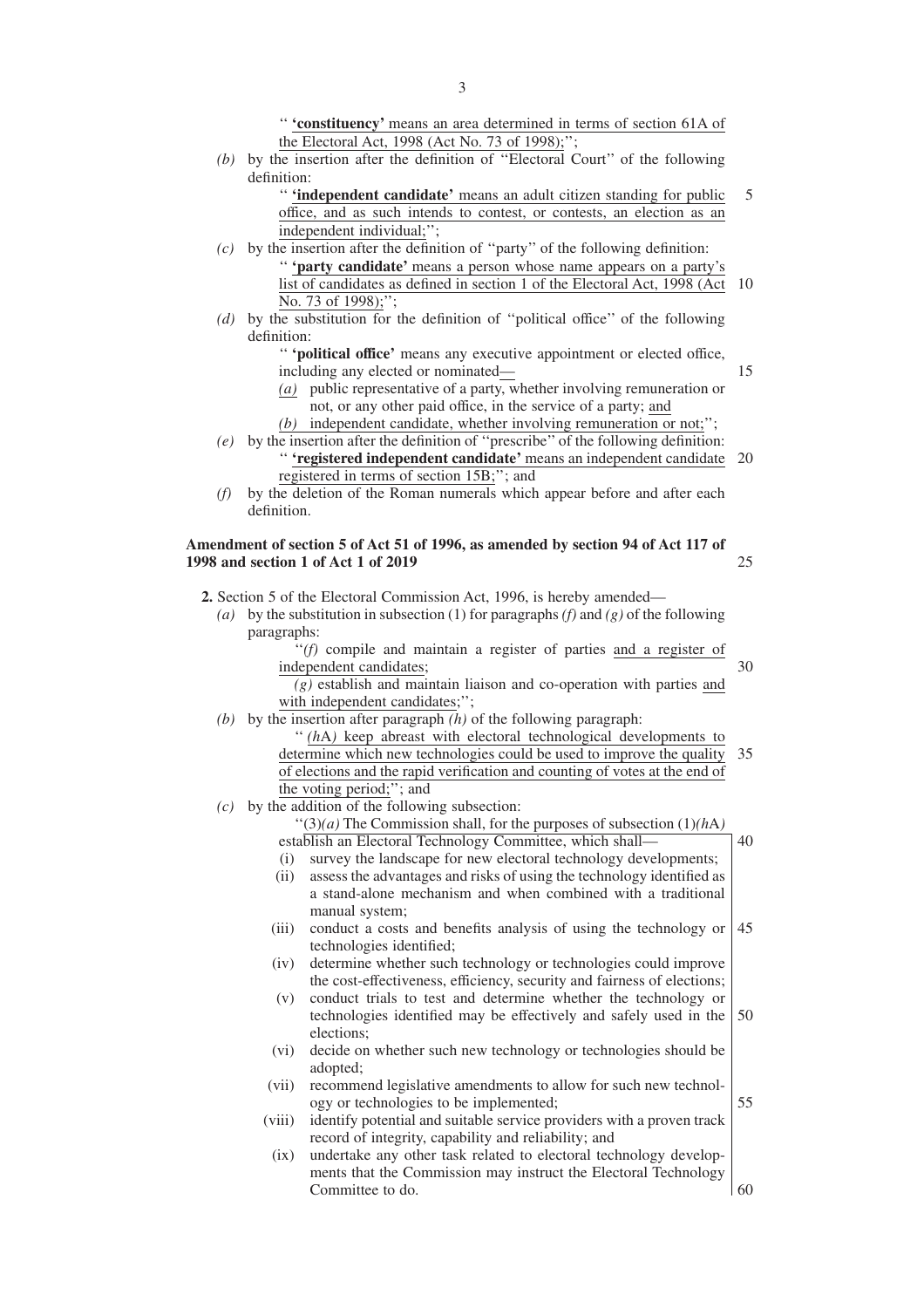*(b)* The Electoral Technology Committee shall comprise of persons who are qualified in information and communication technologies and have specialised knowledge of, or experience in, electronic voting, counting technologies and the security aspects of electronic voting and counting.''.

#### **Amendment of section 6 of Act 51 of 1996**

**3.** Section 6 of the Electoral Commission Act, 1996, is hereby amended by the substitution in subsection (2) for paragraph *(d)* of the following paragraph:

''*(d)* has been nominated by a committee of the National Assembly, proportionally composed of members of all parties **[represented in that Assembly]** and 10 independent candidates who are members of the Assembly, from a list of recommended candidates submitted to the committee by the panel referred to in subsection  $(3)$ .".

# **Amendment of section 9 of Act 51 of 1996**

**4.** Section 9 of the Electoral Commission Act, 1996, is hereby amended by the 15 substitution in subsection (2) for paragraph *(b)* of the following paragraph:

''*(b)* may, whether directly or indirectly, in any manner give support to, or oppose, any party **[or]**, party candidate or independent candidate participating in an election, or any of the issues in contention between parties **[or]**, party candidates or independent candidates;''.

#### **Amendment of section 13 of Act 51 of 1996**

**5.** Section 13 of the Electoral Commission Act, 1996, is hereby amended by the substitution for subsection (3) of the following subsection:

"(3) The records referred to in section  $12(2)(b)$  shall be audited by the Auditor-General in terms of the **[Auditor-General Act, 1995 (Act No. 12 of** 25 **1995)]** Public Audit Act, 2004 (Act No. 25 of 2004).''.

# **Amendment of section 15 of Act 51 of 1996, as amended by section 26 of Act 34 of 2003 and section 2 of Act 1 of 2019**

**6.** Section 15 of the Electoral Commission Act, 1996, is hereby amended by the substitution for subsection (1) of the following subsection:

''(1) The chief electoral officer shall, upon application by a party in the prescribed manner and form, accompanied by the items mentioned in subsection (3), register such party in respect of all constituencies or such constituencies as selected by the party, in accordance with this Chapter.''.

# **Insertion of section 15B in Act 51 of 1996**

**7.** The following section is hereby inserted in the Electoral Commission Act, 1996, after section 15A:

# ''**Registration of independent candidates**

**15B.** (1) The chief electoral officer shall, upon application by an independent candidate in the prescribed manner and form, accompanied by the items mentioned in subsection (3), register such independent candidate in respect of only one particular constituency, in accordance with this Chapter 40

(2) The form shall, *inter alia*, make provision for the following:

- *(a)* The full name of the independent candidate;
- *(b)* a recent colour photograph of the independent candidate;
- *(c)* the distinguishing mark or symbol of the independent candidate, in colour, if any; and
- *(d)* the abbreviation, if any, of the name of the independent candidate. (3) The application shall be accompanied by—

4

35

30

20

5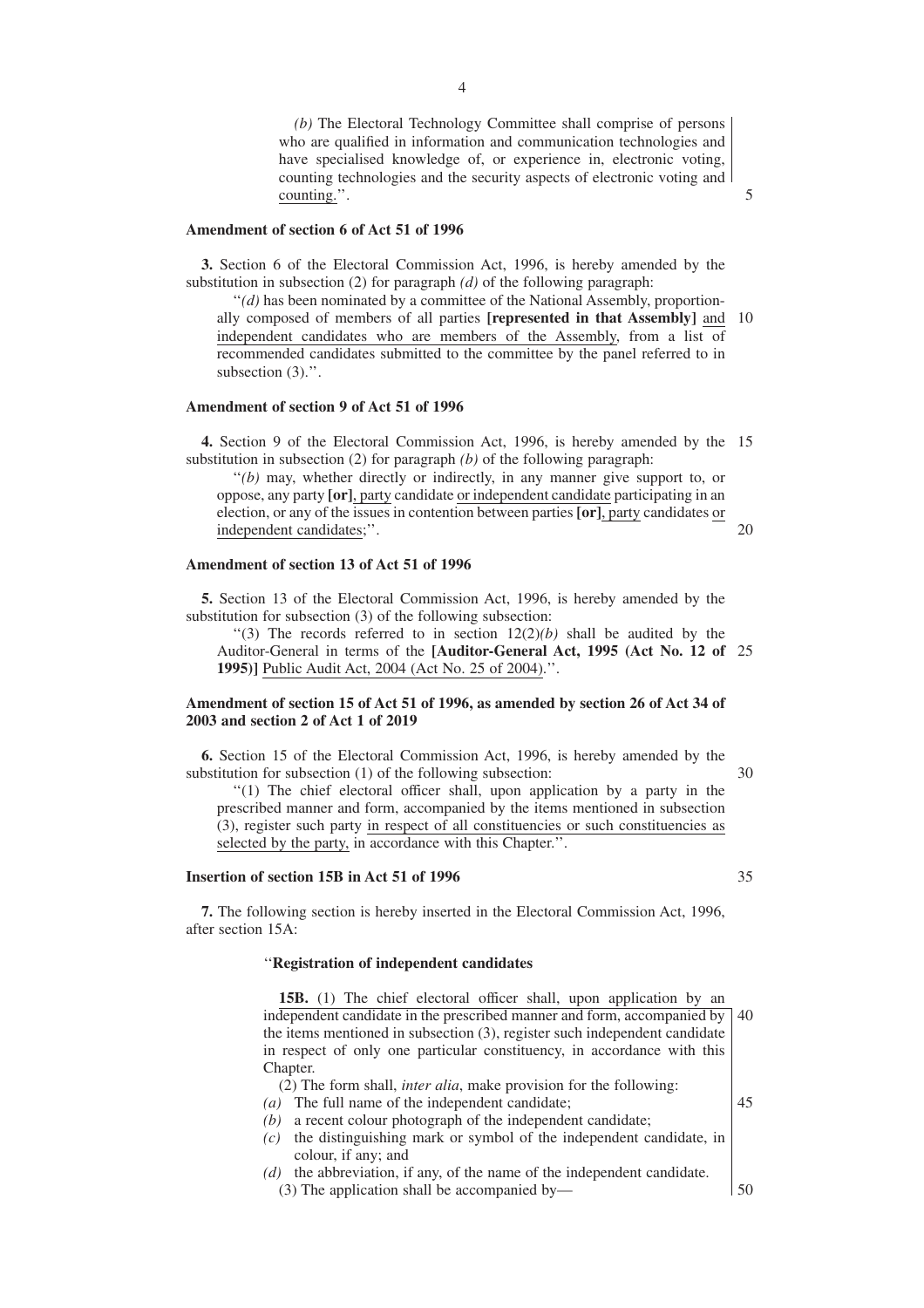| (a)                                                                                                    | a certified copy of the page of the independent candidate's identity<br>document on which the candidate's photo, full name and identity |  |  |
|--------------------------------------------------------------------------------------------------------|-----------------------------------------------------------------------------------------------------------------------------------------|--|--|
|                                                                                                        | number appear;                                                                                                                          |  |  |
|                                                                                                        | the prescribed nomination form signed by the prescribed number of                                                                       |  |  |
| (b)                                                                                                    |                                                                                                                                         |  |  |
|                                                                                                        | registered voters;                                                                                                                      |  |  |
| (c)                                                                                                    | a list, comprising the prescribed details, of verifiable supporters who                                                                 |  |  |
|                                                                                                        | are registered voters from contiguous wards equalling 0.035% or more                                                                    |  |  |
|                                                                                                        | of the registered voters from the constituency for which the                                                                            |  |  |
|                                                                                                        | independent candidate has been nominated, to validate the nomination                                                                    |  |  |
|                                                                                                        | and to assist in determining as best as possible the location of a                                                                      |  |  |
|                                                                                                        | successful independent candidate's constituency office upon that                                                                        |  |  |
|                                                                                                        | candidate being successfully elected;                                                                                                   |  |  |
| (d)                                                                                                    | the prescribed acceptance of nomination, signed by the independent                                                                      |  |  |
|                                                                                                        | candidate:                                                                                                                              |  |  |
| (e)                                                                                                    | the prescribed undertaking, signed by the independent candidate, to be                                                                  |  |  |
|                                                                                                        | bound by the Code as defined in the Electoral Act, 1998 (Act No. 73 of                                                                  |  |  |
|                                                                                                        | 1998);                                                                                                                                  |  |  |
| (f)                                                                                                    | the prescribed declaration, signed by the independent candidate, that                                                                   |  |  |
|                                                                                                        | he or she is not disqualified from standing for election in terms of the                                                                |  |  |
|                                                                                                        | Constitution of the Republic of South Africa, 1996, or any applicable                                                                   |  |  |
|                                                                                                        | legislation;                                                                                                                            |  |  |
| (g)                                                                                                    | a personal manifesto setting out how and to what extent the                                                                             |  |  |
|                                                                                                        | independent candidate is committed to making real and visible the                                                                       |  |  |
|                                                                                                        | rights enshrined in Chapter 2 of the Constitution of the Republic of                                                                    |  |  |
|                                                                                                        | South Africa, 1996; and                                                                                                                 |  |  |
| (h)                                                                                                    | the prescribed amount, if any.                                                                                                          |  |  |
|                                                                                                        | (4) After an independent candidate has been registered, the chief                                                                       |  |  |
|                                                                                                        | electoral officer shall issue that candidate with a registration certificate in                                                         |  |  |
|                                                                                                        | the prescribed form and publish the prescribed particulars of such                                                                      |  |  |
| registration in the Gazette.                                                                           |                                                                                                                                         |  |  |
| (5) Every independent candidate not represented in a legislative body                                  |                                                                                                                                         |  |  |
| shall annually renew his or her registration in the prescribed manner and at<br>the prescribed time.". |                                                                                                                                         |  |  |
|                                                                                                        |                                                                                                                                         |  |  |

5

10

15

20

25

30

35

# **Amendment of section 16 of Act 51 of 1996, as amended by sections 28 and 29 of Act 34 of 2003**

**8.** Section 16 of the Electoral Commission Act, 1996, is hereby amended—

*(a)* by the substitution for the heading of the following heading:

# ''**Prohibition on registration of party or independent candidate under certain circumstances**'';

- *(b)* by the substitution for subsections (1) and (2) of the following subsections: ''(1) The chief electoral officer may not register a party in terms of section 15 or 15A, and may not register an independent candidate in terms of section 15B, if— 40
	- *(a)* fourteen days have not elapsed since the applicant has submitted to the chief electoral officer proof of publication of the prescribed 45 notice of application in the *Gazette* in the case of an application referred to in section 15 or 15B or in a newspaper circulating in the municipal area concerned in the case of an application referred to in section 15A**[.]**;
	- *(b)* a proposed name, abbreviated name, distinguishing mark or symbol mentioned in the application resembles the name, abbreviated name, distinguishing mark or symbol, as the case may be, of any other registered party or any other registered independent candidate to such an extent that it may deceive or confuse voters; or 50
	- *(c)* a proposed name, abbreviated name, distinguishing mark or symbol 55 mentioned in the application of the party or the independent candidate or the constitution **[of the party ]** or the deed of foundation of the party mentioned in section 15 or 15A contains anything—
		- (i) which portrays the propagation or incitement of violence or 60hatred or which causes serious offence to any section of the population on the grounds of race, gender, sex, ethnic origin,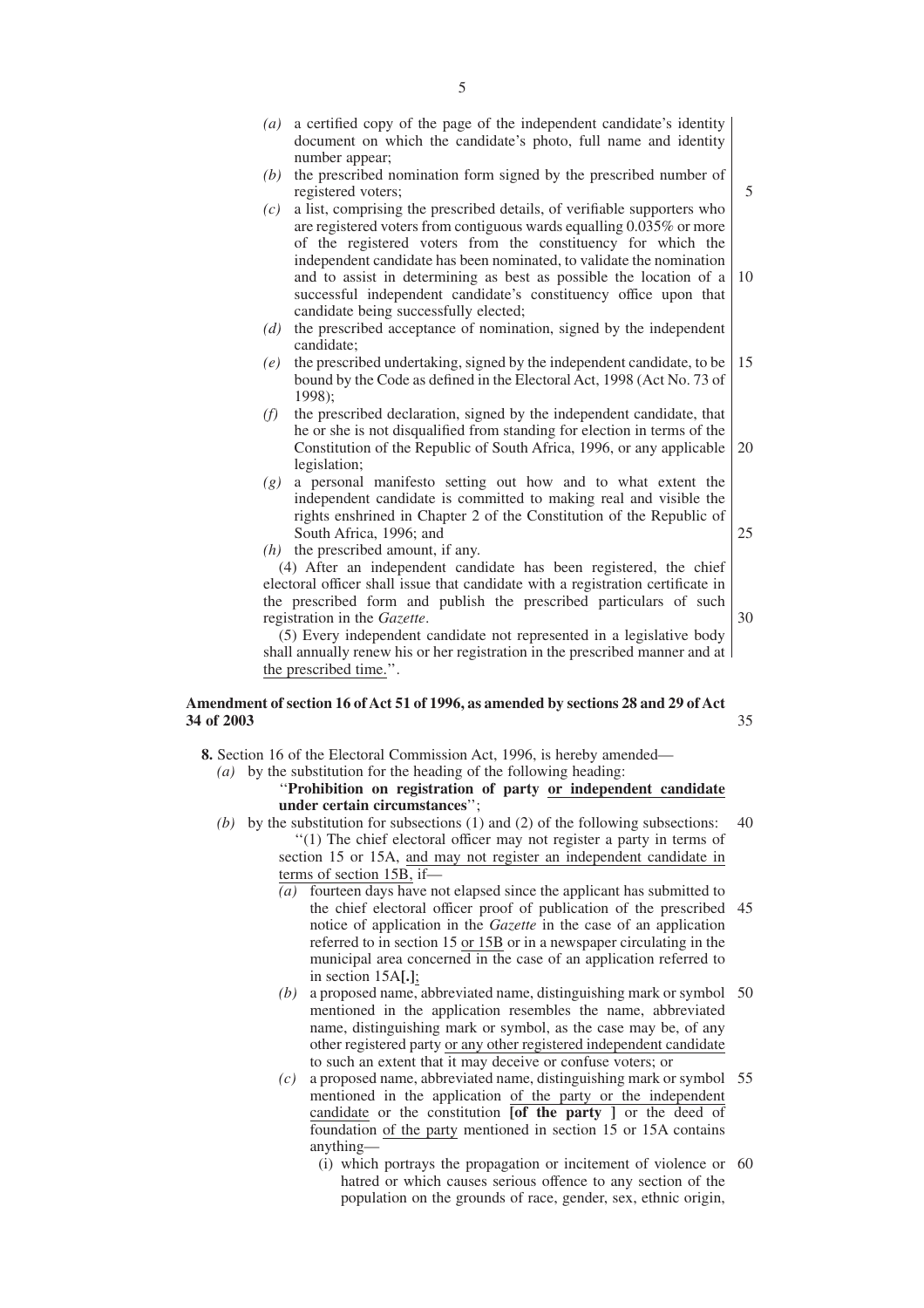colour, sexual orientation, age, disability, religion, conscience, belief, culture or language; or

(ii) which indicates that persons will not be admitted to membership of the party or welcomed as supporters of the party or the independent candidate on the grounds of their race, ethnic origin or colour. 5

(2) Any party or independent candidate **[which is]** aggrieved by a decision of the chief electoral officer to register or not to register a party or independent candidate, may within 30 days after **[the party has been]** being notified of the decision, appeal against the decision to the 10 Commission in the prescribed manner.''; and

*(c)* by the substitution for subsection (4) of the following subsection:

''(4) In considering such an appeal against the refusal to register a party or an independent candidate in terms of subsection  $(1)(a)$  the Commission—

- *(a)* shall take into account the fact that the party or the independent candidate **[which is]** associated with the name, abbreviated name, distinguishing mark or symbol, as the case may be, for the longest period, should *prima facie* be entitled thereto; and
- *(b)* may, for the purposes of paragraph *(a)*—

20

30

15

- (i) afford the parties or the independent candidate concerned an opportunity to offer such proof, including oral evidence or sworn or affirmed statements by any person which, in the opinion of the Commission, could be of assistance in the expeditious determination of the matter; and 25
- (ii) administer an oath or affirmation to any person appearing to testify orally before it.''.

# **Amendment of section 16A of Act 51 of 1996, as inserted by section 30 of Act 34 of 2003**

**9.** Section 16A of the Electoral Commission Act, 1996, is hereby amended— *(a)* by the substitution for the heading of the following heading:

# ''**Change of party's or independent candidate's name, distinguishing mark or symbol**'';

*(b)* by the substitution for subsection (1) of the following subsection: ''(1) A party or an independent candidate may submit an application in 35 the prescribed form to the chief electoral officer to change **[its]** their registered name, abbreviated name, distinguishing mark or symbol.''; and

# *(c)* by the substitution for subsections (3) and (4) of the following subsections: "(3) Section 16, with the changes required by the context, applies to 40 the chief electoral officer's consideration of the application and decision to change, or not to change, the party's or the independent candidate's registered name, abbreviated name, distinguishing mark or symbol in accordance with the application.

(4) If the registered name, abbreviated name, distinguishing mark or 45 symbol is changed as a result of the application, the chief electoral officer shall withdraw the registration certificate issued in terms of section 15 or 15B, and issue the party or the independent candidate with a new registration certificate reflecting the change.''.

## **Amendment of section 17 of Act 51 of 1996, as amended by section 31 of Act 34 of** 50 **2003**

**10.** Section 17 of the Electoral Commission Act, 1996, is hereby amended—

*(a)* by the substitution for the heading of the following heading:

''**Cancellation of registration of party or of independent candidate**'';

(b) by the substitution in subsection (1) for the words preceding paragraph  $(a)$  of 55 the following words:

> ''The Commission may cancel the registration of a party or the registration of an independent candidate if—'';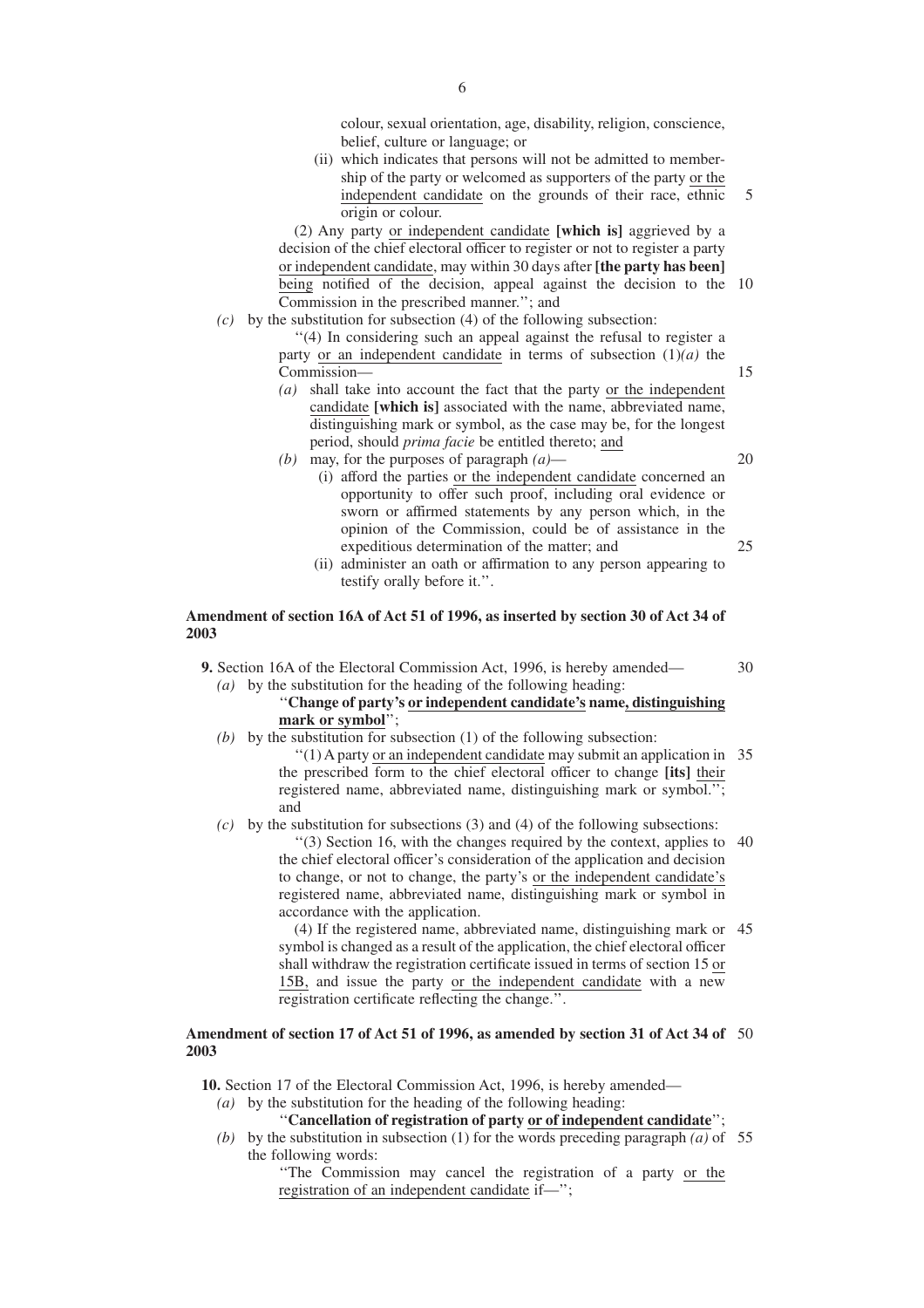*(c)* by the substitution in subsection (1) for paragraph *(a)* of the following paragraph:

> "(*a*) after due notice in writing to that party or to the independent candidate and an inquiry into the matter, the Commission is satisfied that the party no longer functions or the party or the independent candidate has no intention to participate in an election;"; and

5

*(d)* by the substitution in subsection (1) for paragraph *(c)* of the following paragraph:

> $f''(c)$  that party is not represented in, or the independent candidate is not a member of, the National Assembly, a provincial legislature or a municipal council and **[it]** that party or the independent candidate has not participated in a national, provincial or municipal general election that took place after the date of **[its]** that party's or the independent candidate's registration or after the date when **[it]** that party was last so represented or the independent candidate was last a member of any 15 legislative body; or''. 10

# **Amendment of section 23 of Act 51 of 1996**

**11.** Section 23 of the Electoral Commission Act, 1996, is hereby amended by the substitution in subsection (1) for paragraphs *(c)* and *(d)* of the following paragraphs:

- $f'(c)$  the registration of parties and independent candidates in terms of this Act; *(d)* the regulation of the conduct of all persons, parties **[and]**, party candidates  $20$
- and independent candidates in so far as such conduct may promote or inhibit the conduct of a free and fair election;''.

# **Amendment of section 1 of Act 73 of 1998, as amended by section 1 of Act 18 of 2013**

**12.** Section 1 of the Electoral Act, 1998, is hereby amended— *(a)* by the insertion after the definition of ''Commission'' of the following definitions: '' **'constituency'** means an area determined in terms of section 61A; **'Constitution'** means the Constitution of the Republic of South Africa, 1996;''; 25 30

*(b)* by the insertion after the definition of ''counting officer'' of the following definition:

> '' **'district council area'** means the area comprised of a district council, as defined in the Municipal Structures Act, and which has been demarcated as such by the Municipal Demarcation Board as a municipality described in section  $155(1)(c)$  of the Constitution as a category C municipality;''; 35

- *(c)* by the insertion after the definition of ''election'' of the following definition: '' **'election liaison committee'** means a committee established by the Commission in order to fulfil its functions under section  $5(1)(g)$  of the Electoral Commission Act;''; 40
- *(d)* by the insertion after the definition of ''identity document'' of the following definition:

'' **'independent candidate'** means an adult citizen standing for public office, and as such intends to contest, or contests, an election as an 45 independent individual;'';

- *(e)* by the deletion of the definition of ''list of candidates'';
- *(f)* by the insertion after the definition of ''list of candidates'' of the following definitions:

'' **'list of independent candidates'** means the list of independent 50 candidates referred to in section 27A;

**'metropolitan council area'** means the area comprised of a municipal council referred to in section 18 of the Municipal Structures Act of a metropolitan municipality, as defined in the Municipal Structures Act and which is described in section  $155(1)(a)$  of the Constitution as a category A municipality; 55

**'municipality'**, as a geographical area, means an area determined in terms of the Local Government: Municipal Demarcation Act, 1998 (Act No. 27 of 1998);";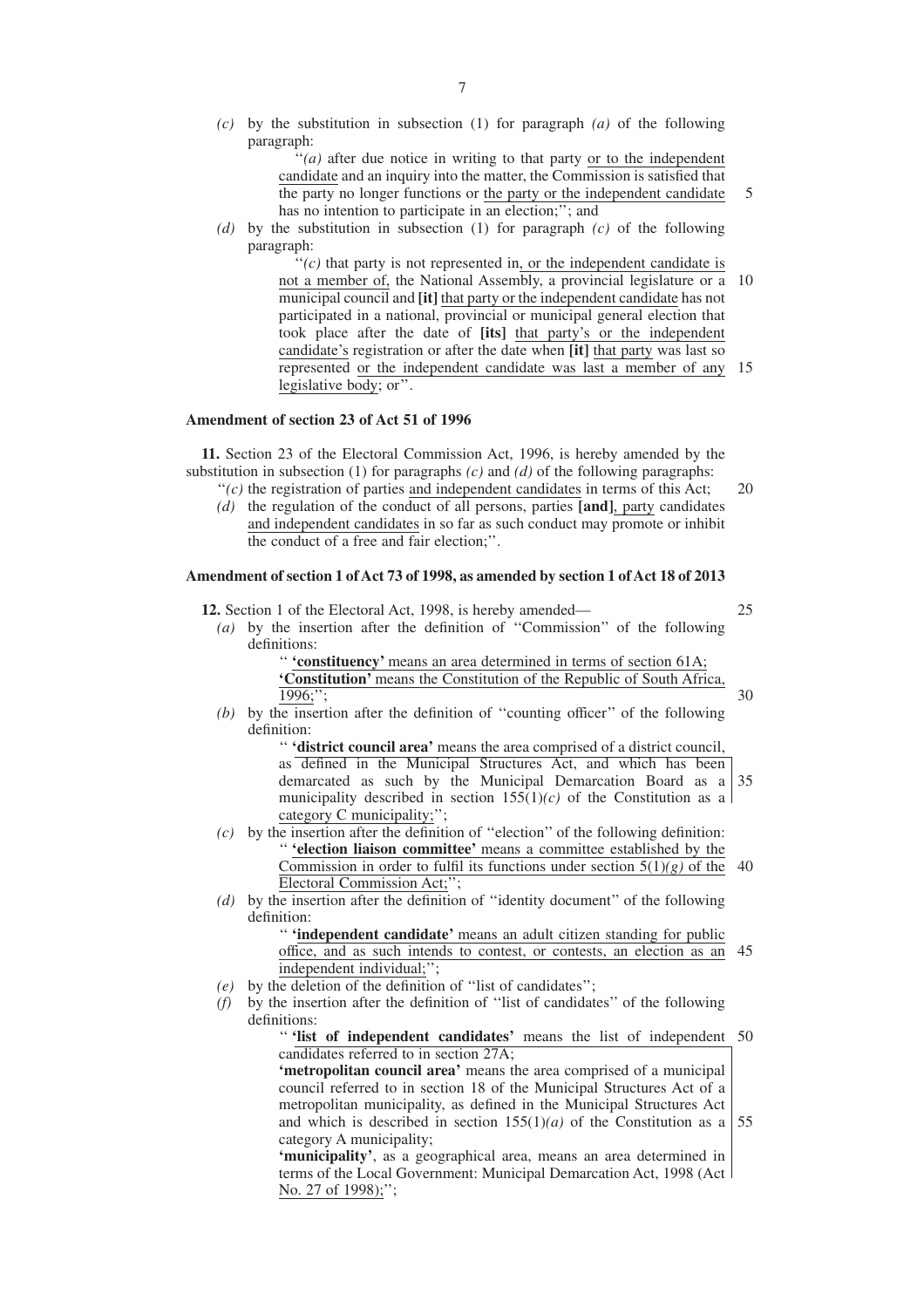- *(g)* by the insertion after the definition of ''municipal council'' of the following definitions:
	- '' **'Municipal Demarcation Board'** means the Municipal Demarcation Board established by section 2 of the Local Government: Municipal Demarcation Act, 1998 (Act No. 27 of 1998); **'Municipal Structures Act**' means the Local Government: Municipal Structures Act, 1998 (Act No. 117 of 1998);'';
- *(h)* by the insertion after the definition of ''officer'' of the following definition: '' **'party candidate'** means a person whose name appears on a party's list of candidates;'';
- *(i)* by the deletion of the definition of ''party liaison committee'';
- *(j)* by the insertion after the definition of ''party liaison committee'' of the following definition:
	- '' **'party's list of candidates'** means the list of candidates referred to in section 27;";
- *(k)* by the substitution for the definition of ''political office'' of the following definition:

'' **'political office' [, in relation to a registered party,]** means **[any office in the party to which a representative of the party is elected or nominated,** any executive appointment or elected office, including any 20 elected or nominated—

- *(a)* public representative of a party, whether involving remuneration or not, or any other paid office in the party to which a person is appointed; and
- *(b)* independent candidate, whether involving remuneration or not;''; 25
- *(l)* by the insertion after the definition of ''presiding officer'' of the following definition:

'' **'registered independent candidate'** means an independent candidate registered in terms of section 15B of the Electoral Commission Act;'';

*(m)* by the insertion after the definition of ''voters' roll'' of the following 30 definition:

" 'votes' means valid votes cast in an election;";

*(n)* by the insertion after the definition of ''voting station'' of the following definition:

"**'ward'** means a ward referred to in item 2 of Schedule 1 to the 35 Municipal Structures Act;'' and

*(o)* by the deletion of the Roman numerals which appear before and after each definition.

# **Substitution of section 4 of Act 73 of 1998**

**13.** The following section is hereby substituted for section 4 of the Electoral Act, 40 1998:

# ''**Administration of this Act**

**4.** The Commission must administer this Act, and must do so in a manner conducive to free and fair elections.''.

#### **Amendment of section 8 of Act 73 of 1998, as amended by section 4 of Act 34 of** 45 **2003, section 4 of Act 18 of 2013 and section 7 of Act 1 of 2019**

**14.** Section 8 of the Electoral Act, 1998, is hereby amended by the deletion in subsection (2) of paragraphs *(c)* and *(d)*.

#### **Amendment of section 16 of Act 73 of 1998, as amended by section 5 of Act 34 of 2003** 50

**15.** Section 16 of the Electoral Act, 1998, is hereby amended by the substitution for subsections (3) and (4) of the following subsections:

''(3) Notwithstanding subsection (2), the chief electoral officer must, on payment of the prescribed fee, provide copies of the voter's roll, or a segment thereof, which includes the addresses of voters, where such addresses are available, to all 55

15

5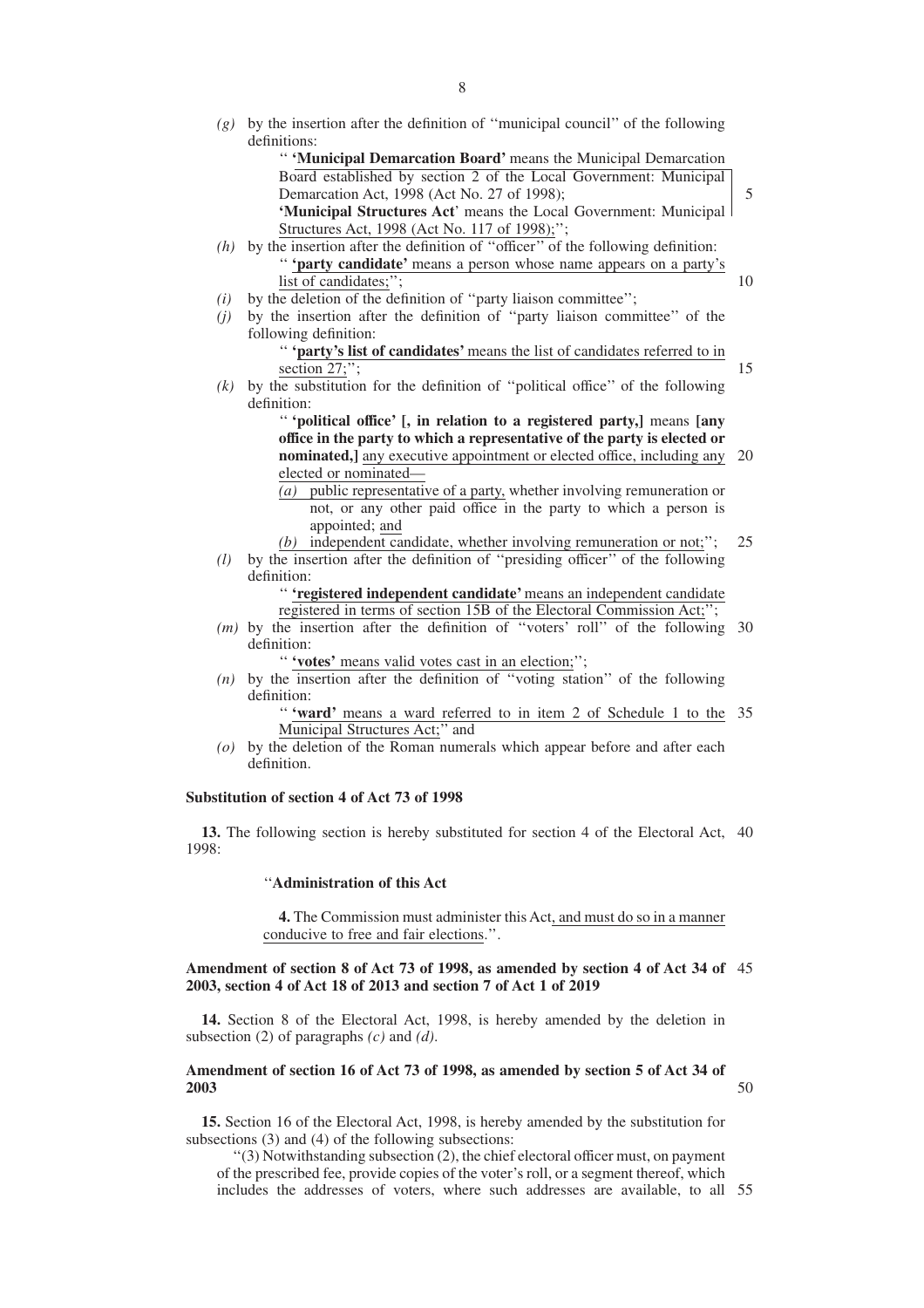registered **[political]** parties and registered independent candidates contesting the elections.

(4) The voters' roll with addresses referred to in subsection (3) may only be used by **[political]** registered parties and registered independent candidates for election purposes and anyone using such voter's roll for other purposes is guilty of an offence and liable on conviction to a fine or imprisonment for a period not exceeding one year or to both a fine and such imprisonment.''. 5

#### **Amendment of section 20 of Act 73 of 1998, as amended by section 9 of Act 1 of 2019**

**16.** Section 20 of the Electoral Act, 1998, is hereby amended by the substitution in subsection (1) for the words preceding paragraph *(a)* of the following words: 10

''The Commission must after consultation with the **[party national]** election liaison committee—''.

# **Amendment of Part 3 in Chapter 3 of Act 73 of 1998**

**17.** Part 3 in Chapter 3 of the Electoral Act, 1998, is hereby amended by the substitution for the heading of Part 3 of the following heading:

# ''**Parties and independent candidates contesting election, [and] party's lists of candidates and list of independent candidates**''.

15

30

40

#### **Substitution of section 26 of Act 73 of 1998**

**18.** The following section is hereby substituted for section 26 of the Electoral Act, 1998: 20

# ''**Requirements for parties and independent candidates to contest election**

**26.** (1) A party may contest an election only if that party— *(a)* is a registered party; and

- 
- *(b)* has submitted a list or lists of candidates in terms of section 27. (2) An independent candidate may contest an election only if that independent candidate— 25
- *(a)* has been nominated to stand as an independent candidate in the prescribed manner and form;
- *(b)* is a registered independent candidate; and
- *(c)* has submitted his or her name for inclusion onto the list of independent candidates in terms of section 27A.''.

#### **Amendment of section 27 of Act 73 of 1998**

**19.** Section 27 of the Electoral Act, 1998, is hereby amended—

- *(a)* by the substitution for the heading of the following heading: ''**Submission of party's lists of candidates**''; 35
- *(b)* by the deletion in subsection (2) of the word "and" at the end of paragraph  $(d)$ ; and
- *(c)* by the insertion in subsection (2) after paragraph *(d)* of the following paragraphs:

"(dA) personal manifesto signed by each candidate setting out how and to what extent that candidate is committed to making real and visible the rights enshrined in Chapter 2 of the Constitution;

*(d*B*)* list, comprising the prescribed details, of verifiable supporters who are registered voters from contiguous wards equalling 0.035% or more of the registered voters from the constituency for which the candidate has been nominated to validate the nomination and to assist in determining as best as possible the location of a successful candidate's constituency office upon that candidate being successfully elected; and''. 45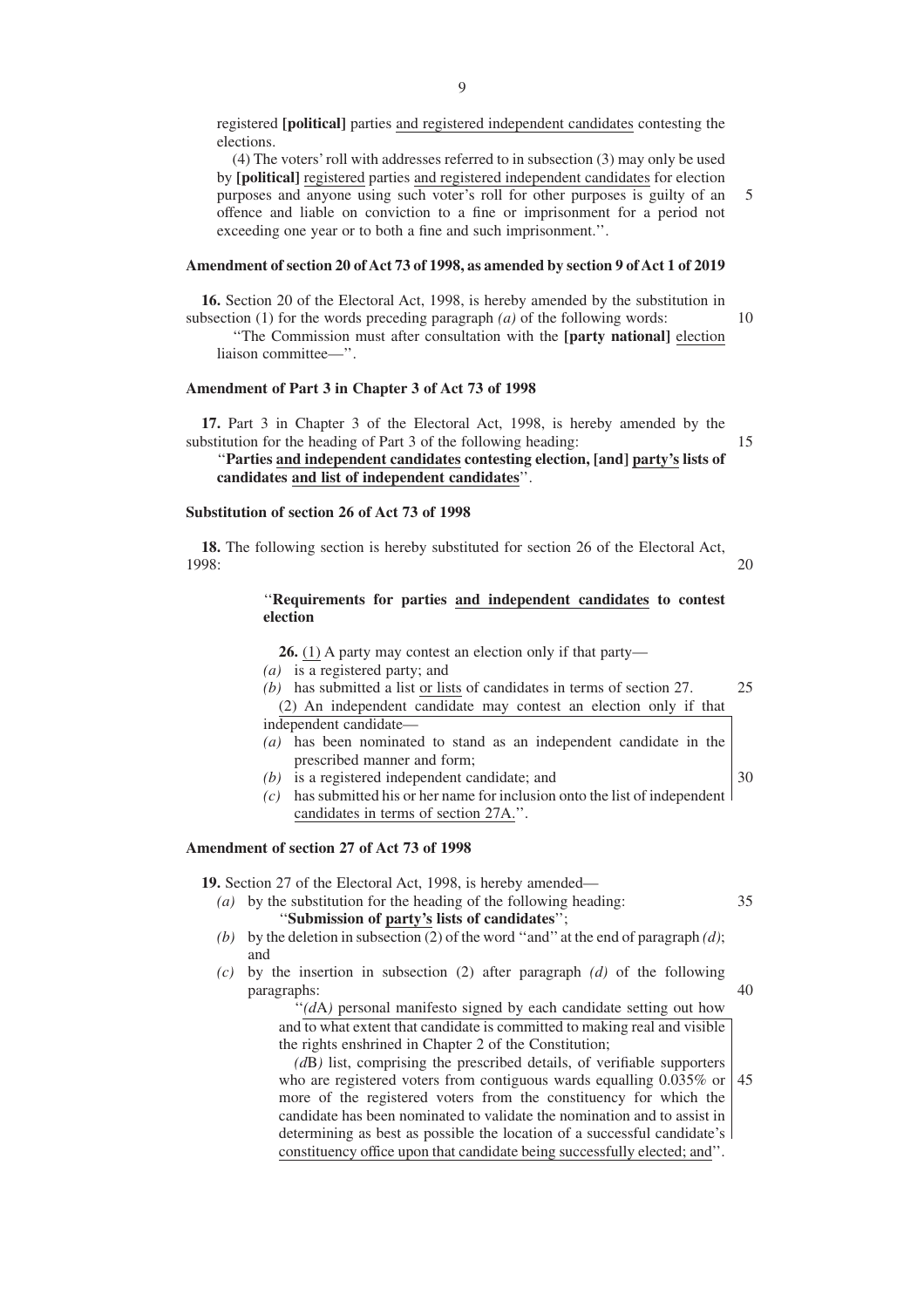#### **Insertion of section 27A in Act 73 of 1998**

**20.** The following section is hereby inserted in the Electoral Act, 1998, after section 27:

#### ''**Compilation of list of independent candidates**

**27A.** (1)*(a)* A registered independent candidate intending to contest an election must, after being nominated in the prescribed manner, submit his or her name for inclusion onto the list of independent candidates for that election to the chief electoral officer by not later than the relevant date stated in the election timetable. 5 10

*(b)* The Commission must prescribe the manner in which independent candidates must submit their names for inclusion onto the list of independent candidates.

*(c)* The Commission must compile the list of independent candidates referred to in paragraph *(a)*.

15

20

(2) The submission must be accompanied by a prescribed—

- *(a)* undertaking, signed by the independent candidate, binding the independent candidate to the Code;
- *(b)* declaration, signed by the independent candidate, that the independent candidate is qualified to stand for election in terms of the Constitution or any applicable legislation;
- *(c)* acceptance of nomination, signed by the independent candidate;
- *(d)* personal manifesto signed by the independent candidate setting out how and to what extent he or she is committed to making real and visible the rights enshrined in Chapter 2 of the Constitution;
- *(e)* list, comprising the prescribed details, of verifiable supporters who are registered voters from contiguous wards equalling 0.035% or more of the registered voters from the constituency for which the independent candidate has been nominated to validate the nomination and to assist in determining as best as possible the location of a successful candidate's constituency office upon that candidate being successfully elected; 25 30
- *(f)* vote transfer list referred to in Schedule 1A indicating how his or her votes will be awarded; and
- *(g)* deposit.

(3) The Commission may prescribe the amount to be deposited in terms of subsection (2)*(g)*. 35

# (4) The Commission must, upon receipt of a name contemplated in subsection (1), include that name on the lists of independent candidates intending to contest the election.

(5) The amount to be deposited by an independent candidate contesting 40 an election of a provincial legislature, must be less than the amount for contesting an election of the National Assembly.''.

## **Amendment of section 28 of Act 73 of 1998, as substituted by section 11 of Act 1 of 2019**

**21.** Section 28 of the Electoral Act, 1998, is hereby amended— *(a)* by the substitution for the heading of the following heading: 45

''**Non-compliance concerning submission of party's lists of candidates or submission of independent candidate's name**''; and *(b)* by the substitution for subsections (1) and (2) of the following subsections:

"(1) If a registered party that has submitted a party's list of candidates, 50 or if a registered independent candidate that has submitted his or her name for inclusion on the list of independent candidates, has not fully complied with section  $27(2)(a)$ ,  $(b)$ ,  $(c)$ ,  $[or]$   $(d)$ ,  $(d)$  or  $(d)$ , or section  $27A(2)(a)$ ,  $(b)$ ,  $(c)$ ,  $(d)$ ,  $(e)$  or  $(f)$  as the case may be, the chief electoral officer must notify that party or that independent candidate of **[its]** the 55non-compliance.

(2) The notification must be given in the prescribed manner by not later than the relevant date stated in the election timetable, and must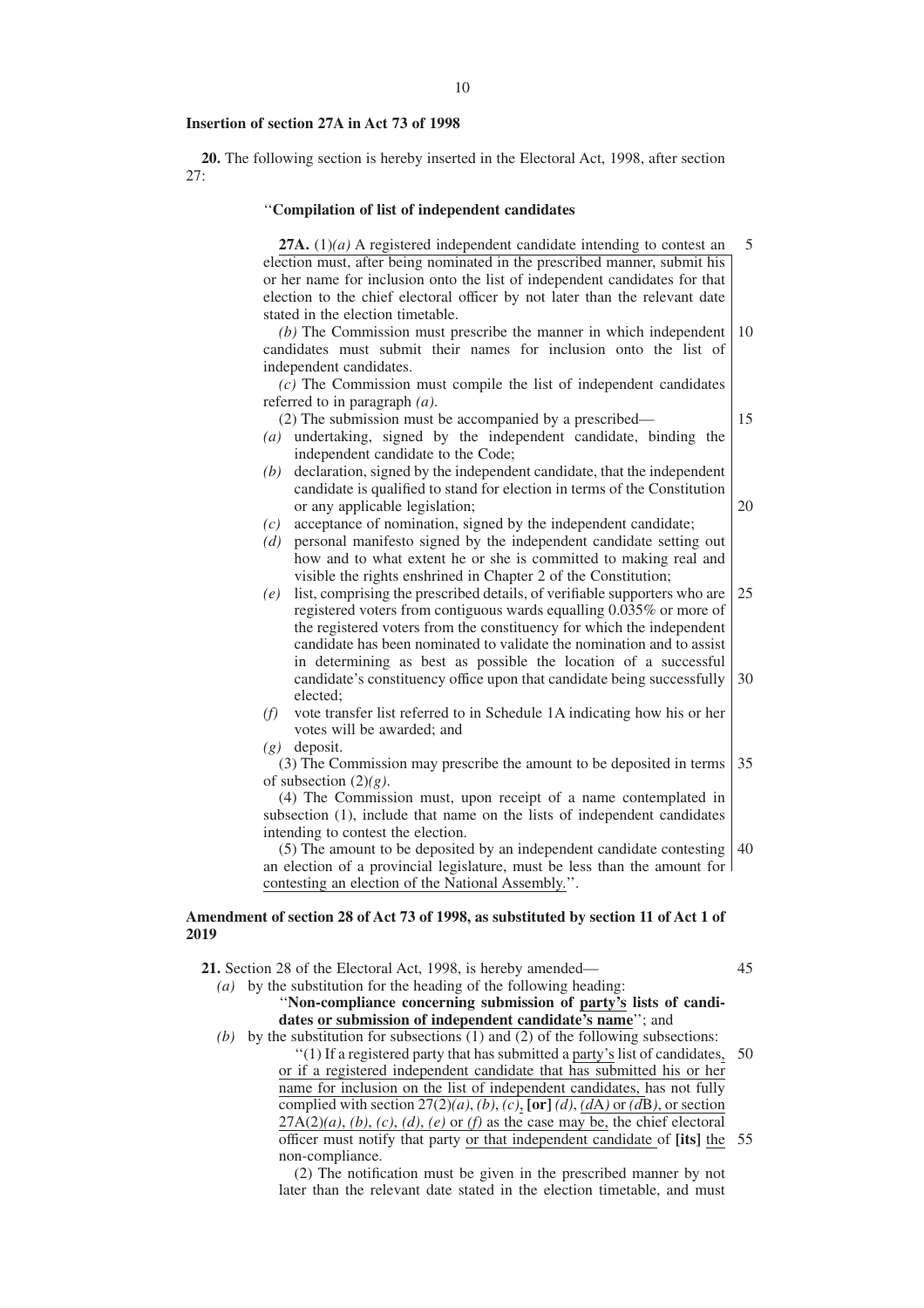indicate that the party, or the independent candidate concerned, has an opportunity to comply with section  $27(2)(a)$ , *(b)*, *(c)*, **[or]** *(d)*, *(dA)* or *(d*B*)*, or section 27A(2)*(a)*, *(b)*, *(c)*, *(d)*, *(e)* or *(f)*, as the case may be, by not later than the relevant date stated in the election timetable.''.

## **Amendment of section 29 of Act 73 of 1998**

**22.** Section 29 of the Electoral Act, 1998, is hereby amended—

# *(a)* by the substitution for the heading of the following heading: ''**Inspection of copies of party's lists of candidates, list of independent candidates and accompanying documents**'';

- *(b)* by the substitution for subsection (1) of the following subsection: ''(1) By not later than the relevant date stated in the election timetable, the chief electoral officer must give notice that copies of the party's lists of candidates and accompanying documents submitted by registered parties in terms of section 27 and copies of the list of independent candidates compiled by the Commission in terms of section 27A and the accompanying documents submitted by each independent candidate, as amended and supplemented in terms of section 28, will be available for inspection.''; 10 15
- *(c)* by the substitution in subsection  $(3)(a)$  for the words preceding subparagraph (i) of the following words:
- ''copies of the party's lists and the list of independent candidates for—''; *(d)* by the substitution in subsection (3) for paragraph *(b)* of the following paragraph:

''*(b)* copies of the documents accompanying the party's lists and copies of the documents submitted by each independent candidate are 25 available for inspection at the Commission's head office.''; and

*(e)* by the substitution for subsections (4) and (5) of the following subsections:

''(4) Any person may inspect a copy of a party's list of candidates or the list of independent candidates and the accompanying documents referred to in subsection (1).

(5) The chief electoral officer must provide a certified copy of, or extract from, a party's list of candidates, the list of independent candidates or document referred to in subsection (1), to any person who had paid the prescribed fee.''.

# **Amendment of section 30 of Act 73 of 1998**

**23.** Section 30 of the Electoral Act, 1998, is hereby amended—

*(a)* by the substitution for the heading of the following heading:

#### ''**Objections to party's lists of candidates or to list of independent candidates**'';

 $(b)$  by the substitution for subsections  $(1)$ ,  $(2)$ ,  $(3)$  and  $(4)$  of the following 40 subsections:

> ''(1) Any person, including the chief electoral officer, may object to the nomination of a party's candidate or to the inclusion of an independent candidates' name on the list of independent candidates on the following grounds:

- *(a)* The party's candidate or the independent candidate is not qualified to stand in the election;
- *(b)* there is no prescribed acceptance of nomination signed by the party's candidate or the independent candidate; **[or]**
- *(c)* there is no prescribed undertaking, signed by the party's candidate 50 or the independent candidate, that the candidate is bound by the Code**[.]**;
- *(d)* there is no prescribed personal manifesto signed by the party's candidate or the independent candidate setting out how and to what extent that candidate is committed to making real and visible the 55rights enshrined in Chapter 2 of the Constitution; or
- *(e)* there is no prescribed list of verifiable supporters as referred to in sections  $27(2)(d)$  or  $27A(2)(e)$ , as the case may be, validating the

5

20

35

45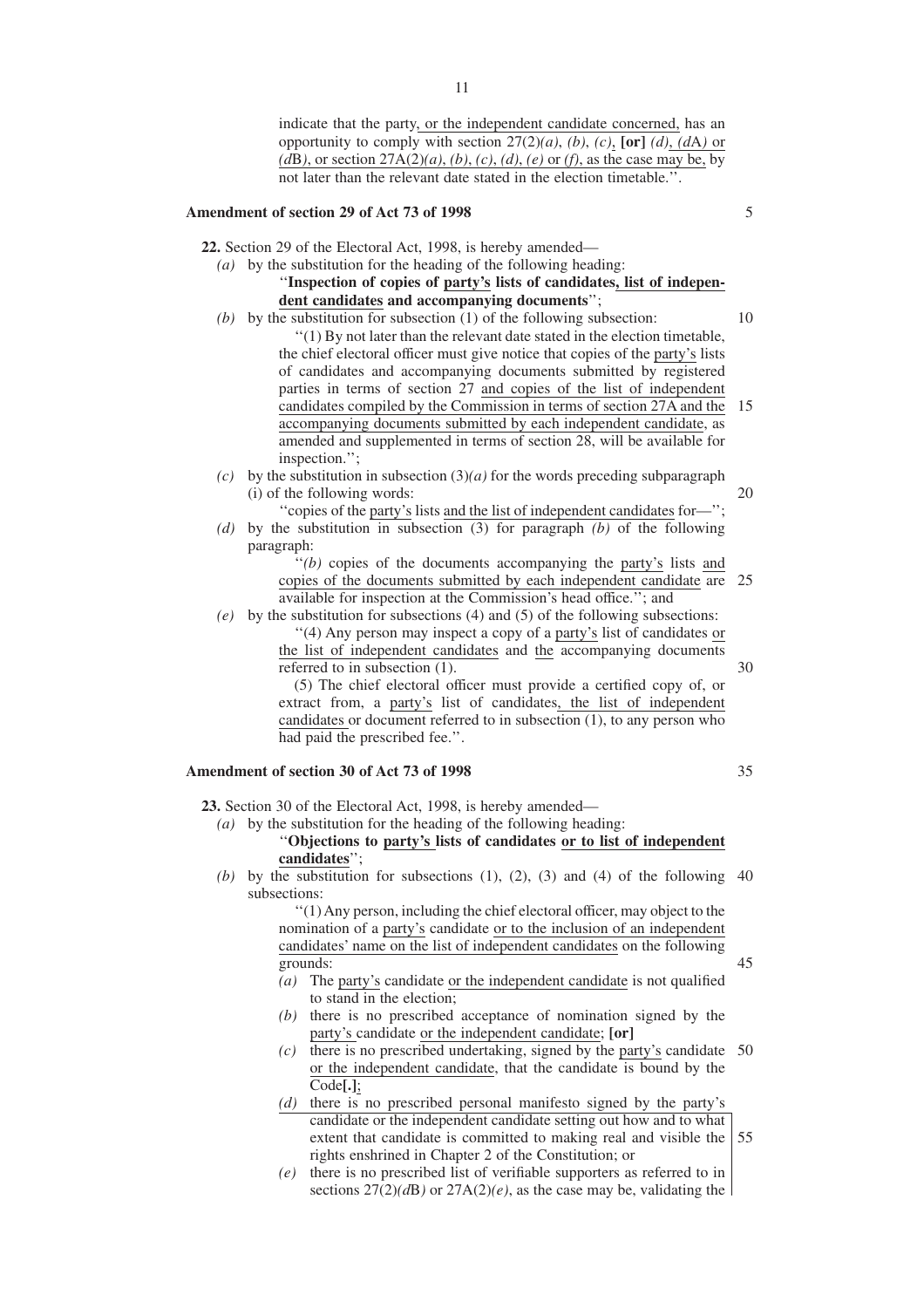nomination of either the party candidate or the independent candidate.

(2) The objection must be made to the Commission in the prescribed manner by not later than the relevant date stated in the election timetable, and must be served on the registered party that nominated the party candidate, or on the independent candidate concerned, as the case may be. 5

(3) The Commission must decide the objection, and must notify the objector and the registered party that nominated the party candidate, or the independent candidate concerned, as the case may be, of the decision in the prescribed manner by not later than the relevant date stated in the election timetable. 10

(4) The objector, the independent candidate concerned or the registered party who nominated the party candidate, may appeal against the decision of the Commission to the Electoral Court in the prescribed 15 manner and by not later than the relevant date stated in the election timetable.''; and

*(c)* by the substitution for subsection (6) of the following subsection:

''(6) If the Commission or the Electoral Court decides that a party candidate's nomination does not comply with section 27 or that the independent candidate did not comply with section 27A, the Commission or the Electoral Court may allow the registered party or the independent candidate an opportunity to comply with **[that]** the relevant section, including, in the case of a registered party, an opportunity to substitute a party's candidate and to re-order the names on the party's list 25 of candidates as a result of that substitution.''. 20

## **Amendment of section 31 of Act 73 of 1998**

**24.** Section 31 of the Electoral Act, 1998, is hereby amended—

- *(a)* by the substitution for the heading of the following heading:
	- ''**List of parties and independent candidates entitled to contest** 30 **election and final party's lists of candidates**'';
- *(b)* by the substitution in subsection (1) for paragraph *(b)* of the following paragraph:

 $\dddot{f}(b)$  compile a list of the registered parties and a list of the registered independent candidates entitled to contest the election concerned and have the final party's list of candidates for each of those parties, and the final list of independent candidates, available.''; and 35

*(c)* by the substitution for subsections (2) and (3) of the following subsections:

''(2) The chief electoral officer must provide a certified copy of, or extract from, **[a list]** the lists mentioned in subsection 1*(b)* to any person 40 who has paid the prescribed fee.

(3) By not later than the relevant date stated in the election timetable, the chief electoral officer must issue, to each candidate on a final party's list of candidates for an election, and to each candidate on the final list of independent candidates, a certificate stating that the person is a candidate 45 in that election.''.

# **Amendment of section 38 of Act 73 of 1998, as amended by section 11 of Act 34 of 2003 and section 12 of Act 1 of 2019**

**25.** Section 38 of the Electoral Act, 1998, is hereby amended by the substitution in subsection (6) for paragraph *(b)* of the following paragraph: 50

''*(b)* mark the ballot **[paper]** card in a way that indicates the **[registered]** party **[or]** candidate or independent candidate the voter wishes to vote for;''.

# **Amendment of section 39 of Act 73 of 1998, as substituted by section 12 of Act 34 of 2003**

**26.** Section 39 of the Electoral Act, 1998, is hereby amended—

55

*(a)* by the substitution in subsection (1) for paragraph *(b)* of the following paragraph: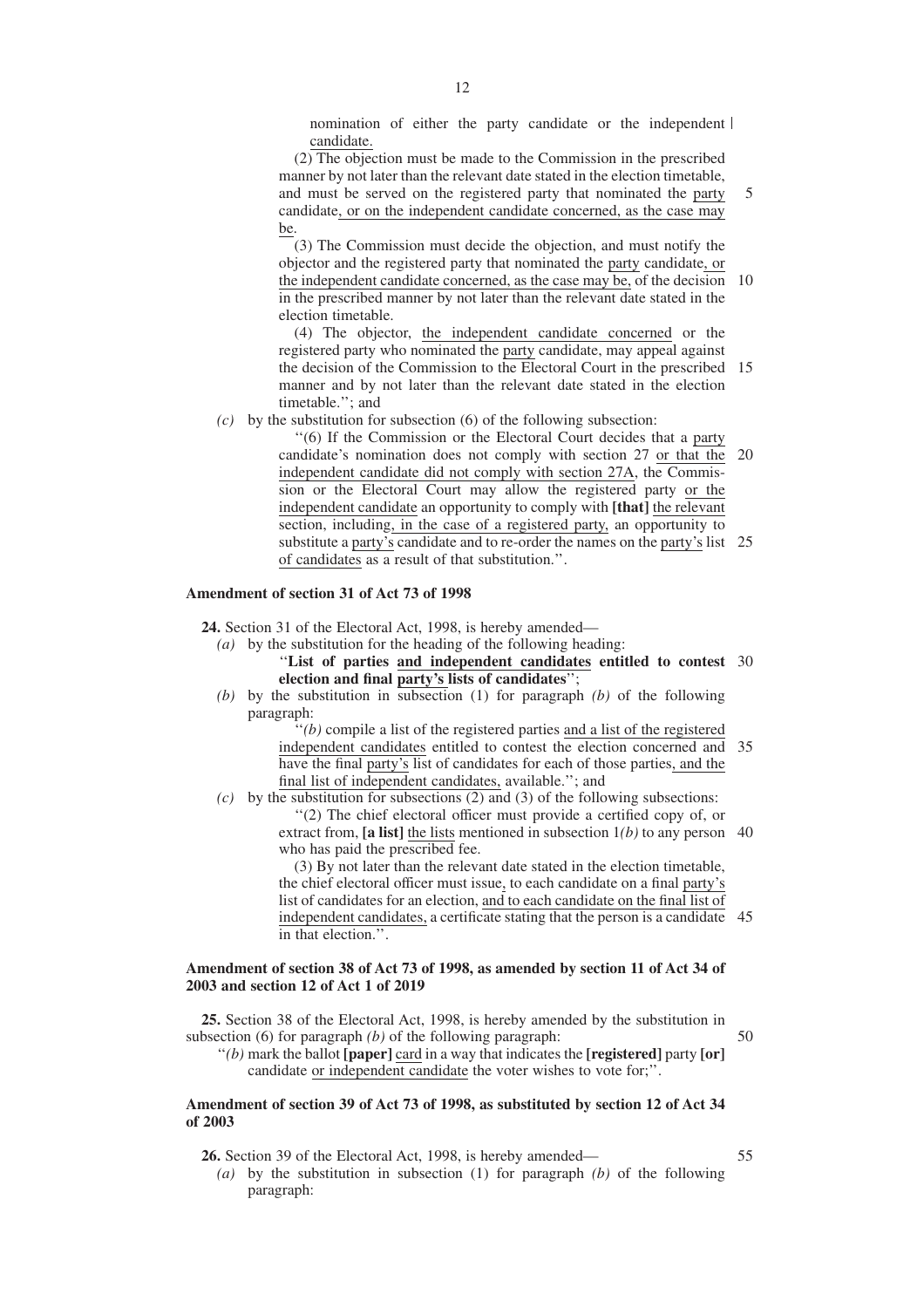''*(b)* two agents from different registered parties and one independent candidate agent, if available.''; and

*(b)* by the substitution in subsection (2) for paragraph *(c)* of the following paragraph:

> $f'(c)$  the presiding officer is satisfied that the person rendering assistance has attained the age of 18 years and is not an agent, **[or]** a party candidate or an independent candidate.''. 5

> > 10

15

# **Amendment of section 47 of Act 73 of 1998**

**27.** Section 47 of the Electoral Act, 1998, is hereby amended by the substitution in subsection (3) for paragraph *(b)* of the following paragraph:

''*(b)* on which a vote is cast for more than one **[registered party or for more than one]** candidate, whether in respect of a party candidate or an independent candidate, or both;''.

# **Amendment of section 56 of Act 73 of 1998, as amended by section 14 of Act 34 of 2003**

**28.** Section 56 of the Electoral Act, 1998, is hereby amended by the substitution for paragraph *(b)* of the following paragraph:

''*(b)* that the votes cast in favour of a **[registered]** party candidate or a registered independent candidate at a particular voting station must be deducted in whole or in part from the votes cast in favour of that **[registered]** party candidate or that 20 independent candidate in that election.''.

#### **Amendment of section 57A of Act 73 of 1998, as inserted by section 15 of Act 34 of 2003**

**29.** Section 57A of the Electoral Act, 1998, is hereby amended—

- *(a)* by the substitution for paragraph *(a)* of the following paragraph: ''*(a)* party's lists of candidates and list of independent candidates;''; and 25
- *(b)* by the substitution for paragraph *(c)* of the following paragraph: ''*(c)* the designation of all successful party candidates **[from lists as representatives in those seats]** and independent candidates to occupy 30 their seats in the respective legislatures; and''.

# **Amendment of section 58 of Act 73 of 1998, as amended by section 10 of Act 18 of 2013**

**30.** Section 58 of the Electoral Act, 1998, is hereby amended—

- *(a)* by the substitution for the heading of the following heading: ''**Appointment of party agents and independent candidate agents**''; 35
- *(b)* by the insertion after subsection (1) of the following subsection: ''(1A) Every registered independent candidate contesting an election
	- may appoint— *(a)* one independent candidate agent for each voting station or, if voting
		- or counting at a voting station takes place in more than one room or separately enclosed area, one independent candidate agent in respect of each room or area; and 40
	- *(b)* two independent candidate agents for each venue where the proceedings provided for in Part 3 or 5 of Chapter 4 take place.''; 45
- *(c)* by the substitution in subsection (2) for the words preceding paragraph *(a)* of the following words:

''A party agent and an independent candidate agent—''; and

- *(d)* by the substitution for subsection (3) of the following subsection:
	- ''(3) The appointment and revocation of appointment of a person as a 50party agent or an independent candidate agent must be effected in the prescribed manner.''.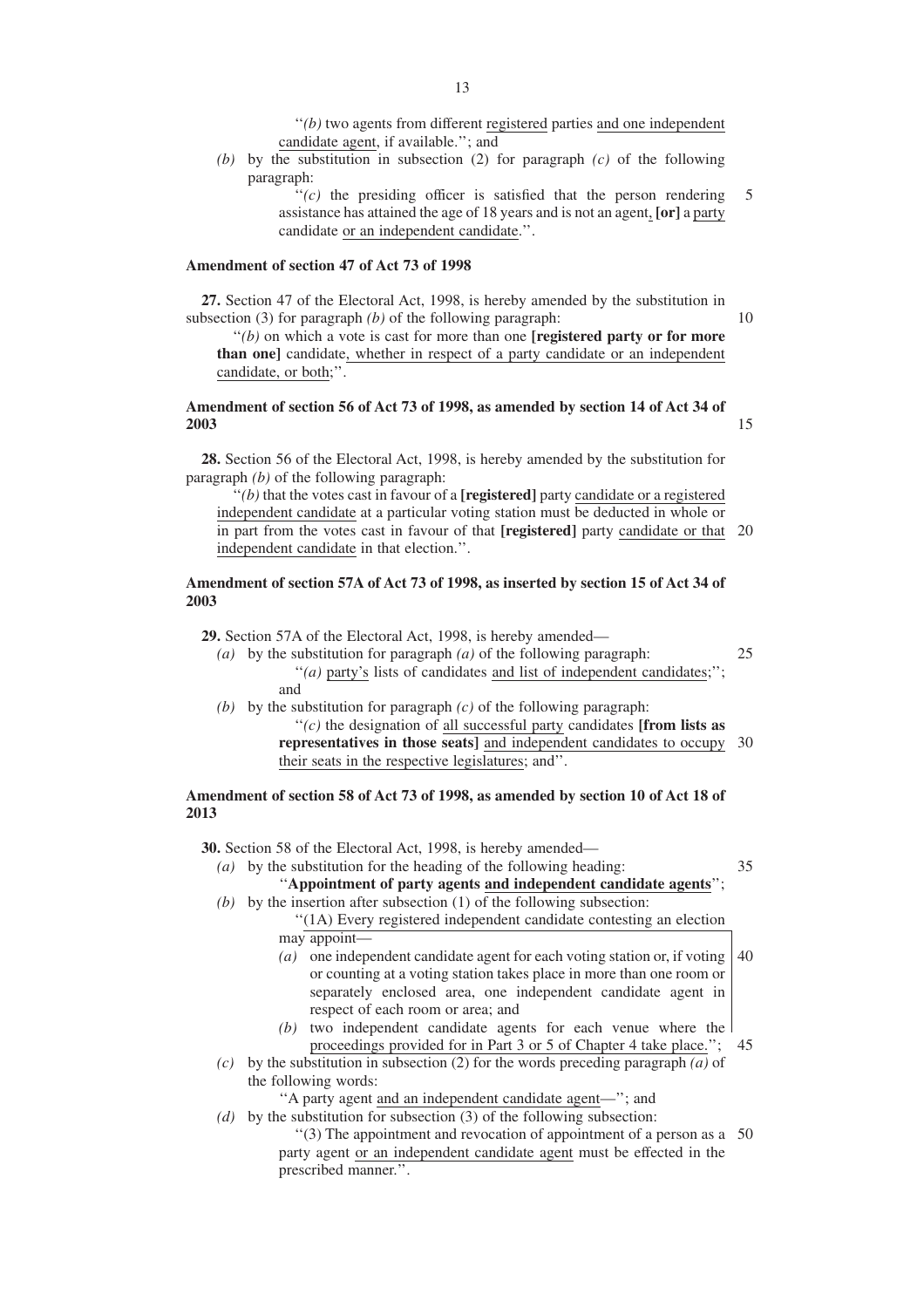#### **Amendment of section 59 of Act 73 of 1998, as amended by section 16 of Act 34 of 2003**

**31.** Section 59 of the Electoral Act, 1998, is hereby amended by the substitution in subsection (3) for subparagraph (ii) of paragraph  $(a)$  of the following subparagraph:

''(ii) the registered party or the registered independent candidate represented by that agent; and''. 5

#### **Insertion of section 60A in Act 73 of 1998**

**32.** The following section is hereby inserted in the Electoral Act, 1998, after section 60:

# ''**Establishment of constituencies**

10

**60A.** (1) The Commission must—

- *(a)* establish 52, or more, constituencies in the Republic;
- *(b)* determine the boundaries of each constituency in accordance with the factors and criteria mentioned in section 61A; and
- *(c)* keep a map of each constituency.

15

(2) The constituencies for an election are those constituencies which, on the date on which the election is called, have been established by the Commission in terms of subsection (1).''.

## **Insertion of section 61A in Act 73 of 1998**

**33.** The following section is hereby inserted in the Electoral Act, 1998, after section 20 61:

#### ''**Factors and criteria for determining constituency boundaries**

**61A.** (1) The Commission must determine the boundaries of constituencies for the election of the National Assembly by taking into account any factor within the proposed constituencies that could affect free, fair and orderly conduct of elections including having regard to the following criteria: *(a)* No provincial boundary may be transcended in the demarcation of constituencies; *(b)* the area of each district council will be a constituency for the purpose 30 of the election; and *(c)* notwithstanding paragraph *(a)*, a district council area that crosses provincial boundaries must be conjoined with the province into which it abuts. (2) When a metropolitan council area is divided into divisible constituency contact areas, ward boundaries must form the basis on which the division occurs, taking the following factors into account— *(a)* the number of registered voters in each ward; *(b)* topographical, environmental and physical characteristics of the area; *(c)* density of the population; and *(d)* the need to avoid as far as possible the fragmentation of communities. (3) After constituencies have been demarcated in terms of this section, a number of contiguous ward areas must be grouped together for the purposes of locating constituency offices in order to allocate one office for each duly elected party candidate or independent candidate from which to operate and hold surgeries. (4) If the boundaries of a district are changed or re-demarcated before an election, the boundary of a constituency affected by that change will also be considered to have changed and a redetermination must be made of the number of seats reserved for each constituency. (5) The following arrangements must apply in respect of constituencies for the election of provincial legislatures: 25 35 40 45 50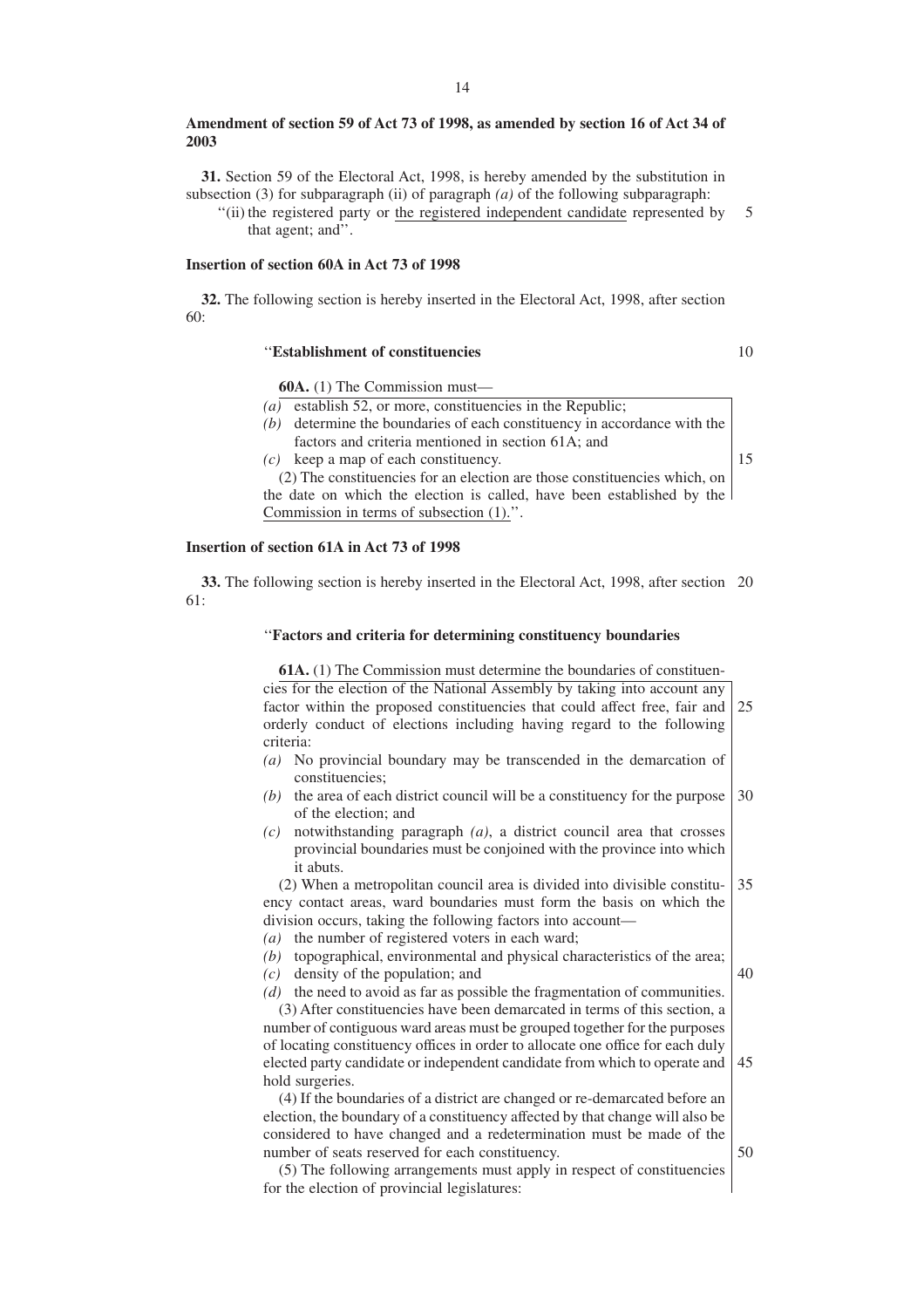- *(a)* The same number of constituencies within a particular province as for the election of the National Assembly as determined in terms of subsections (1) and (2); and
- *(b)* the same constituency boundaries within a particular province as determined in terms of subsections (1) and (2).''.

# **Substitution of section 62 of Act 73 of 1998**

**34.** The following section is hereby substituted for section 62 of the Electoral Act, 1998:

# ''**Consultation with [party] election liaison committee regarding voting districts**

''**62.** Before determining the boundaries of a voting district, the Commission may consult on the proposed boundaries of that voting district with—

- *(a)* the municipal **[party]** election liaison committee for the municipality within which that voting district will fall; or
- *(b)* if no municipal **[party]** election liaison committee has been established in a municipality, the provincial **[party]** election liaison committee for the province within which that voting district will fall.''.

## **Insertion of section 62A in Act 73 of 1998**

**35.** The following section is hereby inserted in the Electoral Act, 1998, after section 62:

#### ''**Consultation with election liaison committee regarding constituencies**

**62A.** (1) Before determining the boundaries of a constituency, the Commission may consult on the proposed boundaries of that constituency with— 25

- *(a)* the provincial election liaison committee for the province within which that constituency will fall; and
- *(b)* the national election liaison committee in respect of all constituencies.''. 30

#### **Amendment of section 63 of Act 73 of 1998**

**36.** Section 63 of the Electoral Act, 1998, is hereby amended—

- *(a)* by the substitution for the heading of the following heading: ''**Inspection and copies of maps of voting districts and constituencies**''; 35
- *(b)* by the substitution for subsection (1) of the following subsection:  $''(1)$  As soon as practicable after the provisions of section 60(1) and section 60A(1) **[has]** have been complied with, the chief electoral officer must give notice that copies of the map of each voting district and constituency will be available for inspection.''; 40
- *(c)* by the substitution for subsection (3) of the following subsection: ''(3) The notice must state, and the chief electoral officer must ensure, that copies of—
	- *(a)* those maps are available for inspection at the Commission's head office; **[and]** 45
	- *(b)* the maps of the voting districts within a municipality are available for inspection at the office of the municipality; and
	- *(c)* the maps of the constituencies within a province are available for inspection at the Commission's provincial office.''; and

20

5

10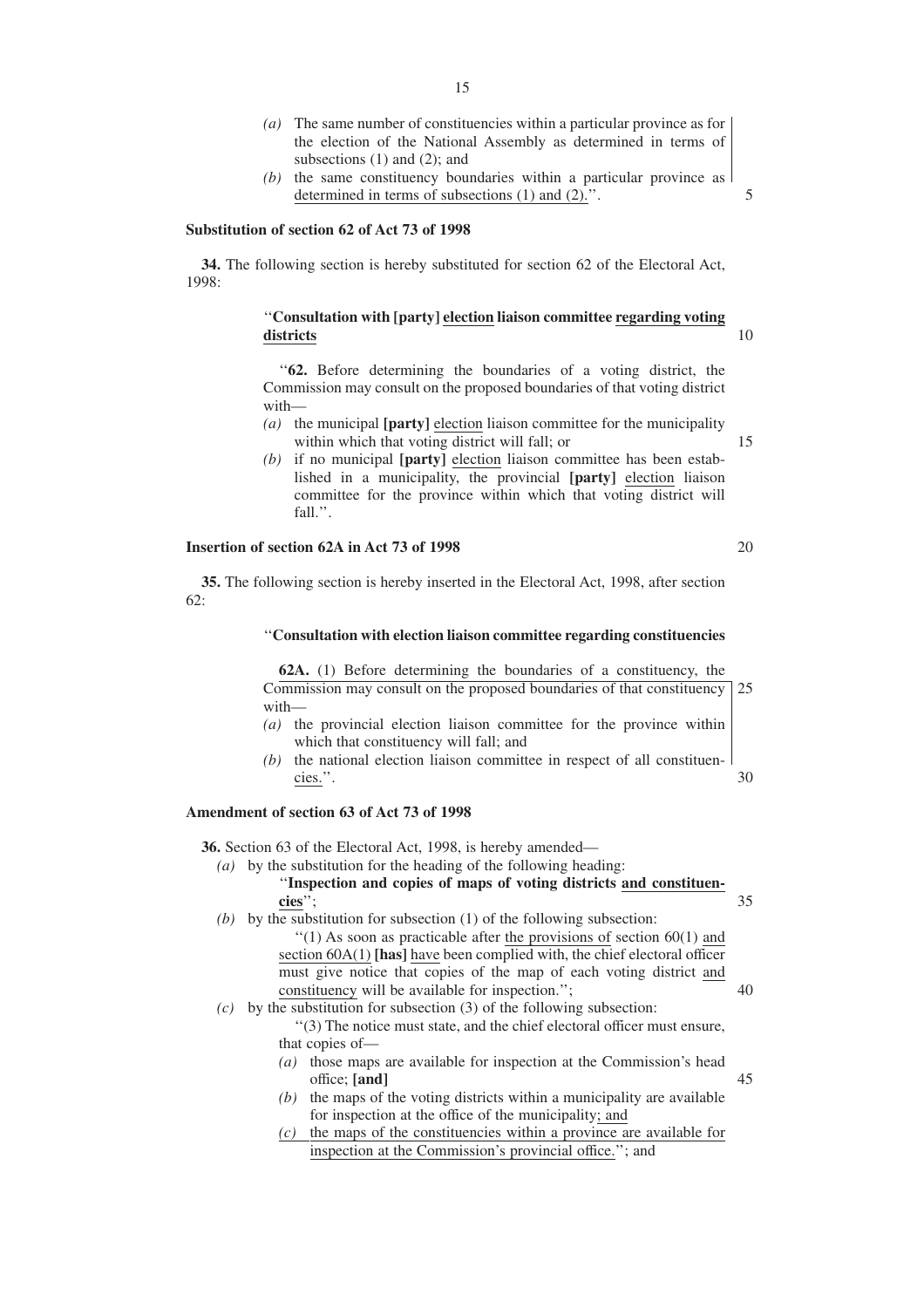*(d)* by the substitution for subsection (5) of the following subsection: ''(5) The chief electoral officer must provide a certified copy of a map of a voting district or of a constituency to any person who has paid the prescribed fee.''.

#### **Amendment of section 63A of Act 73 of 1998, as inserted by section 17 of Act 34 of 2003** 5

**37.** Section 63A of the Electoral Act, 1998, is hereby amended—

- *(a)* by the substitution for the heading of the following heading: ''**Review of voting districts and constituencies**''; and
- (b) by the substitution for subsection (1) of the following subsection: ''(1) The Commission must regularly review the established voting districts and constituencies, and their respective boundaries, taking into account the factors mentioned in section 61 and section 61A, and whenever necessary— 10 15
	- *(a)* disestablish an existing voting district or constituency;
	- *(b)* establish a new voting district or constituency and determine the boundaries for that voting district or constituency; or
	- *(c)* re-determine the boundaries of an existing voting district or constituency.''.

#### **Amendment of section 64 of Act 73 of 1998, as amended by section 18 of Act 34 of** 20 **2003**

**38.** Section 64 of the Electoral Act, 1998, is hereby amended by the substitution in subsection (3) for paragraphs *(a)* and *(b)* of the following paragraphs:

- ''*(a)* the municipal **[party]** election liaison committee for the municipality within which that voting station will fall; or
- *(b)* if no municipal **[party]** election liaison committee has been established in the municipality, the provincial **[party]** election liaison committee for the province within which the voting station will fall.''.

#### **Amendment of section 66 of Act 73 of 1998, as substituted by section 19 of Act 34 of 2003** 30

**39.** Section 66 of the Electoral Act, 1998, is hereby amended—

*(a)* by the substitution for subsection (1) of the following subsection:

''(1) Before the voting station opens for voting on voting day the presiding officer of a voting station must determine the boundary of the voting station after consultation with party agents, independent candi-35 date agents and members of the security services who are available at that voting station at that stage.''; and

*(b)* by the substitution for subsection (3) of the following subsection:

''(3) The presiding officer may alter the boundary at any time if it is necessary to do so to ensure proper control and security at the voting 40 station and after consultation with party agents, independent candidate agents and members of the security services who are available at that voting station at that stage.''.

# **Amendment of section 73 of Act 73 of 1998**

**40.** Section 73 of the Electoral Act, 1998, is hereby amended by the substitution in 45 subsection (3) for paragraph *(c)* of the following paragraph:

 $f'(c)$  the prescribed number of party candidates and independent candidates as the presiding officer may allow;''.

# **Amendment of section 82 of Act 73 of 1998**

**41.** Section 82 of the Electoral Act, 1998, is hereby amended—

50

25

*(a)* by the substitution in subsection (1) for paragraph *(a)* of the following paragraph: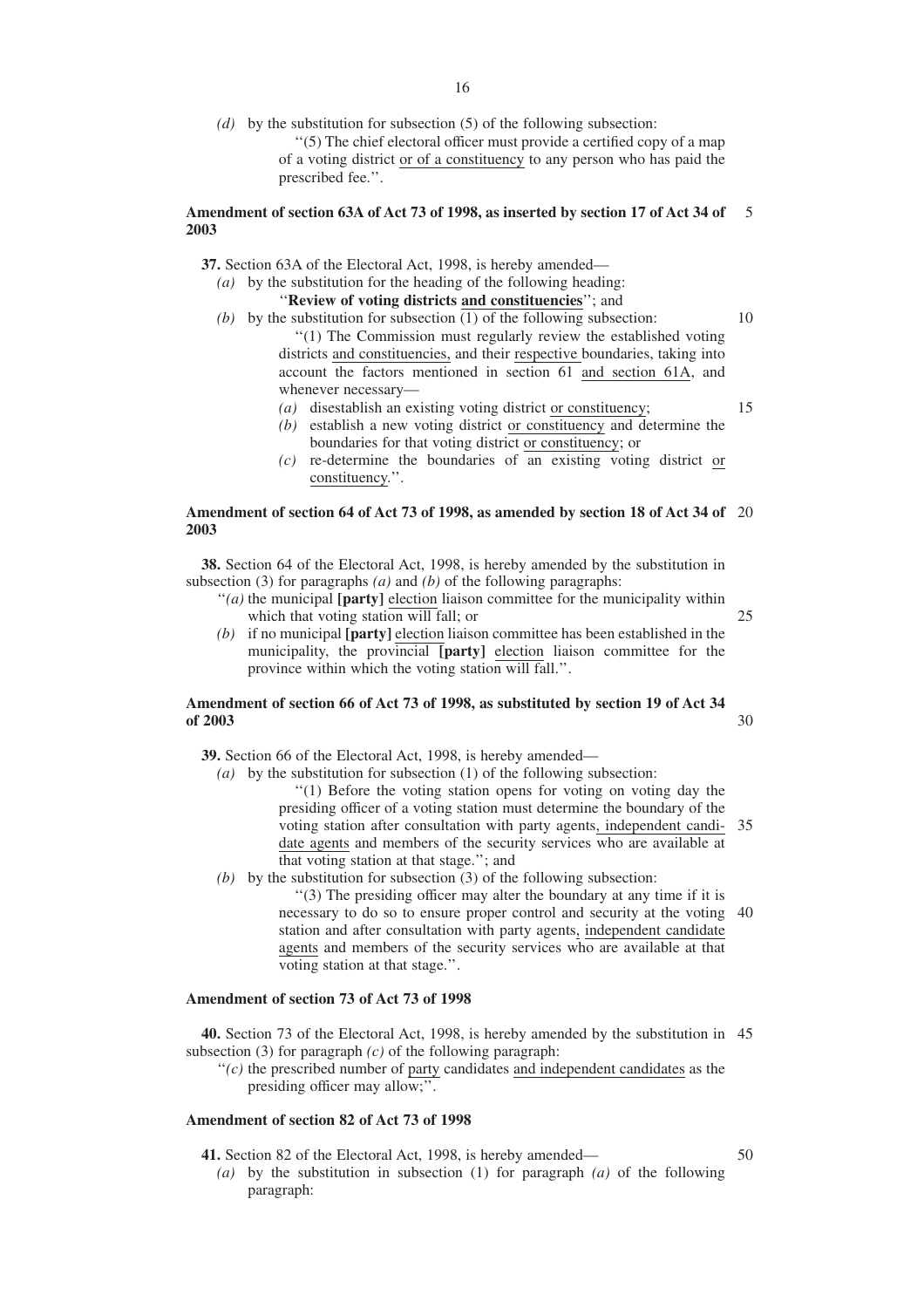''*(a)* is a party candidate or an independent candidate contesting that election;''; and

*(b)* by the substitution for subsection (6) of the following subsection: ''(6) An officer may not, whether directly or indirectly, in any manner give support to, or oppose, any registered party, **[or]** party candidate or independent candidate contesting an election, or any of the issues in contention between parties, **[or]** party candidates or independent candidates.''. 5

#### **Amendment of section 83 of Act 73 of 1998**

- **42.** Section 83 of the Electoral Act, 1998, is hereby amended— 10
	- *(a)* by the substitution in subsection (4) for paragraph *(a)* of the following paragraph:

''*(a)* a party candidate or an independent candidate contesting that election;"; and

*(b)* by the substitution for subsection (7) of the following subsection: ''(7) An institution, and each of its employees who exercises powers and performs duties in terms of this Act, may not, whether directly or indirectly, in any manner give support to, or oppose, any registered party, **[or]** party candidate or independent candidate contesting an election, or any of the issues in contention between parties, **[or]** party candidates or 20 independent candidates.''. 15

#### **Amendment of section 84 of Act 73 of 1998**

**43.** Section 84 of the Electoral Act, 1998, is hereby amended by the substitution in subsection (3) for subparagraph (i) of paragraph *(b)* of the following subparagraph:

"(i) observe that election impartially and independently of any registered party, 25 **[or]** party candidate or registered independent candidate contesting that election;''.

# **Amendment of section 86 of Act 73 of 1998, as amended by section 21 of Act 34 of 2003 and section 15 of Act 1 of 2019**

**44.** Section 86 of the Electoral Act, 1998, is hereby amended by the substitution in 30 subsection (3) for subparagraph (i) of paragraph *(c)* of the following subparagraph:

''(i) do so in a manner that is impartial and independent of any registered party, **[or]** party candidate or registered independent candidate contesting that election;''.

#### **Amendment of section 87 of Act 73 of 1998, as amended by section 16 of Act 1 of** 35 **2019**

**45.** Section 87 of the Electoral Act, 1998, is hereby amended—

- *(a)* by the substitution in subsection (1) for subparagraphs (iii) and (iv) of paragraph *(a)* of the following subparagraphs:
	- "(iii) to vote or not to vote for any registered party, [or] party candidate or 40 registered independent candidate;
	- (iv) to support or not to support any registered party, **[or]** party candidate or registered independent candidate; or'';
- *(b)* by the substitution in subsection (1) for subparagraphs (i) and (ii) of paragraph *(e)* of the following subparagraphs: 45
	- ''(i) Any representative of a registered party, **[or]** of a party candidate or of a registered independent candidate;

(ii) any party candidate in an election;''; and

- *(c)* by the insertion in subsection (1) after subparagraph *(ii)* of paragraph *(e)* of the following subparagraph:
	- ''(iiA) any registered independent candidate in an election;''.

50

# **Amendment of section 88 of Act 73 of 1998**

**46.** Section 88 of the Electoral Act, 1998, is hereby amended—

*(a)* by the substitution in paragraph *(e)* for subparagraphs (i) and (ii) of the following subparagraphs: 55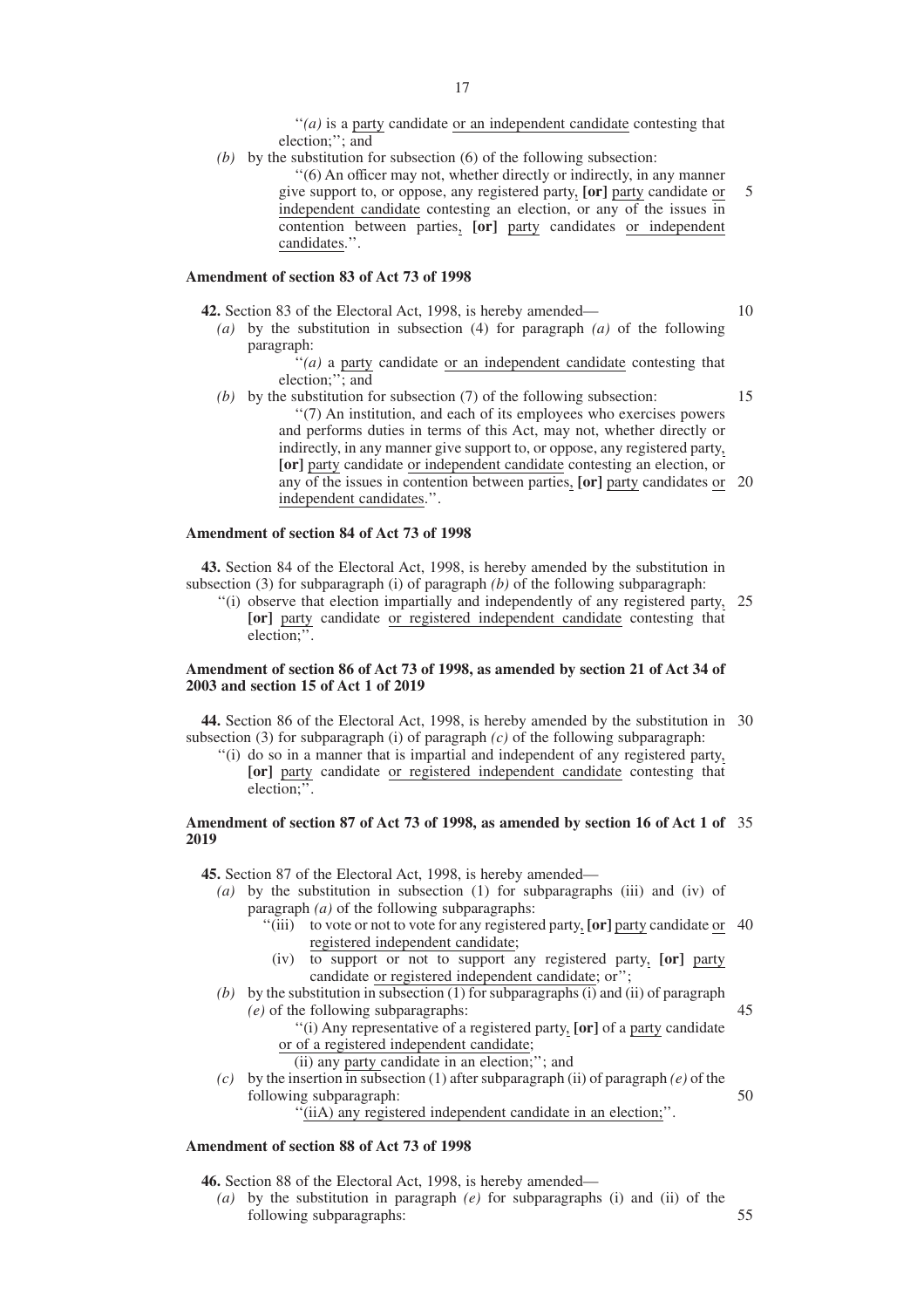- ''(i) a representative of a registered party, **[or]** of a party candidate or of a registered independent candidate;
- (ii) a party candidate in an election;''; and
- *(b)* by the insertion in paragraph *(e)* after subparagraph (ii) of the following subparagraph:

''(iiA) a registered independent candidate in an election;''.

# **Substitution of section 92 of Act 73 of 1998**

**47.** The following section is hereby substituted for section 92 of the Electoral Act, 1998:

#### ''**Prohibitions concerning placards and billboards during election** 10

**92.** From the date on which an election is called to the date the result of the election is determined and declared in terms of section 57, no person may deface or unlawfully remove any billboard, placard or poster published by a registered party, **[or]** party candidate or registered independent candidate.''.

# **Amendment of section 96 of Act 73 of 1998**

**48.** Section 96 of the Electoral Act, 1998, is hereby amended—

- *(a)* by the substitution in subsection (2) for paragraph *(c)* of the following paragraph:
	- $''(c)$  the forfeiture of any deposit paid by that person or party in terms 20 of section  $27(2)(e)$  or  $27A(2)(g)$ , as the case may be;"; and
- *(b)* by the substitution in subsection (2) for paragraph *(i)* of the following paragraph:

 $''(i)$  an order cancelling the registration of that party or the registration of the independent candidate.''.

25

15

5

# **Amendment of section 99 of Act 73 of 1998**

**49.** Section 99 of the Electoral Act, 1998, is hereby amended by the substitution for subsection (1) of the following subsection:

- ''(1) The Electoral Code of Conduct must be subscribed to—
- *(a)* by every registered party and every registered independent candidate before 30 that party or independent candidate is allowed to contest an election; and
- *(b)* by every party candidate before that candidate may be placed on a party's list of candidates in terms of section 31.''.

# **Amendment of section 100 of Act 73 of 1998**

**50.** Section 100 of the Electoral Act, 1998, is hereby amended by the substitution in 35 subsection (2) for the words preceding paragraph *(a)* of the following words:

''The Commission may make regulations, after consultation with the **[party]** national election liaison committee, regarding any matter—''.

#### **Amendment of section 106 of Act 73 of 1998**

**51.** Section 106 of the Electoral Act, 1998, is hereby amended by the substitution for 40 subsection (1) of the following subsection:

 $''(1)$  Subject to section  $96(2)/c$ , the Commission must refund to a registered party or to a registered independent candidate, as the case may be, any deposit paid by **[it]** the party or independent candidate in terms of section 27(2)*(e)* or 27A(2)*(g)* if the party or independent candidate is allocated at least one seat in the legislature 45whose election that party or independent candidate contested.''.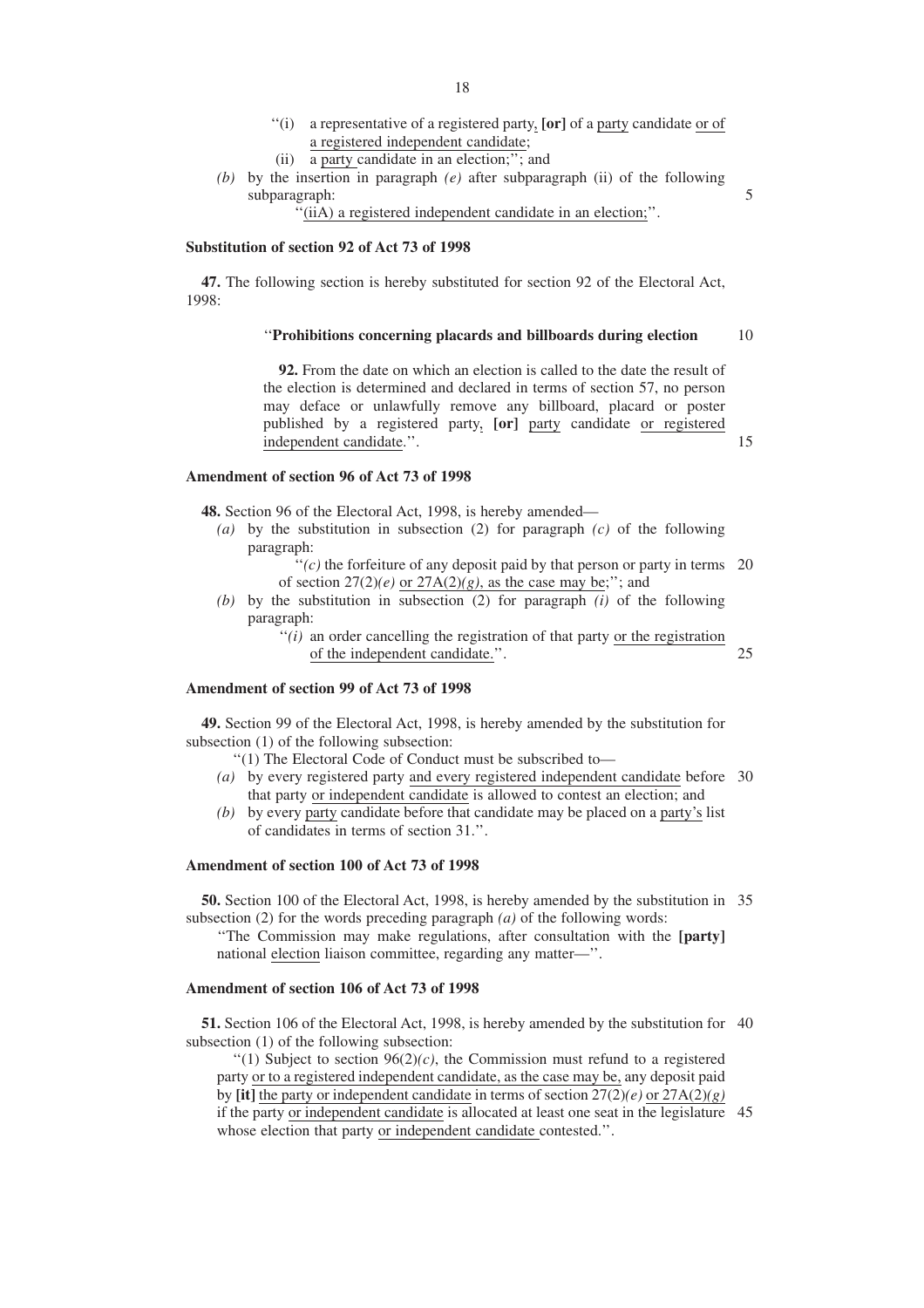#### **Amendment of section 107 of Act 73 of 1998**

**52.** Section 107 of the Electoral Act, 1998, is hereby amended—

- *(a)* by the deletion in subsection (3) at the end of subparagraph (i) of paragraph  $(a)$  of the word "or";
- *(b)* by the substitution in subsection (3) for subparagraph (ii) of paragraph *(a)* of the following subparagraph: 5
	- ''(ii) a party candidate contesting an election or supporter of that candidate; **[and]** or''; and
- *(c)* by the addition in subsection (3) after subparagraph *(ii)* of paragraph *(a)* of the following subparagraph:

10

''(iii) a registered independent candidate contesting an election or supporter of that candidate; and''.

# **Amendment of section 110 of Act 73 of 1998**

**53.** Section 110 of the Electoral Act, 1998, is hereby amended by the substitution for subsection (1) of the following subsection:

15

''(1) Any mistake in the certified segment of the voter's roll referred to in section 24 or the final **[list]** lists of party candidates or independent candidates referred to in section 31 does not invalidate that voter's roll or **[that]** those **[list]** lists of candidates.''.

#### **Amendment of Schedule 1 to Act 73 of 1998, as amended by section 24 of Act 34 of** 20 **2003 and section 17 of Act 1 of 2019**

**54.** Schedule 1 to the Electoral Act, 1998, is hereby amended—

*(a)* by the substitution for item 4 of the following item:

#### ''**Cut-off date for submission of party's list of candidates and for submission of names of independent candidates** 25

**4.** (1) Registered parties that intend to contest this election must nominate and submit **[a list]** lists, as referred to in Schedule 1A, of their candidates for the election, and submit the accompanying documents referred to in section 27, to the chief electoral officer in the prescribed manner by .................... [day/month/year].

30

50

(2) Registered independent candidates that intend to contest this election must submit their names for inclusion onto the list of independent candidates and submit the accompanying documents, referred to in section 27A, for the election to the chief electoral officer in the prescribed manner by .................... [day/month/year].''; 35

*(b)* by the substitution for item 5 of the following item:

#### ''**Notice of non-compliance**

**5.** (1) The chief electoral officer must notify a registered party that has submitted **[a list]** party's lists of candidates in terms of section 27, or a registered independent candidate that has submitted his or her name for inclusion on the list of independent candidates in terms of section 27A, but has not fully complied with **[that section]** those sections, as the case may be, of that non-compliance by .................... [day/month/year]. 40

(2) If the notified registered party or the notified registered independent candidate takes the opportunity to comply with section 27 or 27A, as the 45 case may be, that party or that independent candidate must do so by .................... [day/month/year].'';

*(c)* by the substitution for item 6 of the following item:

# ''**Inspection of party's lists of candidates, list of independent candidates and accompanying documents**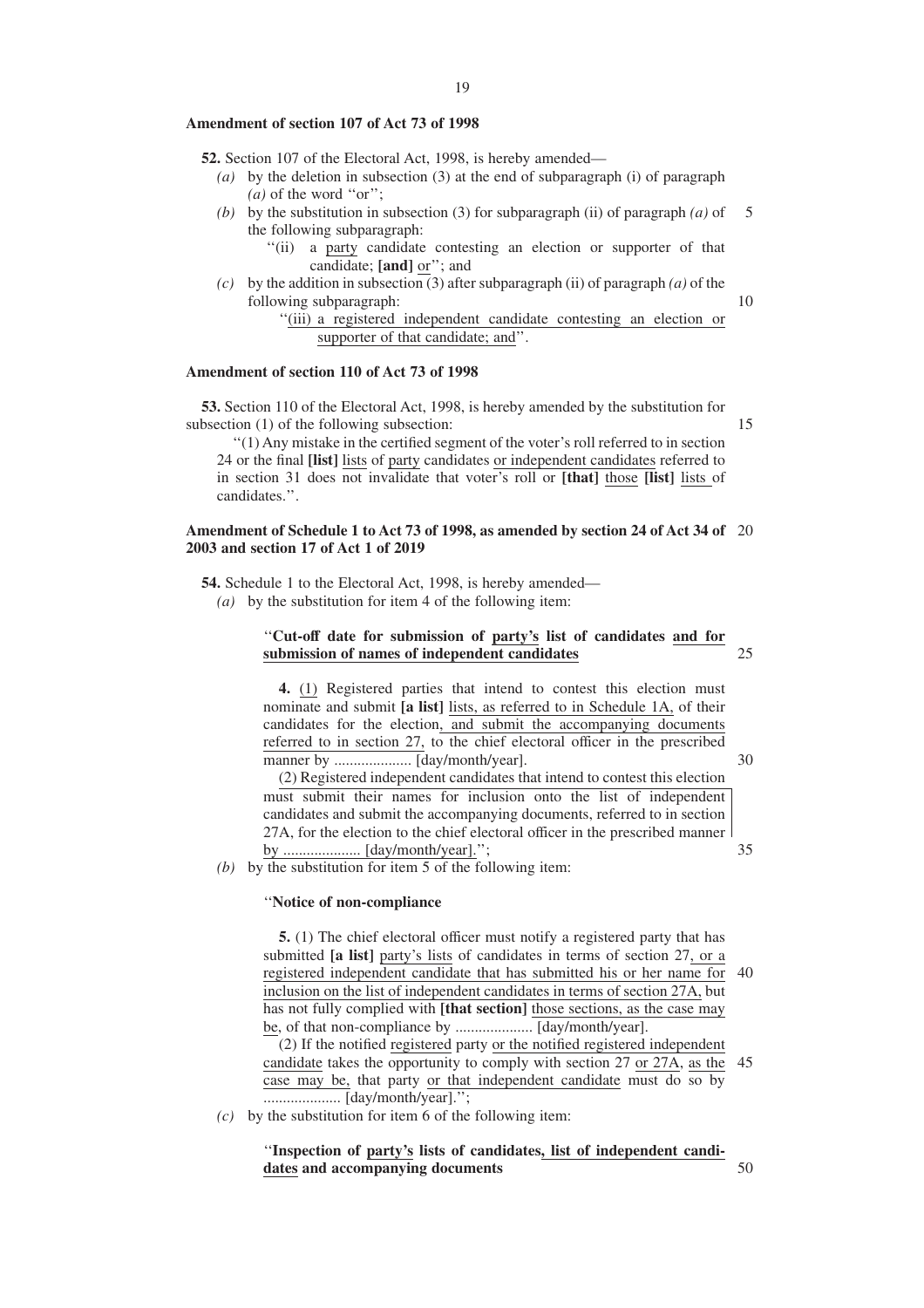**6.** The chief electoral officer must give notice by .................... [day/ month/year], that from the date of the notice until .................... [day/month/ year], copies of the following documents will be available for inspection: The party's lists of candidates and accompanying documents submitted by registered parties in terms of section 27, and the list of independent candidates compiled in terms of section 27A together with the accompanying documents, as amended and supplemented in terms of section 28.'';

5

15

20

*(d)* by the substitution for item 7 of the following item:

# ''**Cut-off date for objections**

**7.** Any person, including the chief electoral officer, may object to the 10 Commission, in the prescribed manner, regarding a party candidate **[to the Commission in the prescribed manner]** or regarding a registered independent candidate by .................... [day/month/year].'';

*(e)* by the substitution for item 8 of the following item:

## ''**Decision of objections**

**8.** The Commission must decide an objection under section 30, and must notify the objector and the registered party that nominated the party candidate, or the registered independent candidate concerned, as the case may be, of the decision in the prescribed manner by ............................ [day/month/year].'';

*(f)* by the substitution for item 9 of the following item:

#### ''**Cut-off date for appeals against decisions**

**9.** The objector, **[or]** the registered party who nominated the party candidate*,* or the registered independent candidate concerned may appeal against a decision of the Commission in terms of section 30(3) to the 25 Electoral Court in the prescribed manner by .................... [day/month/ year].'';

- *(g)* by the substitution in item 11 for the heading of the following heading: ''**List of parties, [and] party lists of candidates and list of independent candidates entitled to contest election and final [list of** 30 **candidates] lists**'';
- *(h)* by the substitution in item 11 for paragraph *(b)* of the following paragraph: ''*(b)* must compile a list of the registered parties, party lists of candidates and the registered independent candidates entitled to contest the election and compile the final list **[of candidates for]** of each **[of** 35 **those parties]**.''; and
- *(i)* by the substitution for item 12 of the following item:

# ''**Issue of certificate to party candidates and to independent candidates**

**12.** By .................... [day/month/year], the chief electoral officer must issue in the prescribed manner to each party candidate on a final party's list 40 of candidates and to each candidate on the final list of independent candidates, a certificate stating that the person is a candidate in this election.''.

#### **Substitution of Schedule 1A to Act 73 of 1998, as inserted by section 25 of Act 34 of 2003 and as amended by section 8 of Act 55 of 2008** 45

**55.** The following is hereby substituted for Schedule 1A of the Electoral Act: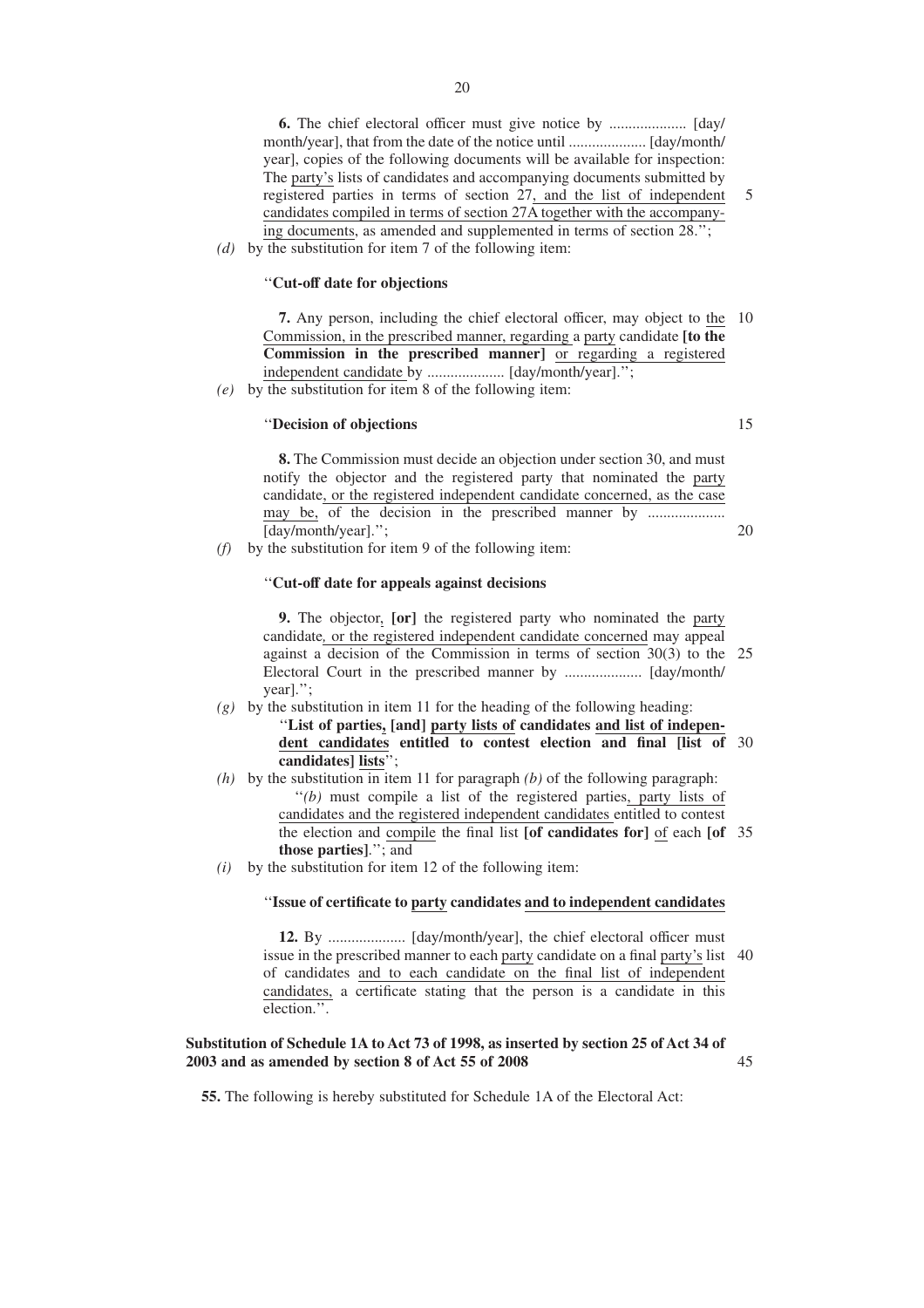#### ''**SCHEDULE 1A**

# **SYSTEM OF REPRESENTATION IN NATIONAL ASSEMBLY AND PROVINCIAL LEGISLATURES**

# **(Section 57A)**

#### **National Assembly**

**1.** (1) Registered parties contesting an election of the National Assembly must nominate party candidates for such election on lists of candidates prepared in accordance with this Act.

(2) Registered independent candidates contesting an election of the National Assembly must submit their names to the chief electoral officer for inclusion on the lists of independent candidates prepared by the Commission in accordance with this Act. 10

**2.** The seats in the National Assembly shall be filled as follows:

 $(a)$  Six sevenths of the seats, disregarding any further fractions, from

- (i) constituency lists submitted by the respective parties containing the names of their respective party candidates; and 15
- (ii) constituency lists submitted by the Commission containing the names of independent candidates,

with a fixed number of seats reserved for each constituency as determined by the Commission for every election of the Assembly, taking into account available scientifically based data in respect of registered voters; and 20

*(b)* the remaining one seventh of seats from national lists submitted by the respective parties and as submitted by the Commission in respect of independent candidates.

**3.** (1) The lists of candidates submitted by a party shall—

- *(a)* in the case of a constituency list, not contain names exceeding the number of candidates to be elected in each constituency, plus two additional candidates; and
- *(b)* in the case of a national list, not contain names exceeding one seventh of the number of seats determined for the National Assembly. 30

(2) Each list much denote such names in order of preference as the party may determine, but which order of preference is liable to change as a result of how voters express their choice on the ballot card in respect of party candidates in the open list in the polling booth.

**4.** (1) A party's lists of candidates must consist of both a national list and a list for each constituency, with such number of names on each list as referred to in item 3(1).

(2) The lists of independent candidates compiled and submitted by the Commission must consist of both a national list, reflecting the names of 40 independent candidates intending to contest the elections nationally, and a list for each constituency.

**5.** The seats referred to in item 2*(a)* shall be allocated per constituency to

the party's candidates and the independent candidates contesting an election, as follows: 45

- *(a)* A quota of votes per seat shall be determined in respect of each constituency by dividing the total number of votes cast on the ballot cards for the constituency by the number of seats, plus one, reserved for such constituency under item 2*(a)*;
- *(b)* the result plus one, disregarding fractions, shall be the quota of votes per seat in respect of a particular constituency; 50
- *(c)* the awarding of each seat for the purposes of paragraph *(e)* in respect of such constituency to a party candidate or an independent candidate shall, subject to paragraph *(d)*, be determined by dividing the total number of votes cast in favour of such party candidate or independent 55

21

35

25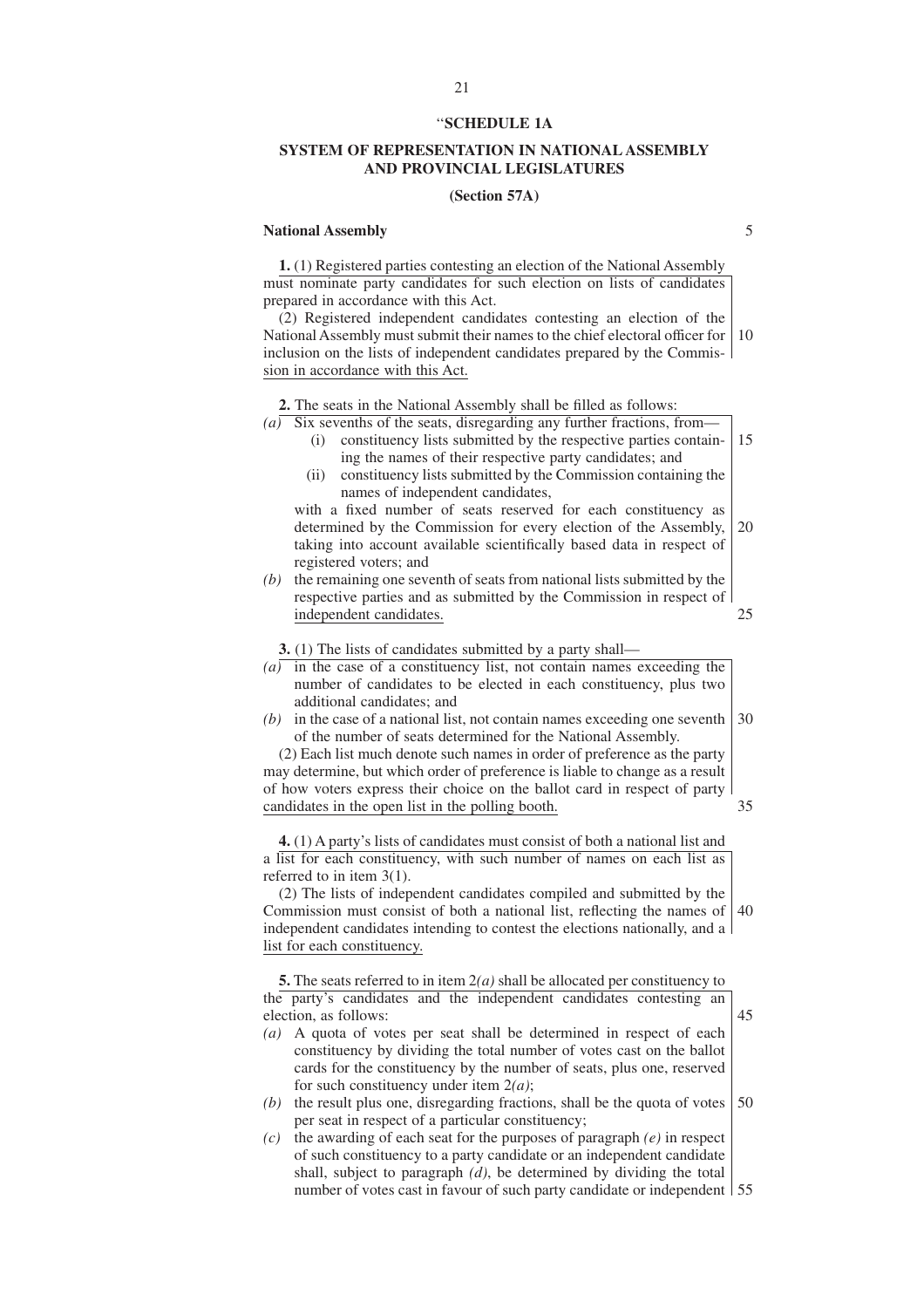candidate on the constituency ballot card for that constituency by the quota of votes per seat referred to in paragraph *(b)*;

- *(d)* where the result of the calculation referred to in paragraph *(c)* yields a surplus of seats not absorbed by the number of seats awarded to a party concerned, or yields a surplus above one seat in respect of an independent candidate who has not indicated to whom that surplus should accrue in ranked order, such surplus shall compete with other similar surpluses accruing to any other party or parties in respect of the relevant constituency, and any seat or seats in respect of that constituency not awarded in terms of paragraph *(c)* shall be awarded to the party or parties concerned in sequence of the highest surplus, and in the case of independent candidates who made no special provisions, such surplus will go into the common pool; 5 10
- *(e)* the aggregate of a party's or independent candidate's awards in terms of paragraphs *(c)* and *(d)* in respect of particular constituency shall indicate which seat or seats has or have been provisionally allocated under item 2*(a)* for that constituency; 15
- *(f)* the aggregate of a party's provisional allocations or an independent candidate's provisional allocation for the various constituencies in terms of paragraph *(e)* shall indicate its provisional allocation of the seats referred to in item 2*(a)*; and 20
- *(g)* if no recalculation of provisional allocations is required in terms of item 8 in respect of the seats referred to in item 2*(a)*, the provisional allocation of such seats in terms of paragraphs *(e)* and *(f)* shall become the final allocation of such seats to the various parties or independent candidates, and if such a recalculation is required the provisional allocation of such seats, as adjusted in terms of item 8, shall become the final allocation of such seats to the various parties or independent candidates. 25

**6.** The seats referred to in item 2*(b)* shall be allocated to the party's 30 candidates or independent candidates contesting an election as follows:

- *(a)* A quota of votes per seat shall be determined by dividing the total number of votes cast nationally on national ballot cards by the total number of seats in the National Assembly, plus one, and the result plus one, disregarding fractions, shall be the quota of votes per seat;
- *(b)* the awarding of a seat to a party candidate or an independent candidate for the purposes of paragraph *(d)* shall, subject to paragraph *(c)*, be determined by dividing the total number of votes cast nationally on national ballot cards in favour of such party candidate or independent candidate by the quota of votes per seat determined in paragraph *(a)*; 40
- *(c)* where the result of the calculation in terms of paragraph *(b)* yields a surplus not absorbed by the number of seats awarded to a party concerned, or yields a surplus above one seat in respect of an independent candidate where no awardee is specified in ranked order, such surplus shall compete with other similar surpluses accruing to any other party or parties, and any seat or seats not awarded in terms of paragraph *(b)*, shall be awarded to the party or parties concerned in sequence of the highest surplus; 45
- *(d)* the aggregate of a party's awards in terms of paragraphs *(b)* and *(c)* shall be reduced by the number of seats provisionally allocated to it in terms of item 5*(f)* and the results shall indicate that party's or independent candidate's provisional allocation of the seats referred to in item 2*(b)*; and 50
- *(e)* if no recalculation of provisional allocations is required in terms of item 8 in respect of the seats referred to in item 2*(b)*, the provisional allocation of such seats in terms of paragraph *(d)* shall become the final allocation of such seats to the various parties and independent candidates, and if such recalculation is required, the provisional allocation of such seats, as adjusted in terms of items 8, shall become the final allocation of such seats to the various parties and independent 60candidates. 55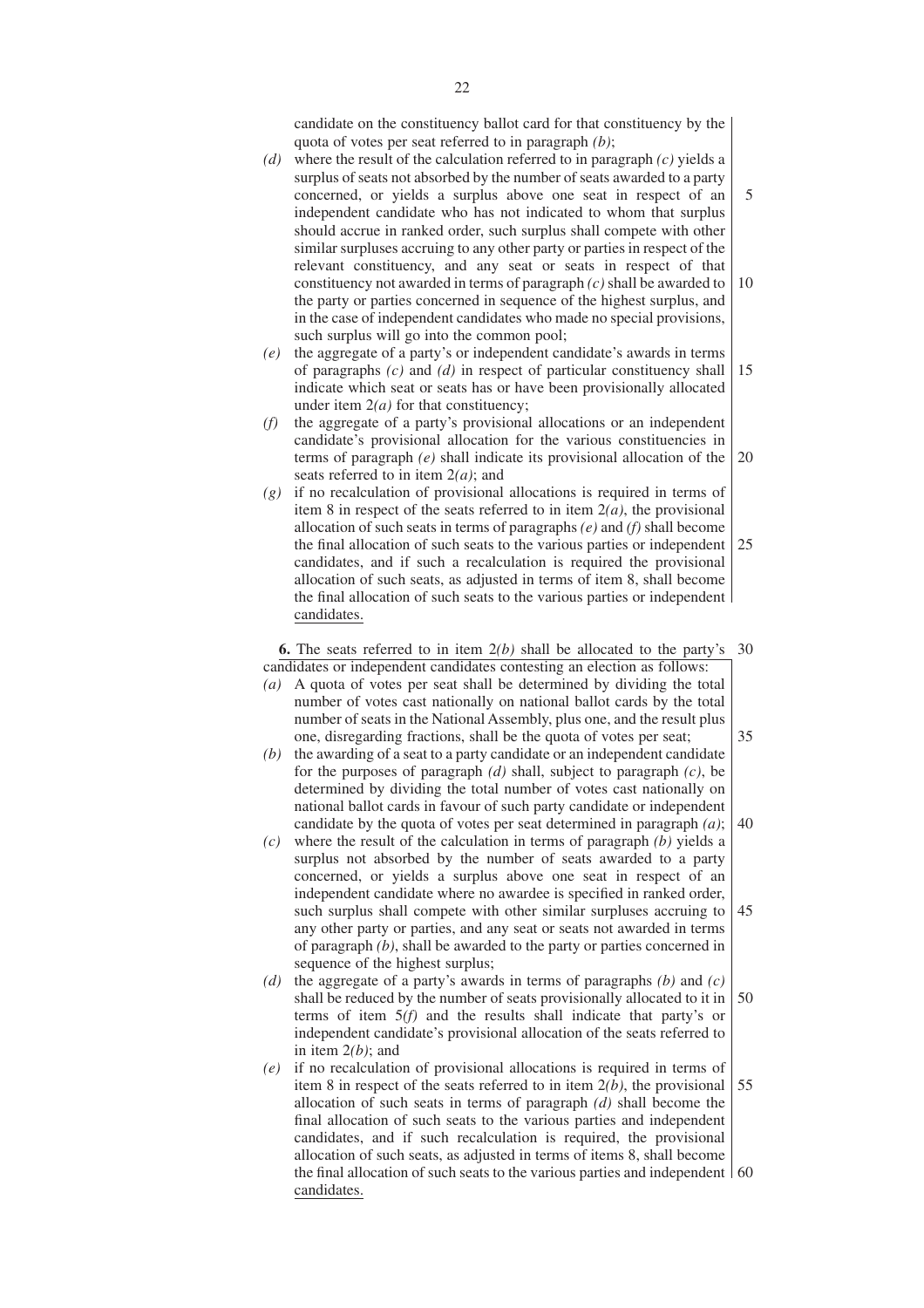**7.** (1) If an independent candidate or a party candidate gained no allocation of a seat in terms of items 6*(b)* and *(c)* in respect of the seats referred to in item 2*(b)*, but the party candidate or independent candidate gained a provisional seat in respect of the seats referred to in item 2*(a)*, then the provisional allocation of a seat or seats in respect of the seat or seats referred to in item 2*(a)* will become the final allocation of a seat or seats for such independent candidate or party candidate, and if a recalculation is required in terms of item 8, the adjusted allocation will become the final allocation.

5

(2) If a seat is allocated to a party candidate or independent candidate in terms of subitem (1), then the determination of seats in terms of item 2*(b)* will be recalculated as follows: 10

- *(a)* An amended quota of votes per seat shall be determined by dividing the total number of votes cast nationally on national ballot cards, minus the votes cast for a party candidate or independent candidate referred to in subitem (1), by the total number of seats in the National Assembly minus the seats awarded in terms of subitem (1), and the result plus one, disregarding fractions, shall be the quota of votes per seat; 15
- *(b)* a seat to be awarded to a party candidate or a seat to be awarded to an independent candidate for the purposes of paragraph *(d)* must, subject to paragraph *(c)*, be determined by dividing the total number of votes cast nationally on national ballot cards in favour of each party candidate or independent candidate, excluding those awarded seats in terms of subitem (1), by the quota of votes per seat determined in terms of paragraph *(a)*; 20 25
- *(c)* where the result of the recalculation in terms of paragraph *(b)* yields a surplus not absorbed by the number of seats awarded to a party concerned, or yields a surplus above one seat in respect of an independent candidate where the candidate has not specified any awardee in ranked order, such surplus shall compete with other similar surpluses accruing to any other party or parties participating in the recalculation, and any seat or seats not awarded in terms of paragraph *(b)* shall be awarded to the party or parties concerned in sequence of the highest surplus; and 30 35
- *(d)* the aggregate of a participating party's awards in terms of paragraphs *(b)* and *(c)* shall be reduced by the number of seats provisionally allocated to it in terms of item 5*(f)* and the results shall indicate that party's provisional allocation of the seats in terms of item 2*(b)*.

(3) If no recalculation of provisional allocations is required in terms of item 8 in respect of the seats referred to in item 2*(b)*, the provisional allocation of such seats in terms of paragraph *(d)* shall become the final allocation of such seat to an independent candidate or seats to the various parties, and if such a recalculation is required, the provisional allocation of such seat or seats, as adjusted in terms of item 8, shall become the final allocation of such seats to the various parties. 40 45

(4) If a party forfeits a seat in terms of item 8(1) which was allocated to it in terms of subitem (1), then the seats provisionally allocated to other parties in terms of item 2*(b)* must be recalculated in terms of items 8(2) and (3), taking such forfeiture into account. 50

**8.** (1) If a party has submitted a national or a constituency list containing fewer names than the number of its provisional allocation of seats, which would have been filled from such list had such provisional allocation been the final allocation, it shall forfeit a number of seats equal to the deficit.

(2) In the event of any forfeiture of seats in terms of subitem (1) affecting the provisional allocation of seats in respect of any particular constituency in terms of item 5*(e)*, such allocation shall be recalculated as follows: *(a)* The party forfeiting seats shall be disregarded in such recalculation, 55

and its provisional allocation of seats in terms of item 5*(e)* for the constituency in question, minus the number of seats forfeited by it in respect of its list for such constituency, shall become its final 60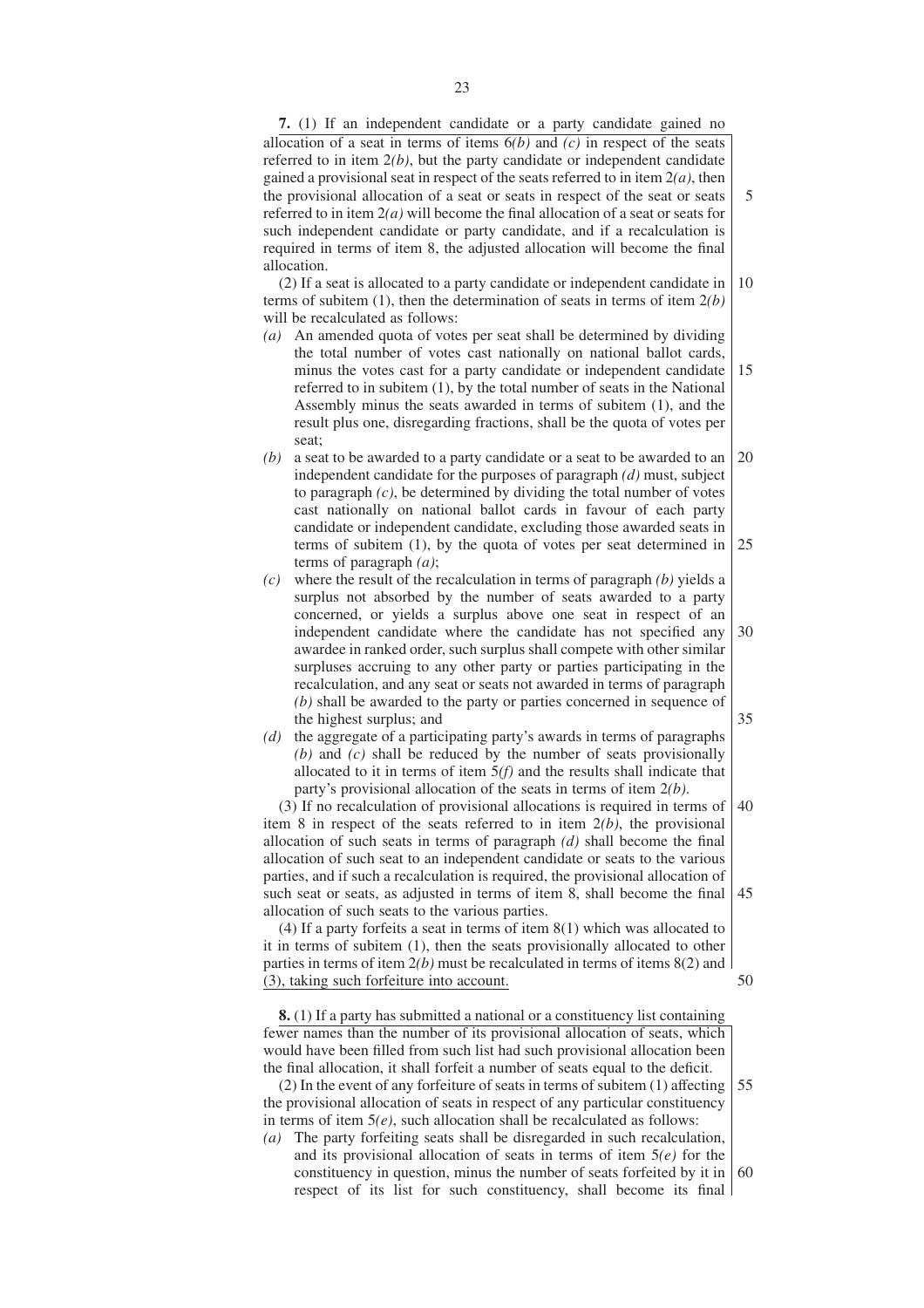allocation in respect of the seats reserved for such constituency in terms of item 2*(a)*;

*(b)* an amended quota of votes per seat shall be determined in respect of such constituency by dividing the total number of votes cast in the constituency, minus the number of votes cast in such constituency in favour of a party referred to in paragraph *(a)*, by the number of seats reserved for such constituency under item 2*(a)*, minus the number of seats finally allocated to the said party in terms of paragraph *(a)*;

*(c)* the result plus one, disregarding fractions, shall be the amended quota of votes per seat in respect of such constituency for the purposes of said calculation; 10

- *(d)* the number of seats to be awarded for the purposes of paragraph *(f)* in respect of such constituency to a party participating in the recalculation shall, subject to paragraph *(e)*, be determined by dividing the total number of votes cast in favour of such party or independent candidate in such constituency by the amended quota of votes per seat indicated by paragraph *(c)* for such constituency; 15
- *(e)* where the result of the recalculation in terms of paragraph *(d)* yields a surplus not absorbed by the number of seats awarded to a party concerned, such surplus shall compete with other similar surpluses accruing to any other party or parties participating in the recalculation in respect of the said constituency, and any seat or seats in respect of such constituency not awarded in terms of paragraph *(d)* shall be awarded to the party or parties concerned in sequence of the highest surplus; and 20 25
- *(f)* the aggregate of a party's awards in terms of paragraphs *(d)* and *(e)* in respect of such constituency shall, subject to subitem (4), indicate that party's final allocation of the seats reserved under item 2*(a)* for that constituency.

(3) In the event of any forfeiture of seats in terms of subitem (1) affecting the provisional allocation of seats in terms of item 6*(d)*, such allocation shall be recalculated as follows: 30

- *(a)* The party forfeiting seats shall be disregarded in such recalculation, and its provisional allocation of seats in terms of item 6*(d)*, minus the number of such seats forfeited by it, shall become its final allocation of the seats referred to in item 2*(b)*; 35
- *(b)* an amended quota of votes per seat shall be determined by dividing the total number of votes cast nationally, minus the number of votes cast nationally in favour of the party or independent candidate referred to in paragraph *(a)*, by the number of seats in the National Assembly, minus the number of seats finally allocated to the said party or independent candidate in terms of paragraph *(a)*; 40
- *(c)* the result plus one, disregarding fractions, shall be the amended quota of votes per seat for the purposes of the said recalculation;
- *(d)* the number of seats to be awarded for the purposes of paragraph *(f)* to a party or independent candidate participating in the recalculation shall, subject to paragraph *(e)*, be determined by dividing the total number of votes cast nationally in favour of such party or independent candidate by the amended quota of votes per seat indicated by paragraph *(c)*; 45 50
- *(e)* where the result of the recalculation in terms of paragraph *(d)* yields a surplus not absorbed by the number of seats awarded to a party concerned, or yields a surplus above one seat in respect of an independent candidate, such surplus shall compete with other similar surpluses accruing to any other party or parties participating in the recalculation, and any seat or seats not awarded in terms of paragraph *(d)*, shall be awarded to the party or parties concerned in sequence of the highest surplus; and 55
- *(f)* the aggregate of such a party's awards in terms of paragraphs *(d)* and *(e)* shall be reduced by the number of seats finally allocated to it in terms of item  $5(g)$ , and the result shall, subject to subitem  $(4)$ , indicate that party's final allocation of the seats referred to in item 2*(b)*. 60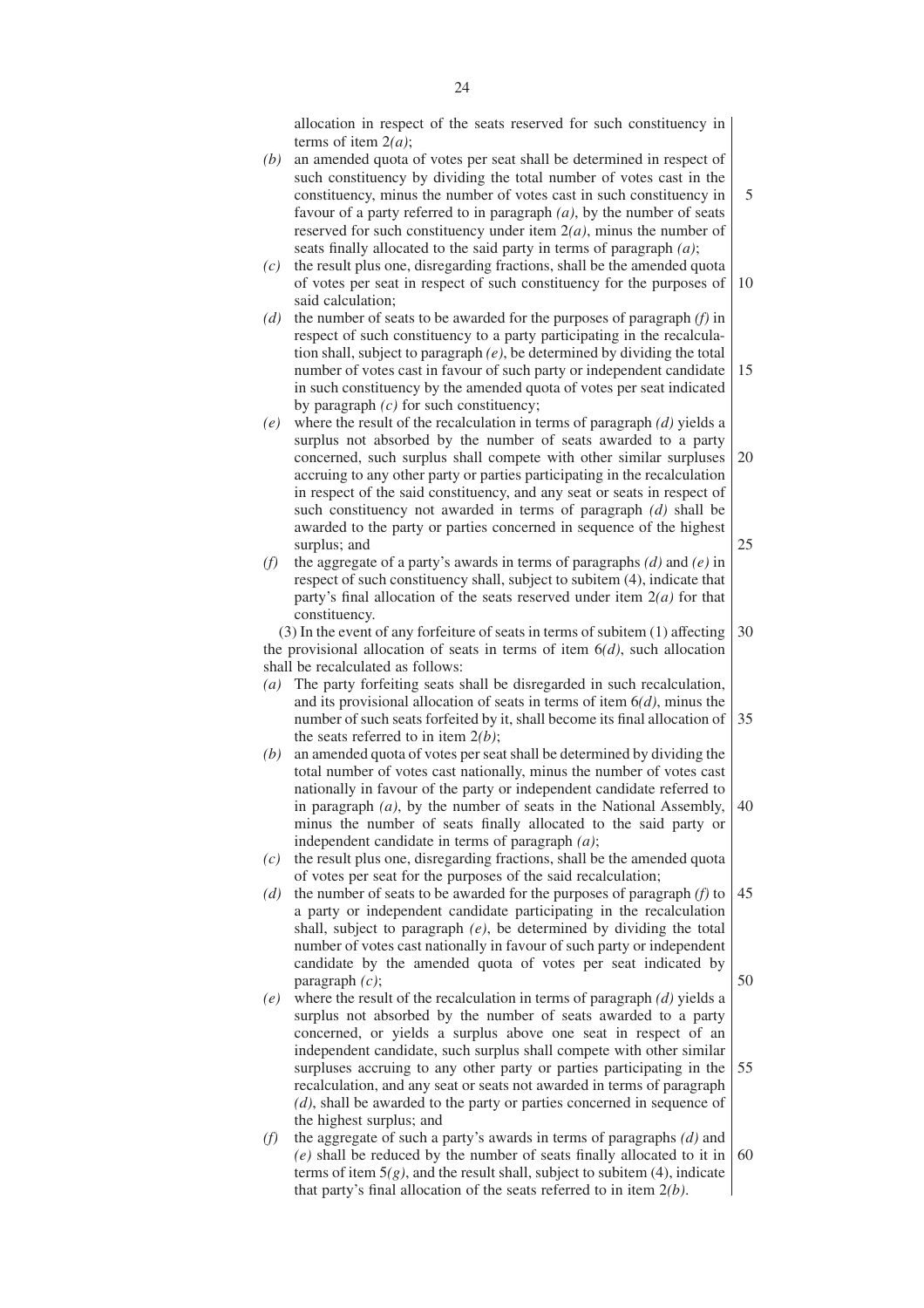(4) In the event of a party being allocated an additional number of seats in terms of this item, and if its list in question then does not contain the names of a sufficient number of candidates as set out in subitem (1), the procedure provided for in this item shall be repeated, with the changes required by the context, until all seats have been allocated.

**Provincial legislatures**

**9.** The number of seats in each provincial legislature are as determined in terms of section 105 of the Constitution and Schedule 3 to this Act.

**10.** (1) Registered parties contesting an election of a provincial legislature shall nominate candidates for election to such provincial 10 legislature by submitting lists for each constituency prepared in accordance with this Act.

(2) Independent candidates contesting an election of a provincial legislature must submit their names to the chief electoral officer for inclusion on the list of independent candidates prepared by the Commission 15 in accordance with this Act.

**11.** (1) Each party is entitled to submit one list per constituency, which list must contain the names of not more than the number of candidates to be elected in each constituency, plus two candidates.

(2) The Commission is entitled to submit one list per constituency 20 containing any number of names of independent candidates.

**12.** The quota to determine the number of seats in each constituency within a province for purposes of an election of that provincial legislature must be determined by dividing the total number of registered voters in the province concerned with the number of seats referred to in item 9, and the 25 result plus one, disregarding fractions, determines the quota.

**13.** (1) Where the result of the calculation in item 12 yields a surplus not absorbed by the number of seats reserved for constituencies, such surplus shall compete with other similar surpluses accruing to any other constituency, and any seat or seats not awarded in terms of item 12 shall be awarded to the constituencies concerned in sequence of the highest surplus, and such allocation will be the final allocation of seats to constituencies. 30

(2) If the surplus referred to in subitem (1) for two or more constituencies is equal, the seat must be awarded to the constituency that has the most registered voters.

**14.** If the calculation in item 13 results in a constituency receiving fewer than three seats or more than seven seats, that result must be the number of seats allocated to that constituency.

# **Vote transfer list**

**15.** (1) Each independent candidate must compile and submit a vote 40 transfer list to the Commission.

- (2) The vote transfer list submitted by an independent candidate— *(a)* may contain any number of awardees listed in a ranked order of
- preference; or
- *(b)* may not list any awardees.

(3)*(a)* An independent candidate's surplus votes, or unusable votes, as the case may be, will be awarded according to the ranked order of preference as per the list referred to in subitem  $(2)(a)$  provided that the awardee—

- (i) does not have sufficient votes to be elected; and
- (ii) the awardee has at least 25% of the total votes required to be elected.

45

50

35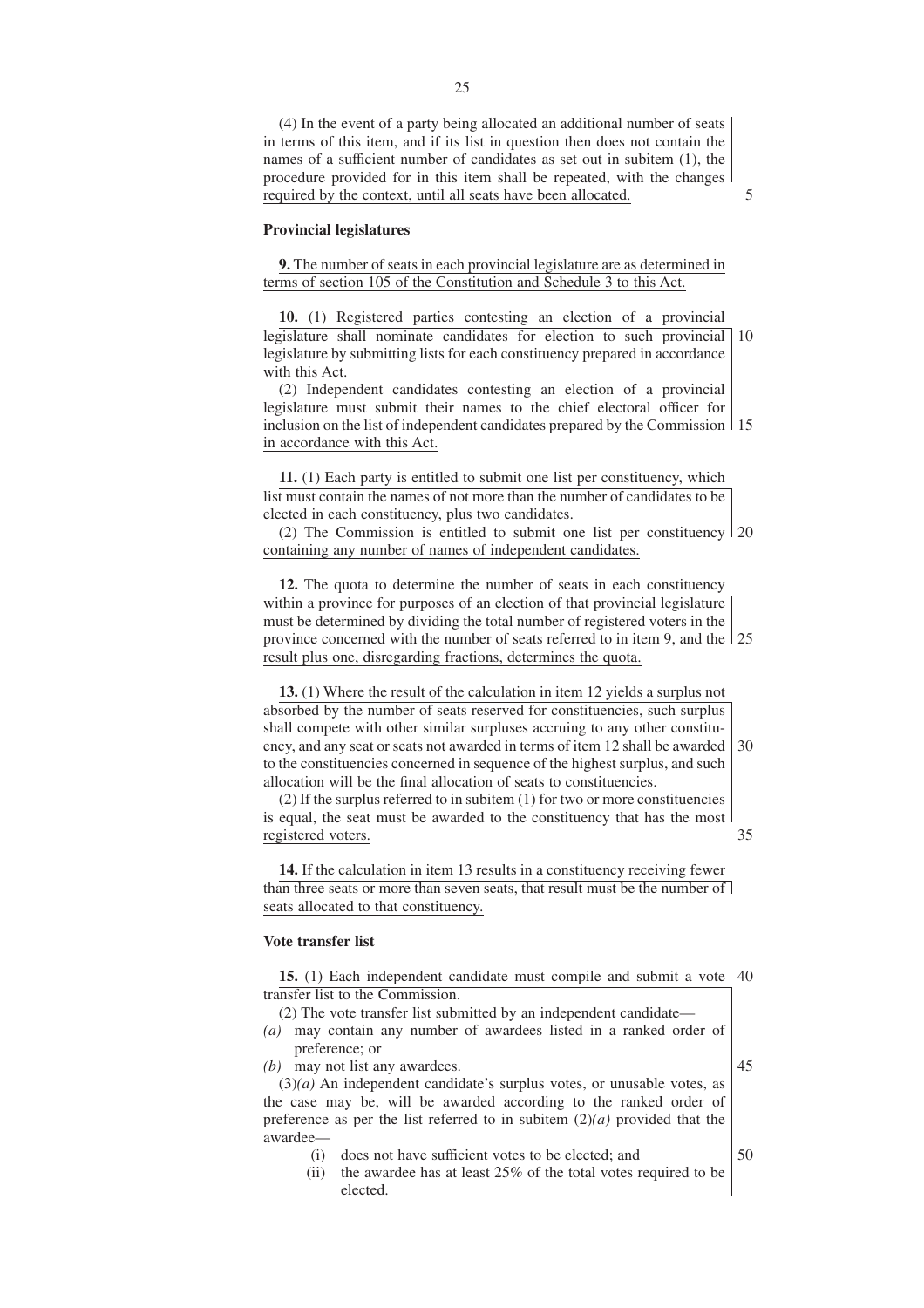*(b)* Once an awardee has received the required amount of votes to be elected, the awarder's remaining surplus votes or unusable votes, as the case may be, will be awarded to the next awardee on that independent candidate's vote transfer list, and so forth, until the awarder has no more surplus votes or unusable votes.

(4)*(a)* An awardee may receive surplus votes or unusable votes from more than one awarder.

*(b)* An awardee receiving surplus votes or unusable votes from more than one awarder will receive such votes in equal measure from each awarder until he or she has enough votes to be elected.

(5) If an awardee in the first-ranked position on an independent candidate's vote transfer list does not receive enough votes from an awarder or various awarders to be elected, the awarder's surplus votes or unusable votes will revert to the awarder and will be transferred to the next awardee on the awarder's vote transfer list.

 $(6)(a)$  The vote transfer list referred to in subitem  $(1)$  must be made publicly accessible to the public, and may be amended as prescribed.

*(b)* Any amendments made by an independent candidate to their vote transfer list must—

- (i) be made publicly available to the public, upon written request; and 20
- (ii) be brought to the attention of the electorate by such amendments being advertised in a newspaper circulated in the constituency concerned.

(7) Where a an independent candidate's vote transfer list does not contain any list of awardees as envisaged in subitem (2)*(b)*, any surplus votes or unusable votes cast for that independent candidate will fall into the pool of votes. 25

#### **Ballot cards**

**16.** (1) There shall be separate ballot cards for the election of members— 30

- $(a)$  of each constituency for the election of the National Assembly;
- *(b)* of each constituency for the election of a provincial legislature; and
- *(c)* for the overall composition of the National Assembly and this must be referred to as the national ballot card.

(2) *(a)* The Commission must allocate a number to every candidate contesting the elections. 35

*(b)* The number allocated must contain a prefix to distinguish whether the candidate is contesting the election for a seat in the National Assembly or for a seat in a provincial legislature.

*(c)* The allocated number of every candidate, together with such candidate's full name and photograph must appear on three separate posters, which shall be pasted on three separate panels in each polling booth on the day of the elections. 40

(3) Each voter exercises his or her vote by voting for the candidate of his or her choice, per each ballot card, by placing such candidates' allocated number on each of the ballot cards in respect of each of the three segments of the election. 45

# **Designation of representatives**

**17.** (1) After the counting of votes has been concluded, the number of representatives of each party and the number of independent candidates meeting the requisite quota has been determined, and the election results have been declared in terms of section 190 of the Constitution, the Commission shall, within two days after such declaration, designate the representatives of each party elected in the legislatures and the independent candidates in the legislatures, from each list of candidates published in 55terms of the Electoral Act. 50

(2) The listing of the candidates will be in accordance with the votes they respectively received, in descending order.

10

15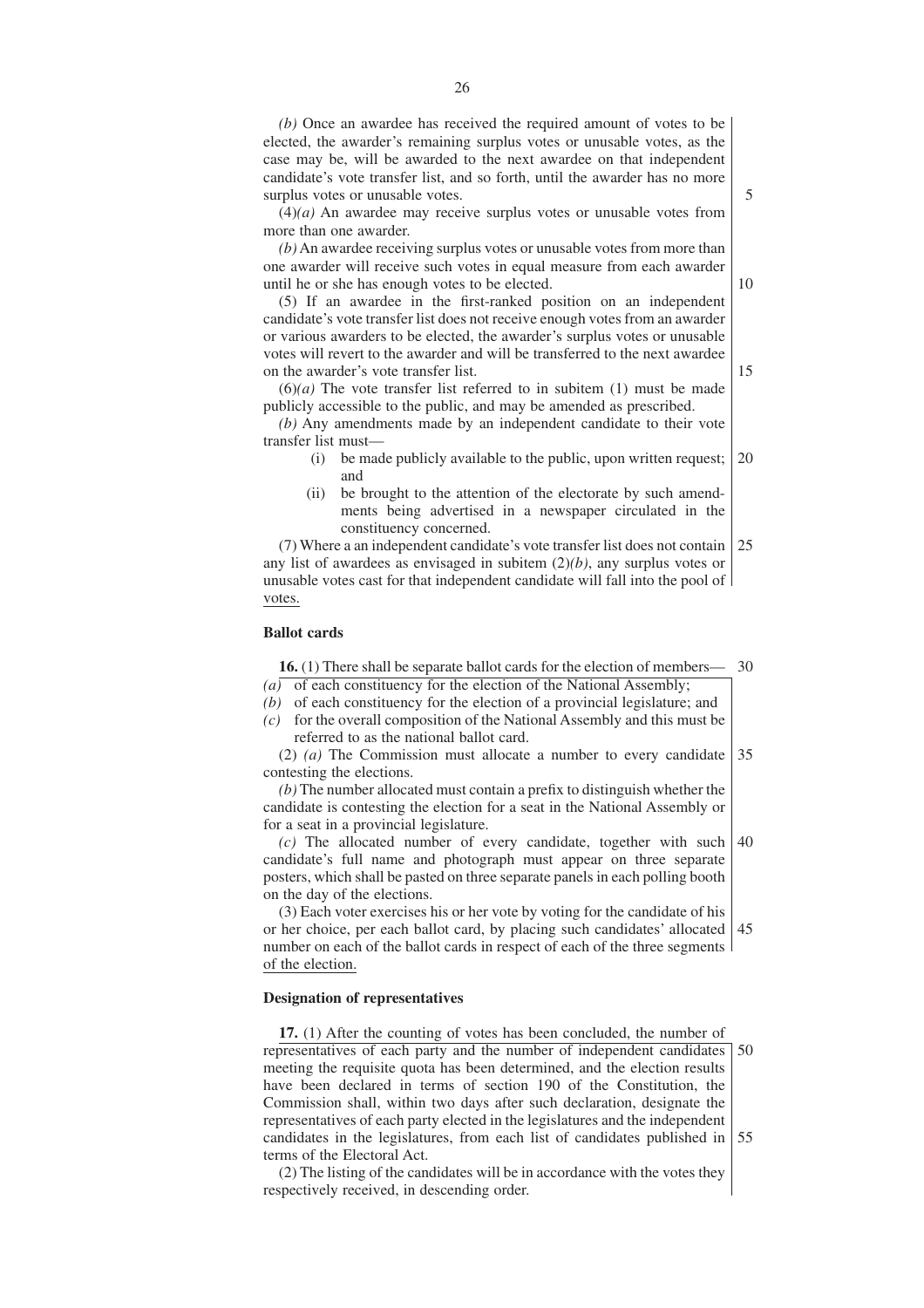(3) The Commission shall forthwith publish the list of names of representatives that have been duly elected.

#### **Supplementation of lists of candidates**

**18.** No list of candidates of a party for any legislature shall be supplemented prior to the designation of representatives in terms of item 5 17.

**19.** Lists of candidates may, after the designation of representatives in terms of item 17 has been concluded, be supplemented by the addition of an equal number of names at the end of the applicable lists, if—

- *(a)* a representative is elected as the President or to any other executive office as a result of which he or she resigns as a representative in a legislature; 10
- *(b)* a representative is appointed as a permanent delegate to the National Council of Provinces; or
- $(c)$  a vacancy has occurred and the appropriate list of candidates of the 15 party concerned is depleted.

**20.** Lists of candidates of a party referred to in item 17(1) may be supplemented on one occasion only at any time during the first 12 months following the date on which the designation of representatives in terms of item 17 has been concluded, in order to fill casual vacancies: Provided that 20 any such supplementation shall be made at the end of the list.

**21.** The number of names on the lists of candidates as supplemented in terms of item 19 shall not exceed the difference between the number of seats in the National Assembly or a provincial legislature, as the case may be, and the number of representatives of a party in any such legislature. 25

#### **Review of lists of candidates by a party**

**22.** A party may review its undepleted lists, as supplemented in terms of items 19, 20 and 21, within seven days after the expiry of the period referred to in item 20, and quarterly thereafter, until the date on which a party has to submit lists of candidates for an ensuing election, in the following manner: 30

- *(a)* all vacancies may be supplemented;
- *(b)* no more than 25 per cent of candidates may be replaced; and
- *(c)* the fixed order of lists has to be retained to reflect the number of votes received in the elections. 35

#### **Publication of supplemented and reviewed lists of candidates**

**23.** Candidate's lists supplemented in terms of items 19 and 20 or reviewed in terms of item 22 shall be published by the Secretary to Parliament and the Secretaries of the provincial legislatures within 10 days after the receipt of such lists from the parties concerned. 40

#### **Vacancies**

**24.** (1) In the event of a vacancy in a legislature to which this Schedule applies, the party which nominated the vacating member shall fill the vacancy by nominating the party candidate who is next qualified to occupy the seat as per the highest number of votes received by such party candidate during the election. 45

(2) A nomination to fill a vacancy shall be submitted to the Speaker in writing.

(3) If a party represented in a legislature dissolves or ceases to exist and the members in question vacate their seats in consequence of section  $47(3)(c)$  or  $106(3)(c)$  of the Constitution, the seats in question shall be allocated to the remaining parties or independent candidates who are next 50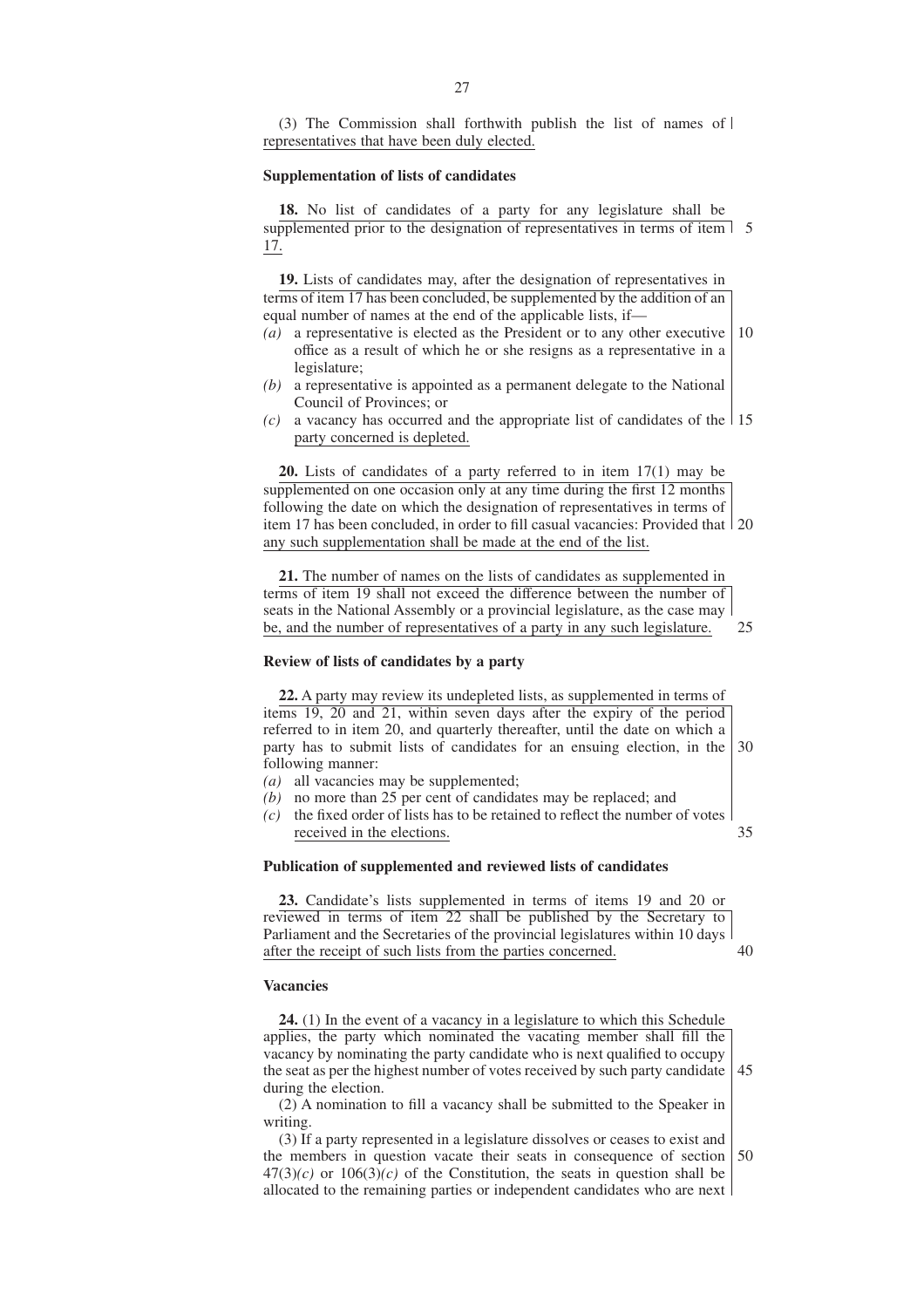qualified to occupy seats as per the highest number of votes received with the changes required by the context as if such seats were forfeited seats in terms of item 8.

(4) A vacancy of an independent candidate will remain unfilled until the next election.

5

## **Gender representation**

**25.** Each party must seek to ensure that at least thirty-three per cent of the party candidates nominated are women—

- *(a)* on the combined constituency lists for the election of the National Assembly;
- 10
- *(b)* on the combined constituency lists for each provincial legislature; and *(c)* on the national list.

# **Definitions**

**26.** In this Schedule— **'awardee'** means a party candidate or an independent candidate who receives surplus votes or unusable votes from an independent candidate in terms of an independent candidate's vote transfer list; **'awarder'** means an independent candidate who awards surplus votes or unusable votes to a party candidate or an independent candidate in terms of an independent candidate's vote transfer list; **'constituency ballot card'** means a ballot card for the purpose of the election of members for a constituency in an election of the National Assembly or a provincial legislature, as the case may be; **'constituency list'** in relation to— *(a)* a party, means a list submitted by a party in respect of the election of members for a constituency in an election of the National Assembly or a provincial legislature, as the case may; and *(b)* registered independent candidates, means a list of independent candidate compiled by the Commission in respect of the election of members for a constituency in an election of the National Assembly or a provincial legislature, as the case may; **'national ballot card'** means a ballot card for purposes of the election of members of the National Assembly from national lists for the overall composition of the National Assembly; **'national list'** in relation to— *(a)* a party, means an open list of candidates submitted by a party for purposes of the election of members of the National Assembly in respect of allocation of seats on a national basis; and *(b)* registered independent candidates, means the list of independent candidates compiled by the Commission for purposes of the election of members of the National Assembly in respect of allocation of seats on a national basis; **'surplus votes'** means any votes in excess of the votes required by an independent candidate to be elected; **'unusable votes'** means any votes less than the quota of votes required by an independent candidate to be elected; **'vote transfer list'** means the list that must be submitted by an independent candidate in terms of which an independent candidate makes provision for how his or her surplus votes or unusable votes will be awarded to an awardee in a ranked order of preferent candidates.''. 15 20 25 30 35 40 45 50

# **Amendment of Schedule 2 to Act 73 of 1998**

**56.** Schedule 2 to the Electoral Act, 1998, is hereby amended—

- *(a)* by the substitution in item 2 for the words preceding paragraph *(a)* of the following words:
	- ''Every registered party, **[and]** every party candidate and every 55registered independent candidate bound by this Code must—'';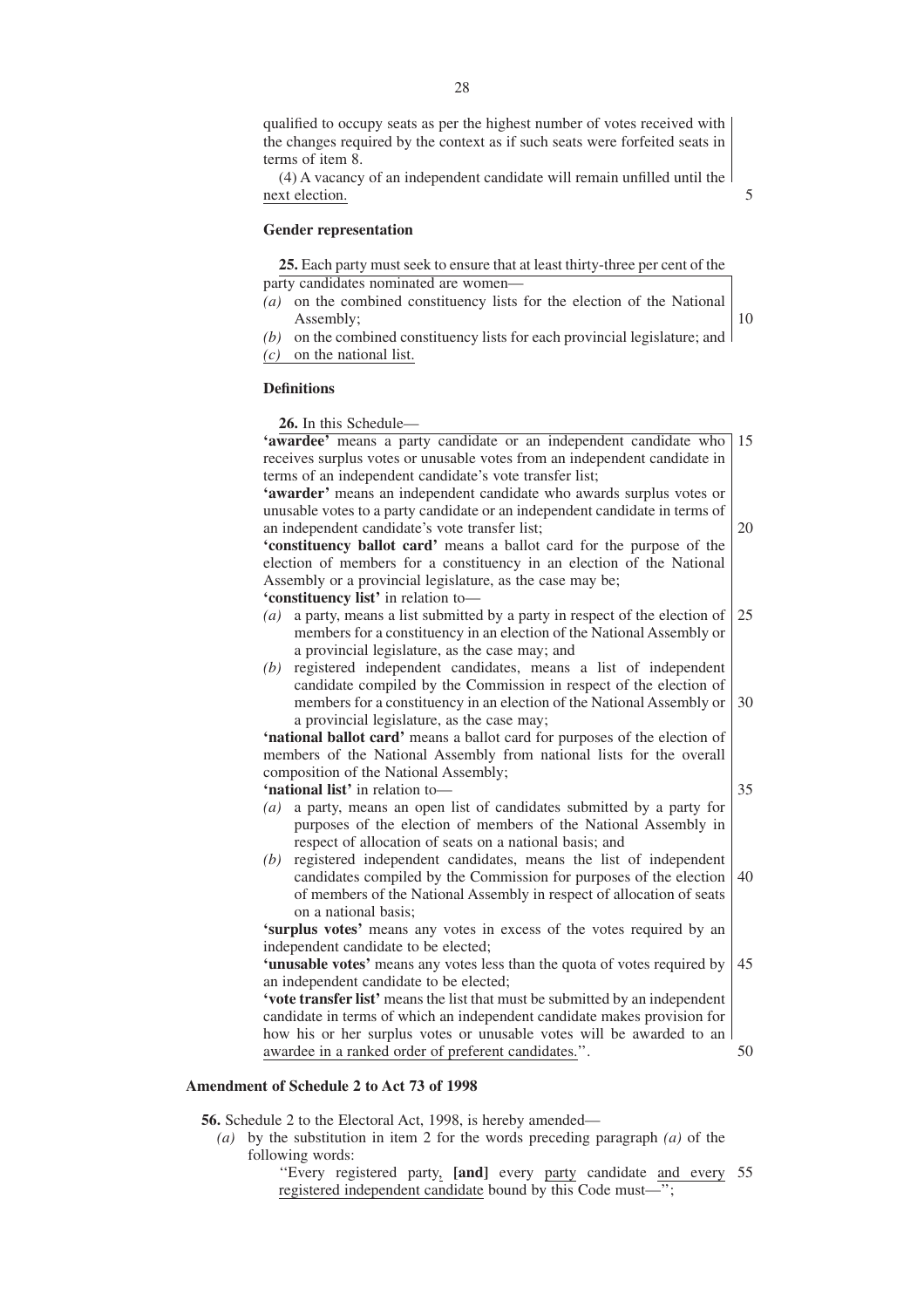*(b)* by the substitution in item 3 for the words preceding paragraph *(a)* of the following words:

''Every registered party, **[and]** every party candidate and every registered independent candidate must—'';

- *(c)* by the deletion in item 3 at the end of subparagraph (i) of paragraph *(b)* of the word "or"; 5
- *(d)* by the substitution in item 3 for subparagraph (ii) of paragraph *(b)* of the following subparagraph:
	- ''(ii) in the case of a party candidate, the representatives and supporters of **[the**] that candidate to comply with this Code and any applicable 10 electoral laws; or'';
- *(e)* by the addition in item 3 after subparagraph (ii) of paragraph *(b)* of the following subparagraph:
	- ''(iii) in the case of a registered independent candidate, the representatives and supporters of that candidate to comply with this Code and any 15 applicable electoral laws;'';
- *(f)* by the deletion in item 3 at the end of subparagraph *(i)* of paragraph *(c)* of the word "or";
- *(g)* by the substitution in item 3 for subparagraph (ii) of paragraph *(c)* of the following subparagraph: 20
	- "(ii) in the case of a party candidate, that the representatives and supporters of **[the**] that candidate comply with this Code and any applicable electoral laws**[.]**; or'';

25

40

55

- *(h)* by the addition in item 3 after subparagraph (ii) of paragraph *(c)* of the following subparagraph:
	- ''(iii) in the case of a registered independent candidate, that the representatives and supporters of that candidate comply with this Code and any applicable electoral laws.'';
- *(i)* by the substitution in item  $4(1)$  for the words preceding paragraph *(a)* of the following words: 30

''Every registered party, **[and]** every party candidate and every registered independent candidate must—

- *(j)* by the substitution in item 4(1) for subparagraph (v) of paragraph *(a)* of the following subparagraph:
	- ''(v) to canvass support for a party, **[or]** a party candidate or an 35 independent candidate;'';
- $(k)$  by the substitution for item  $4(2)$  of the following item:

''(2) Every registered party, **[and]** every party candidate and every registered independent candidate must accept the result of an election or challenge the result in a court.'';

*(l)* by the substitution for item 5 of the following item:

## ''**Duty to co-operate**

Every registered party, **[and]** every party candidate and every registered independent candidate must liaise with other parties and independent candidates contesting an election and endeavour to ensure that they do not 45 call a public meeting, march, demonstration, rally or any other public political event at the same time and place as that called by another party or independent candidate contesting the election.'';

*(m)* by the substitution in item 6 for the words preceding paragraph *(a)* of the following words: 50

> ''Every registered party, **[and]** every party candidate and every registered independent candidate must—'';

- *(n)* by the substitution in item 6 for paragraph *(a)* of the following paragraph: "*(a)* respect the right of women to communicate freely with parties, [and] party candidates and registered independent candidates;";
- *(o)* by the substitution in item 7 for the words preceding paragraph *(a)* of the following words:

''Every registered party, **[and]** every party candidate and every registered independent candidate must—'';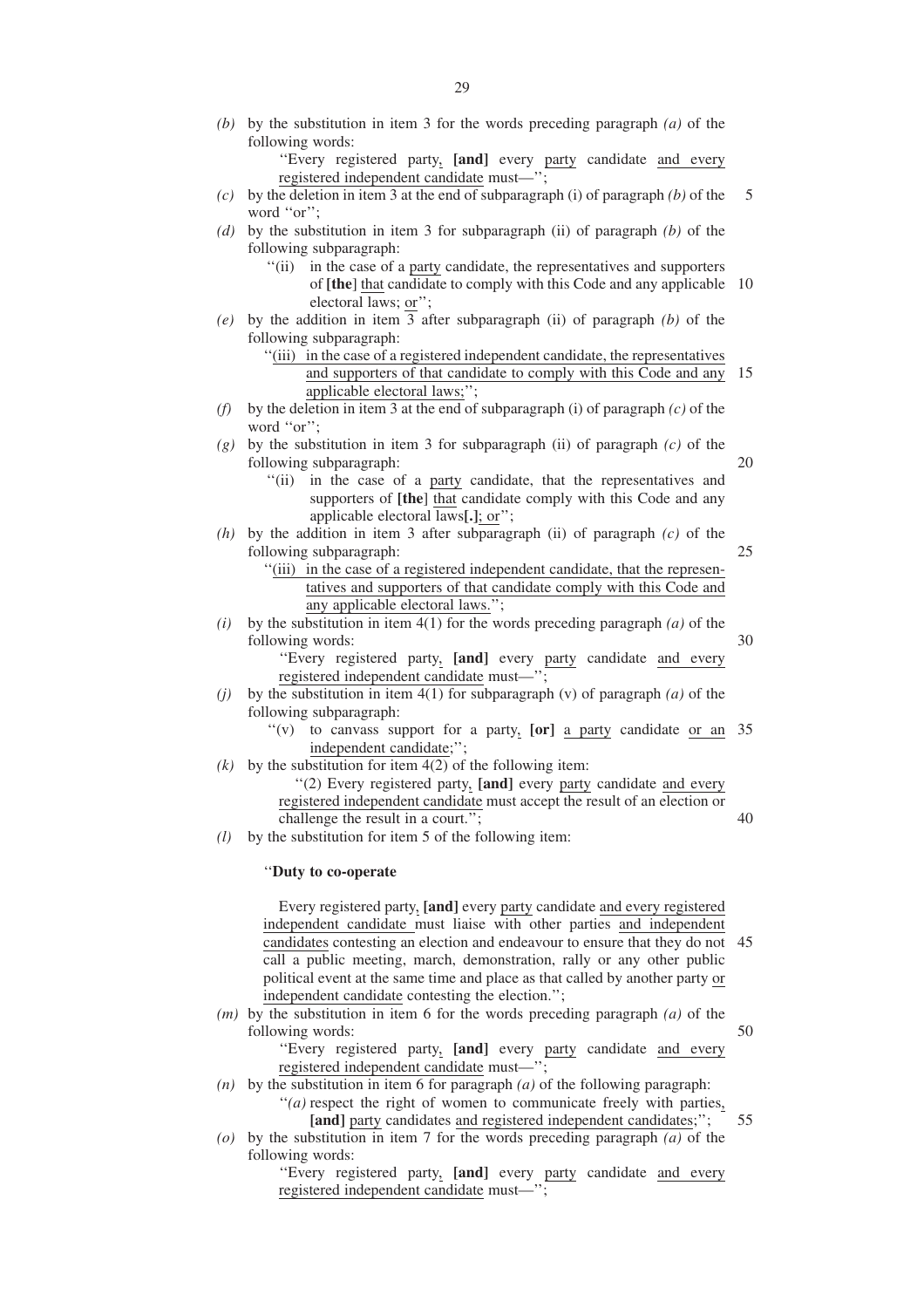*(p)* by the substitution in item 7 for subparagraph (ii) of paragraph *(d)* of the following subparagraph:

> ''(ii) other registered parties and other registered independent candidates contesting the election;";

- *(q)* by the substitution in item 7 for paragraph *(e)* of the following paragraph: ''*(e)* facilitate the access of members, employees and officers of the
	- Commission, and the chief electoral officer, to public meetings, marches, demonstrations, rallies and other political events of that party, **[or]** that party candidate or that independent candidate;'';
- $(r)$  by the substitution in item 7 for subparagraphs (ii) and (iii) of paragraph  $(g)$  of 10 the following subparagraphs:
	- ''(ii) that persons referred to in subparagraph (i) are not subjected to insult, hazard or threat by any representatives or supporters of that party, **[or]** party candidate or independent candidate; and
	- (iii) that representatives of that party, **[or]** party candidate or indepen-15 dent candidate attend meetings of any **[party]** election liaison committee or other forum convened by the Commission.";
- *(s)* by the substitution in item 8 for the words preceding paragraph *(a)* of the following words:

''Every registered party, **[and]** every party candidate and every 20 registered independent candidate—'';

- *(t)* by the substitution in item 9(1) for the words preceding paragraph *(a)* of the following words:
	- ''No registered party, **[or]** party candidate or registered independent candidate may—'';
- *(u)* by the substitution in item 9(1) for subparagraph (ii) of paragraph *(a)* of the following subparagraph:
	- ''(ii) the intimidation of party candidates, independent candidates, members of parties, representatives or supporters of parties, **[or]** party candidates or independent candidates, or voters;";

30

25

5

- (*v*) by the substitution in item  $\overline{9(1)}$  for subparagraphs (i) and (ii) of paragraph *(b)* of the following subparagraphs:
	- ''(i) a party, its candidates, representatives or members; **[or]**
	- (ii) a party candidate or that candidate's representatives; or'';
- *(w)* by the addition in item 9(1) after subparagraph (ii) of paragraph *(b)* of the 35 following subparagraph:
	- "(iii) a registered independent candidate or that candidate's representatives;'';
- $(x)$  by the substitution in item 9(1) for paragraph *(c)* of the following paragraph:  $''(c)$  plagiarise the symbols, colours or acronyms of other registered parties 40

or other registered independent candidates; or'';

- *(y)* by the substitution in item 9(2) for subparagraph (iv) of paragraph *(a)* of the following subparagraph:
	- "(iv) to refuse a nomination as a party candidate or as an independent candidate or to withdraw as a party candidate or an independent 45 candidate; or''; and
- *(z)* by the substitution in item 9(2) for paragraphs *(c)* and *(d)* of the following paragraphs:
	- ''*(c)* unreasonably prevent any other person access to voters for the purpose of voter education, collecting signatures, recruiting members, raising 50 funds or canvassing support for a party, **[or]** party candidate or independent candidate;
	- *(d)* deface or unlawfully remove or destroy the billboards, placards, posters or any other election materials of a party, **[or]** party candidate or independent candidate; or''. 55

# **Amendment to Schedule 3 to Act 73 of 1998**

**57.** Schedule 3 to the Electoral Act, 1998, is hereby amended by the substitution for items 1 and 2 of the following items: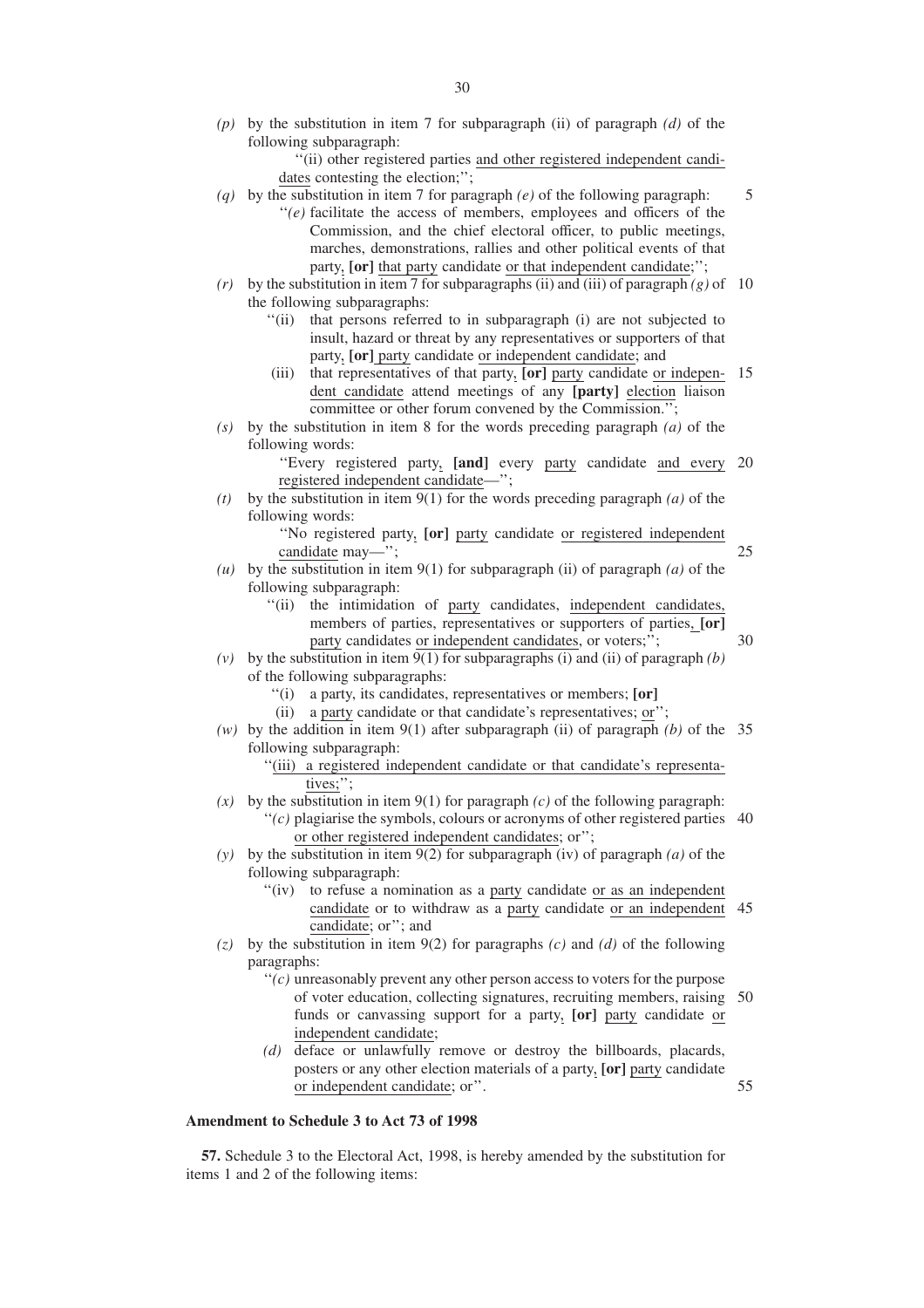''**Formula for determining number of members of National Assembly**

**1.** (1) **[By taking into account available scientifically based data and representations by interested parties, the number of seats of the National Assembly must be determined by awarding one seat for every 100 000 of the population with a minimum of 350 and a maximum of 400 seats]** Where the national government debt to the Gross Domestic Product (GDP) ratio is lower than 40%, the number of seats of the National Assembly can total between a minimum of 350 seats and a maximum of 400 seats. 5

(2) **[If the total number of seats for all provincial legislatures** 10 **determined in terms of item 2 exceeds 400, the number of seats for the National Assembly may not be less than 400]** Where the national government debt to the Gross Domestic Product (GDP) ratio is higher than 40%, the number of seats of the National Assembly may not be more than 350 seats. 15

**Formula for determining number of members of provincial legislatures**

**2.** (1) **[By taking into account available scientifically based data and representations by interested parties, the number of seats of a provincial legislature must be determined by awarding one seat for** 20 **every 100 000 of the population whose ordinary place of residence is within that province, with a minimum of 30 and a maximum of 80 seats]** In determining the number of seats per provincial legislature, the total number of registered voters per province, at the time of the closure of the voters roll, must be converted to a percentage of the total number of registered voters in the Republic of South Africa. 25

(2) Once the percentage referred to in subitem (1) is determined per province, the following ratio must be applied, in a fair and logical manner, to determine the number of seats per legislature:

- *(a)* provinces with less than 10.5% of the total registered voters in the Republic will have a provincial legislature comprising 30 seats; 30
- *(b)* provinces with 10.5% but less than 20.5% of the total registered voters in the Republic will have a provincial legislature comprising 35 seats; and
- *(c)* provinces with 20.5% or more of the total registered voters in the 35 Republic will have a provincial legislature comprising 40 seats.''.

#### **Substitution of words**

**58.** The Electoral Commission Act, 1996, and the Electoral Act, 1998, are hereby amended by the substitution for the words ''ballot paper'', wherever they occur, of the words ''ballot card''.

#### **Short title and commencement**

**59.** This Act is called the Electoral Laws Second Amendment Act, 2020, and comes into operation on a date determined by the President by proclamation in the *Gazette.*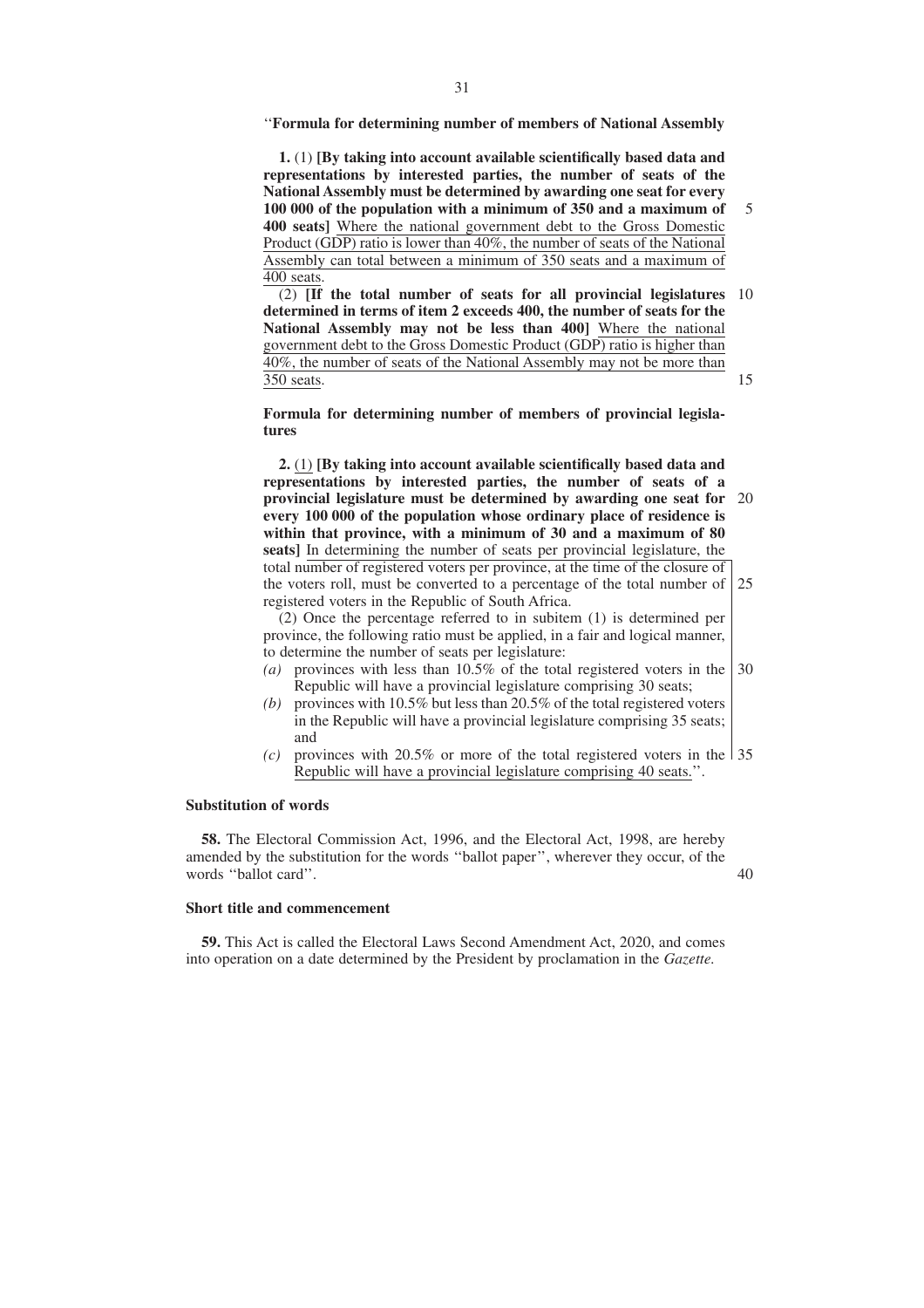# **MEMORANDUM ON THE OBJECTS OF THE ELECTORAL LAWS SECOND AMENDMENT BILL, 2020**

# **1. BACKGROUND**

To date, the electoral system for both the National Assembly and Provincial Legislatures in South Africa is one where registered political parties (and not individuals) contest elections. After each general election, each qualifying party is allocated a number of seats in the National Assembly and Provincial Legislatures, calculated according to a formula contained in Schedule 1A of the Electoral Act, 1998 (Act No. 73 of 1998) (''Electoral Act''), reflecting as closely as possible the proportion of votes that qualifying parties obtained in the general elections. Each party, thereupon, determines which of its members will fill the seats so allocated.

While the requirement of proportionality is met in such a system, voters have been increasingly estranged from the process because a direct relationship with a member of Parliament is absent and a lack of accountability of members of the relevant legislatures to their voters prevails, much to their chagrin. The increasing and continuing alienation of voters from the political and electoral system is detrimental to democracy and the well-being of society at large.

From the time the Freedom Charter was agreed to, the clear intention was to allow citizens to be close to their representatives to allow for them to, in effect, be seen to be governing with them. However, the kind of partnership that was envisaged in the Freedom Charter never materialised after the demise of Apartheid. Furthermore, it quickly became clear that the continued provisional arrangement to use the ''closed list'' proportional representation system was going to impede the transformation of South Africa, and be detrimental to the interests of the majority who had long suffered political oppression under both colonial and Apartheid rule and would, therefore, continue to be excluded from mainstream economic life of South Africa.

As the years wore on and every attempt to reform the electoral system was stymied in Parliament for one reason or the other, voter disenchantment grew correspondingly. To exacerbate the situation, voters are unable in terms of the current Electoral Act, to choose an independent candidate to represent them in Parliament more effectively.

This situation has prevailed despite the fact that section 19(3)*(b)* of the Constitution provides that:

''Every adult citizen has the right to stand for public office and, if elected, to hold office.''

The content and accessibility of this right entrenched in section 19(3)*(b)* was finally determined in the recent Constitutional Court judgment in the *New Nation Movement NPC and others v the President of the Republic of South Africa and others* matter (''*New Nation Movement* judgment*'')*1. In this matter, the Constitutional Court considered whether the Electoral Act unjustifiably limits the right in section 19(3)*(b)* and also in section 18 (freedom of association) of the Constitution by making the accessing of political office possible only through membership of political parties. After considering and examining the content of these rights, including other sections of the Constitution, the Constitutional Court declared the Electoral Act to be unconstitutional to the extent that it requires that adult citizens may be elected to the National Assembly and Provincial Legislatures only through their membership of political parties—thus paving the way for independent candidates to stand for elections.

While voters who vote for an independent candidate will enjoy the benefits thereof, all voters, without exception, should equally enjoy a very direct link between

<sup>1.</sup> CCT 110/19 [2020] ZACC 11.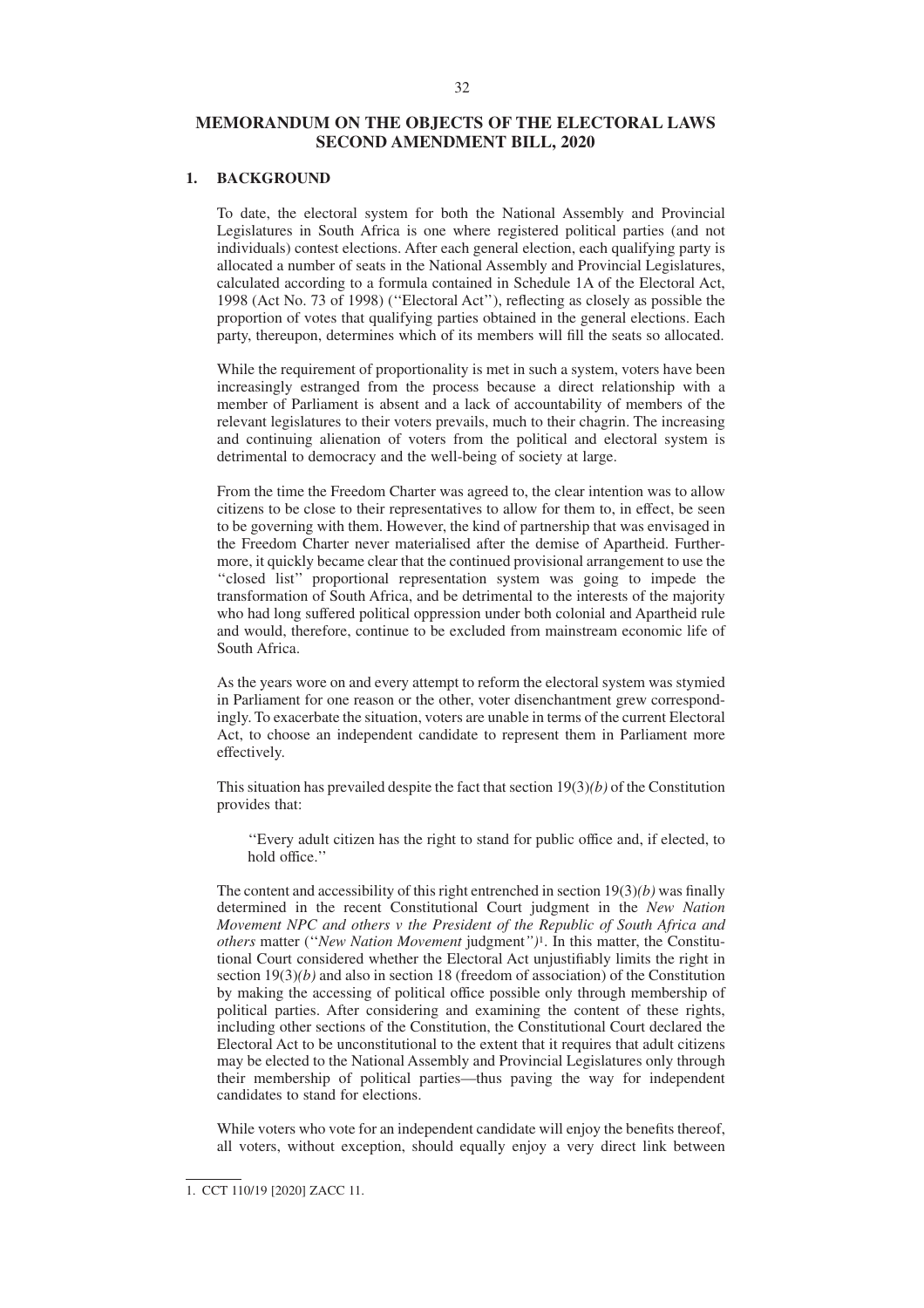themselves and their genuine representatives for reasons that are abundantly obvious. This is absolutely necessary in fast tracking the ever so long delay in tackling the upliftment of the majority of South Africans who have not benefitted to the extent that they should have with the coming of democracy.

Hence, the argument for combining proportionality with constituency representation is overwhelming. Only persons have the capability of representing voters in a granular manner, not political parties. To achieve this personal association with a public representative, each of South Africa's current fifty two districts could, as per their population size, serve as a larger or smaller multi-member constituency which could be contested by individuals as well as political parties through an ''open list'' proportional representation system.

At present, most districts in South Africa are failing dismally and serially to provide quality services, responsive and ethical governance, and economic growth on account of local government being in a perpetual, deepening and lamentable crisis. With a district becoming a constituency, a scaffolding of political representation becomes immediately possible in each district. Each district, therefore, will have councillors as well as dedicated representatives serving in either the National Assembly and Provincial Legislatures as well. The constitutional requirement for inter-governmental cooperation will consequently be meaningfully enhanced in this way at once.

# **2. PURPOSE OF BILL**

Hence the Electoral Laws Second Amendment Bill, 2020 (''the draft Bill'') seeks to address the *New Nation Movement* judgment by amending relevant electoral legislation in order to make provision for independent candidates to stand for public office in provincial and national elections, without requiring such candidate to be a member of a particular political party. It will provide for a legislative mechanism to allow independent candidates to stand for election and allowing elections to happen in constituencies that align with districts using the ''open list'' proportional representation, which will best serve the interests of every South African and most particularly those who have remained marginalised, neglected and increasingly alienated from the politics of the day.

The draft Bill will therefore, *inter alia*, seek to amend:

- the Electoral Commission Act, 1996 (Act No. 51 of 1996) (Electoral Commission Act ), so as to provide for, and to regulate, the registration of independent candidates; and
- the Electoral Act, 1998 (Act No. 73 of 1998) ( Electoral Act ), so as to*, inter alia*, give full effect to section 19(3)*(b)* of the Constitution, which provides that every South African citizen has the fundamental right to stand for public office and, if elected, to hold office; to ensure that individuals can stand for office as independent candidates without having to stand for office by virtue of his or her membership of a political party; to provide for the creation of constituencies along current district boundary lines and the replacement of the ''closed list'' proportional representation system with the ''open list'' proportional representation system with greater requirements for all candidates to uphold the Constitution and to give impetus to the realisation of the Bill of Rights; and to promote democratic governance and electoral accountability.

## **3. CONTENTS OF BILL**

# **ELECTORAL COMMISSION ACT, 1996**

- 3.1 Clause 1 of the Bill amends section 1 of the Electoral Commission Act, so as to insert new definitions and amend certain definitions.
- 3.2 Clause 2 of the Bill amends section 5 of the Electoral Commission Act, to provide that the Commission must compile and maintain a register of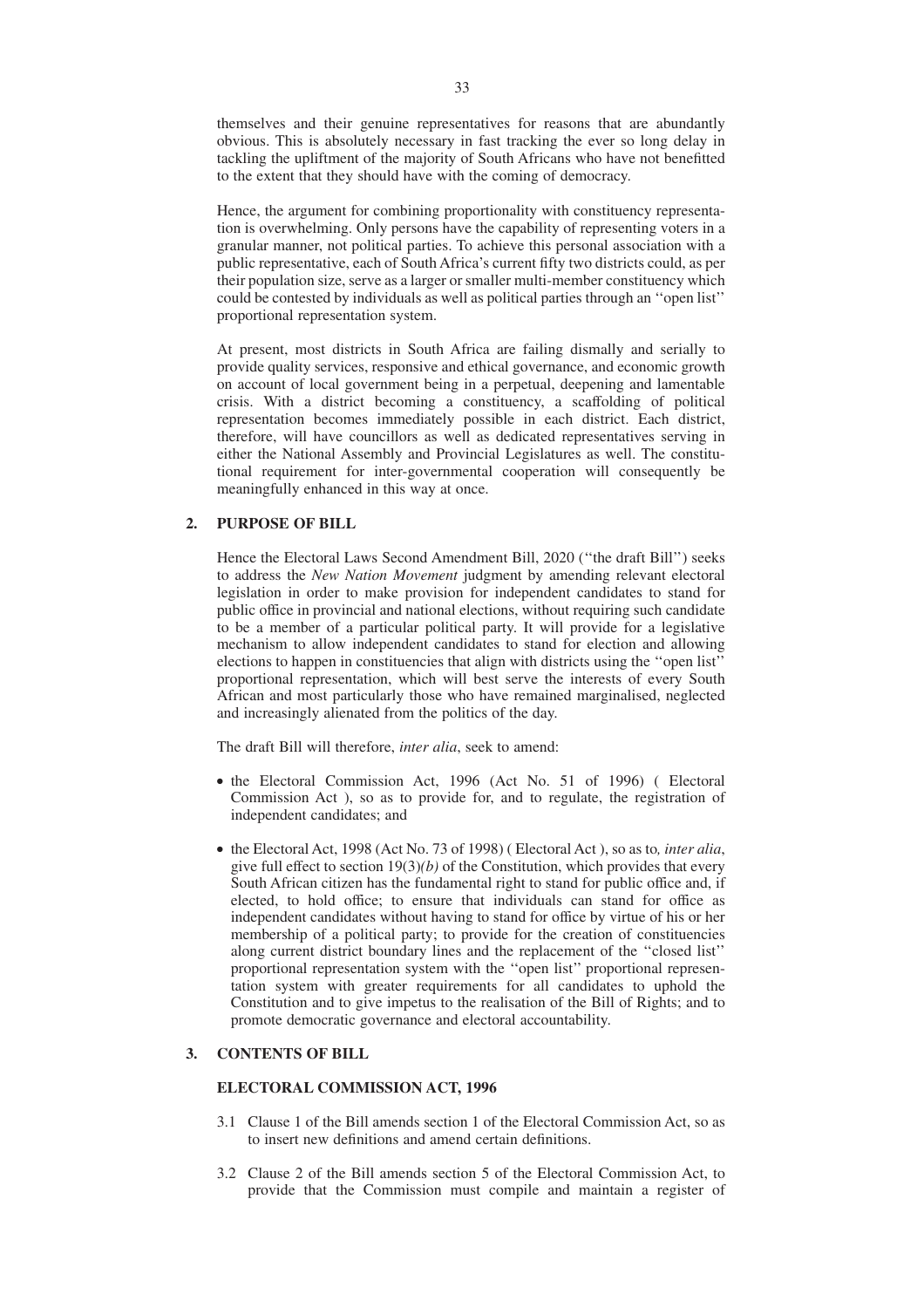independent candidates; must establish and maintain liaison and co-operation with independent candidates; and must keep abreast with electoral technological development to determine which new technologies could be used to improve the quality of elections. This clause also adds a new subsection (3) to provide that the Commission must establish an Electoral Technology Committee which must, amongst others, survey the landscape for new electoral technology developments; assess the advantages and risks of such technologies identified; decide on which new technologies should be adopted; and to recommend legislative amendments to allow for such new technologies to be implemented.

- 3.3 Clause 3 of the Bill amends section 6 of the Electoral Commission Act, to provide that independent candidates also form part of the committee of the National Assembly that nominates persons to be appointed as a member of the Commission.
- 3.4 Clause 4 of the Bill amends section 9 of the Electoral Commission Act, to also provide that no member of the Commission may give support to, or oppose, any independent candidate participating in an election.
- 3.5 Clause 5 of the Bill amends section 13 of the Electoral Commission Act, to provide that the accounting records of the Commission will be audited in terms of the Public Audit Act, 2004 (Act No. 25 of 2004) and not the Auditor-General Act, 1995 which has been repealed.
- 3.6 Clause 6 of the Bill amends section 15 of the Electoral Commission Act, to provide that parties must be registered in respect of all constituencies or only in respect of such constituencies as are selected by the party.
- 3.7 Clause 7 of the Bill inserts section 15B into the Electoral Commission Act, to provide for the registration of independent candidates and also lists what the registration form should entail as well as the documents that must accompany the registration application.
- 3.8 Clause 8 of the Bill amends section 16 of the Electoral Commission Act, to provide that the chief electoral officer may also not register an independent candidate if certain requirements are not met. It also amends section 16 to allow for an independent candidate to lodge an appeal should he or she be aggrieved by a decision of the chief electoral officer.
- 3.9 Clause 9 of the Bill amends section 16A of the Electoral Commission Act, to provide that an independent candidate may also submit an application to the chief electoral officer to change his or her name, abbreviated name, distinguishing mark or symbol.
- 3.10 Clause 10 of the Bill amends section 17 of the Electoral Commission Act, to provide that the Commission may also cancel the registration of an independent candidate under certain circumstances.
- 3.11 Clause 11 of the Bill amends section 23 of the Electoral Commission Act, to provide that the Commission may make regulations regarding the registration of independent candidates and the conduct of independent candidates in so far as such conduct may promote or inhibit the conduct of a free and fair election.

#### **ELECTORAL ACT, 1998**

- 3.12 Clause 12 of the Bill amends section 1 of the Electoral Act, so as to insert new definitions, amend certain definitions and delete certain definitions.
- 3.13 Clause 13 of the Bill substitutes section 4 of the Electoral Act, so as provide that the Commission must administer the Act in a manner conducive to free and fair elections.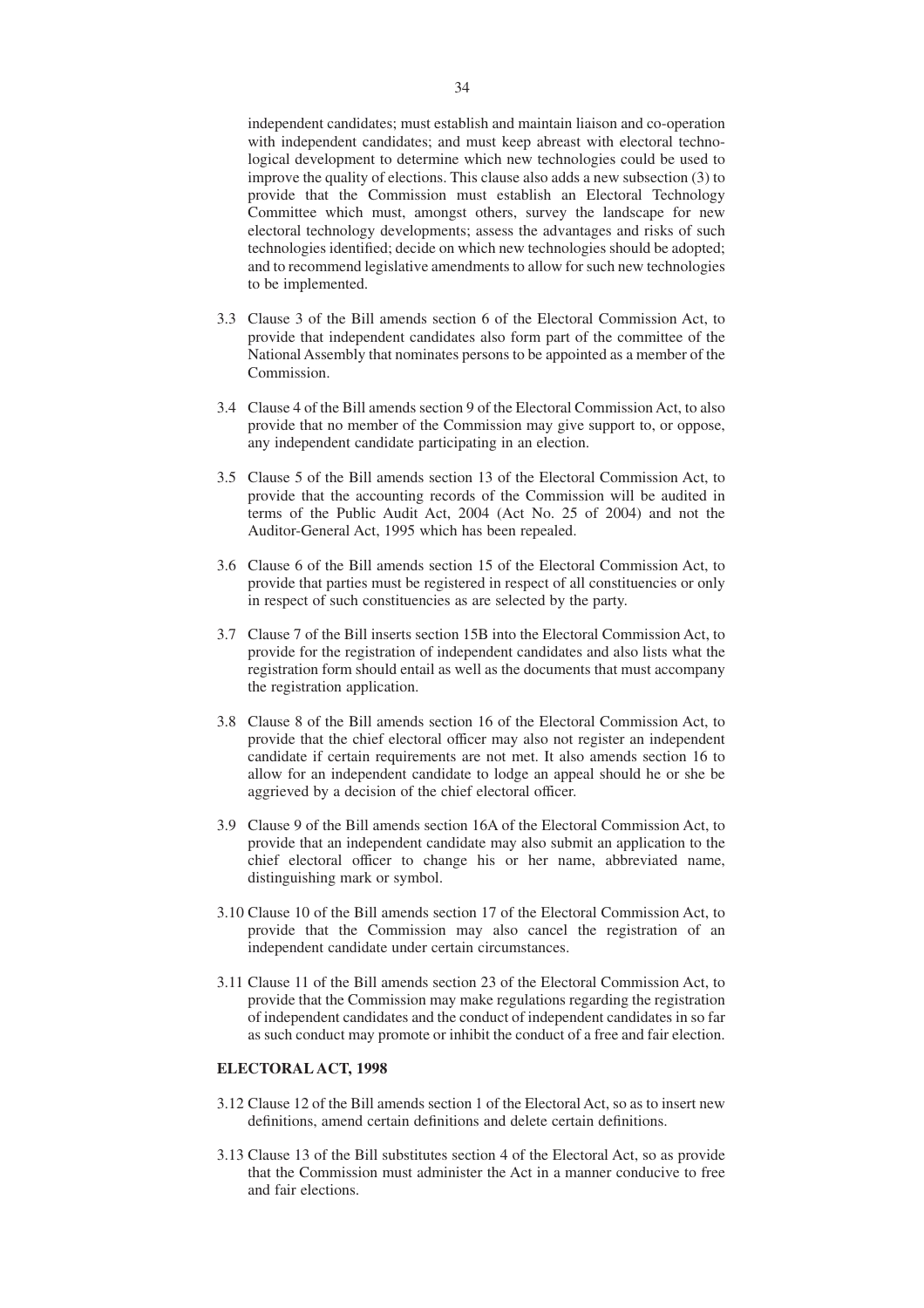- 3.14 Clause 14 of the Bill amends section 8 of the Electoral Act, by deleting subsections (2)*(c)* and *(d)*, which refer to persons declared by the High Court to be of unsound mind or mentally disordered, and persons detained under the Mental Health Care Act, 2002 (Act No. 17 of 2002), respectively. The effect of the deletion will allow for these categories of persons to register as voters.
- 3.15 Clause 15 of the Bill amends section 16 of the Electoral Act, so as to provide that the chief electoral officer must also, on the payment of the prescribed fee, provide copies of the voter's roll to registered independent candidates as well.
- 3.16 Clause 16 of the Bill amends section 20 of the Electoral Act, so as to provide that the Commission must consult the election liaison committee, and not the party national liaison committee, regarding the election timetable.
- 3.17 Clause 17 of the Bill amends the heading of Part 3 in Chapter 3 of the Electoral Act, so as to refer to independent candidates contesting elections and also to the list of independent candidates.
- 3.18 Clause 18 of the Bill substitutes section 26 of the Electoral Act, so as to provide that an independent candidate may contest an election only if that independent candidate has been nominated to stand for election in the prescribed manner and form; is a registered independent candidate; and has submitted his or her name to the Commission for inclusion onto the list of independent candidates.
- 3.19 Clause 19 of the Bill amends section 27 of the Electoral Act, so as to provide that the lists of candidates submitted by a registered party intending to contest an election must also be accompanied by a manifesto signed by each candidate setting out how, and to what extent, he or she is committed to making real the rights enshrined in Chapter 2 of the Constitution; and a list of verifiable supporters from the constituency for which the candidate is nominated to validate the nomination and to assist in determining as best as possible the location of a successful candidate's constituency office.
- 3.20 Clause 20 of the Bill inserts a new section 27A into the Electoral Act, to provide that a registered independent candidate, intending contest an election, must submit his or her name for inclusion onto the list of independent candidates. The Commission must prescribe the manner in which an independent candidate must submit his or her name and the Commission must compile the list after receiving such submissions of names. This new section 27A further lists the various documents that must accompany an independent candidate's submission. These include: a prescribed undertaking signed by the independent candidate, binding the independent candidate to the Code; a declaration, signed by the independent candidate, that the independent candidate is qualified to stand for election in terms of the Constitution or any applicable legislation; an acceptance of nomination, signed by the independent candidate; a personal manifesto signed by the independent candidate setting out how and to what extent he or she is committed to making real and visible the rights enshrined in Chapter 2 of the Constitution; a list, comprising the prescribed details, of verifiable supporters from the constituency for which the independent candidate has been nominated to validate the nomination and to assist in determining as best as possible the location of a successful candidate's constituency office upon that candidate being successfully elected; a vote transfer list referred to in Schedule 1A indicating how his or her votes will be awarded; and the prescribed deposit.
- 3.21 Clause 21 of the Bill amends section 28 of the Electoral Act, to provide that the chief electoral officer must also notify an independent candidate of any non-compliance when submitting his or her name for inclusion onto the list of independent candidates. The notice must be given in the prescribed manner and must indicate the date by when the independent candidate must comply.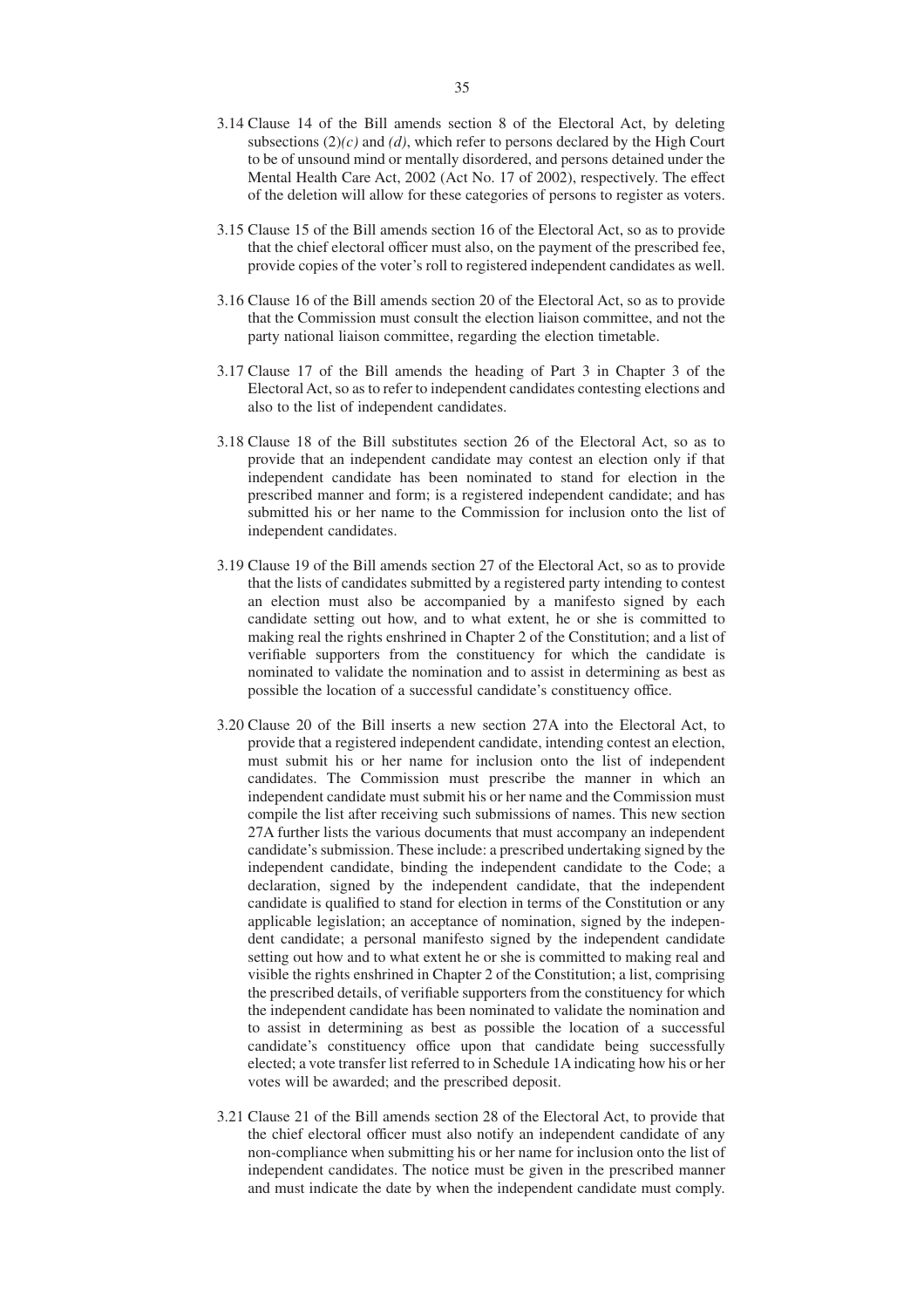- 3.22 Clause 22 of the Bill amends section 29 of the Electoral Act, to provide that the chief electoral officer must also give notice that copies of the list of independent candidates compiled by the Commission and the accompanying documents submitted by each independent candidate will also be available for inspection, and that any person may inspect such documents.
- 3.23 Clause 23 of the Bill amends section 30 of the Electoral Act, to provide that any person, including the chief electoral officer may object to the inclusion of an independent candidate's name on the list of independent candidates on the listed grounds. The amendment to section 30 also includes additional grounds upon which an objection may be raised against a party candidate or an independent candidate. These are: that there is no prescribed personal manifesto signed by the party candidate or the independent candidate setting out how and to what extent that candidate is committed to making real and visible the rights enshrined in Chapter 2 of the Constitution; or there is no prescribed list, comprising the prescribed details, of verifiable supporters from the constituency for which the independent candidate or party candidate has been nominated to validate the nomination and to assist in determining as best as possible the location of a successful candidate's constituency office upon that candidate being successfully elected.
- 3.24 Clause 24 of the Bill amends section 31 of the Electoral Act, to provide that the chief electoral officer must also compile a list of registered independent candidates entitled to contest the election by not later than the relevant date stated in the election timetable, and must have the final list of independent candidates available. The amendment further provides that the chief electoral officer must issue, to each candidate on the final list of independent candidates, a certificate stating that the person is a candidate in that election.
- 3.25 Clause 25 of the Bill amends section 38 of the Electoral Act, to provide that once the voter has received a ballot card, the voter must mark the ballot card in a way that indicates the party candidate or independent candidate the voter wishes to vote for.
- 3.26 Clause 26 of the Bill amends section 39 of the Electoral Act, to provide that the presiding officer, at the request of a voter who is unable to read, must assist that voter in voting in the presence of two agents from different registered parties and one independent candidate agent. The amendment also provides that a person may assist a voter in voting if the presiding officer is satisfied that the person rendering assistance has attained the age of 18 years and is also not an independent candidate.
- 3.27 Clause 27 of the Bill amends section 47 of the Electoral Act, to provide that the counting officer must reject a ballot card on which a vote is cast for more than one candidate, whether in respect of a party candidate or an independent candidate, or both.
- 3.28 Clause 28 of the Bill amends section 56 of the Electoral Act, to provide that where the Commission or the Electoral Court decides that a serious irregularity has occurred concerning any aspect of an election, the Commission or the Electoral Court may order that the votes cast in favour of a party candidate or a registered independent candidate at a particular voting station must be deducted in whole or in part from the votes cast in favour of that party candidate or that independent candidate in that election.
- 3.29 Clause 29 of the Bill amends section 57A of the Electoral Act, to provide that Schedule 1A applies to, among others, party's list of candidates and the list of independent candidates; and also to the designation of all successful party candidates and independent candidates to occupy their seats in the respective legislatures.
- 3.30 Clause 30 of the Bill amends section 58 of the Electoral Act, by inserting a new subsection (1A) to provide that every registered independent candidate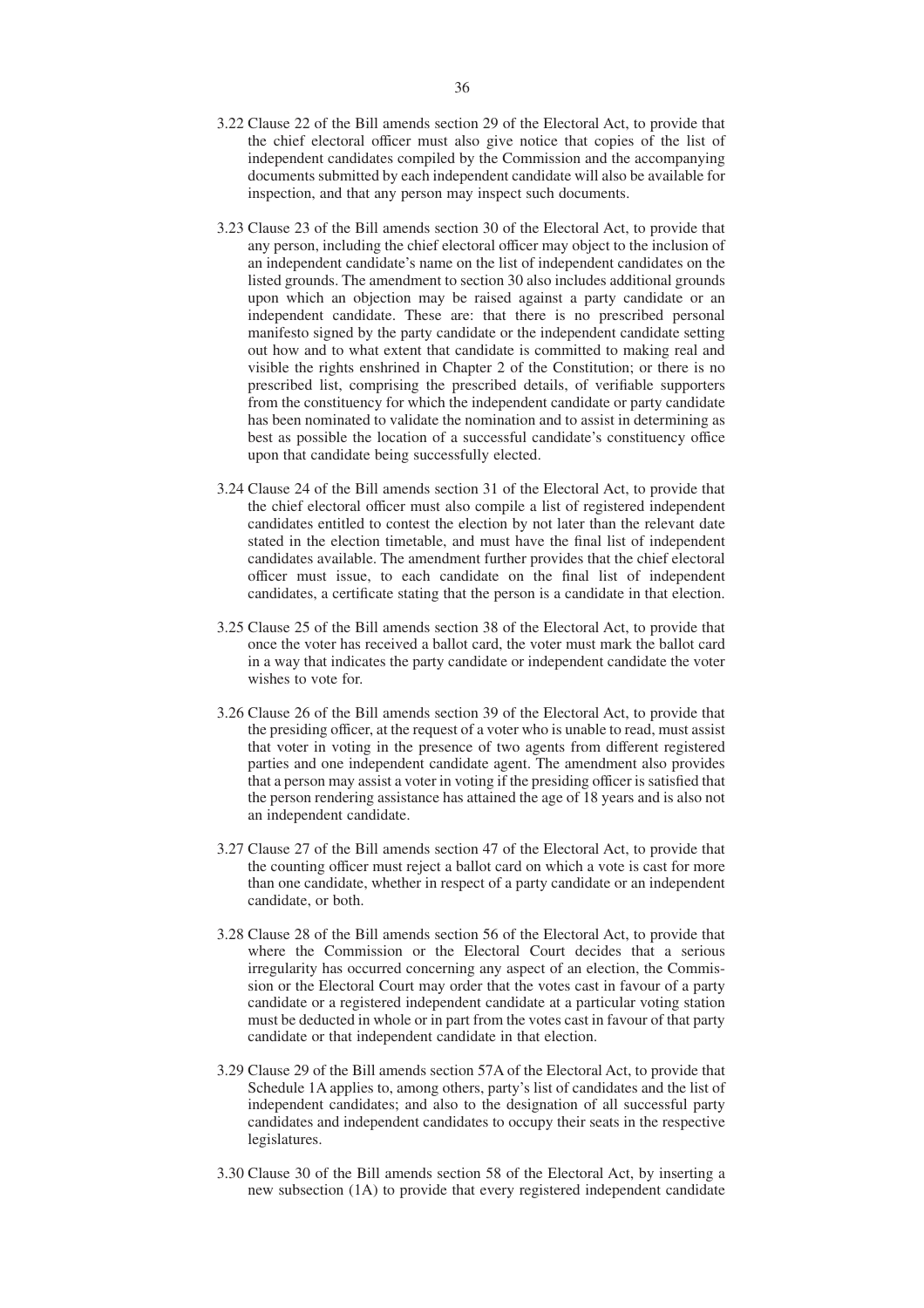contesting an election may appoint one independent candidate agent for each voting station, or if voting or counting at a voting station takes place in more than one room or separately enclosed area, one independent candidate agent in respect of each room or area. The new subsection also provides that two independent candidate agents may be appointed for each venue where other processes such as the determination and declaration of the results and verification procedures take place.

- 3.31 Clause 31 of the Bill amends section 59 of the Electoral Act, to provide that an agent must wear the prescribed identification indicating the registered party or the registered independent candidate represented by that agent.
- 3.32 Clause 32 of the Bill inserts section 60A into the Electoral Act, to provide that the Commission must establish 52 or more constituencies in the Republic; must determine the boundaries of such constituencies in accordance with the listed factors and criteria; and also keep a map of each constituency.
- 3.33 Clause 33 of the Bill inserts section 61A into the Electoral Act, to provide the criteria and factors that must be taken into account when the Commission determines the boundaries of the constituencies. This new section, inter alia, provides that the area of each district council will be a constituency for the purposes of the election; provides how a metropolitan council area should be divided into constituencies; and how constituency offices should be located.
- 3.34 Clause 34 of the Bill substitutes section 62 of the Electoral Act, to provide that the Commission, before determining the boundaries of a voting district, may consult on the proposed boundaries of that voting district with the municipal election liaison committee for the municipality within which that voting district will fall; or if no municipal election liaison committee has been established in a municipality, with the provincial election liaison committee for the province within which that voting district will fall.
- 3.35 Clause 35 of the Bill inserts section 62A into the Electoral Act, to provide that the Commission, before determining the boundaries of a constituency, may consult with the provincial election liaison committee for the province within which that constituency will fall; and the national election liaison committee in respect of all constituencies.
- 3.36 Clause 36 of the Bill amends section 63 of the Electoral Act, to provide that, once the Commission has established the constituencies, the chief electoral officer must give notice that copies of maps of each constituency will be available for inspection. The notice must state, and the chief electoral officer must ensure, that copies of the maps of constituencies within a province are available for inspection at the Commission's provincial office. The amendment also provides that the chief electoral officer must provide a certified copy of a map of a constituency to any person who has paid the prescribed fee.
- 3.37 Clause 37 of the Bill amends section 63A of the Electoral Act, to provide that the Commission must also regularly review the established constituencies and their boundaries, and whenever necessary, disestablish an existing constituency; establish a new constituency; or re-determine the boundaries of an existing constituency.
- 3.38 Clause 38 of the Bill amends section 64 of the Electoral Act, so as to substitute the term ''party liaison committee'' with the term ''election liaison committee''.
- 3.39 Clause 39 of the Bill amends section 66 of the Electoral Act, to provide that the presiding officer of a voting station must, before the voting station opens for voting on voting day, determine the boundary of the voting station after consultation with independent candidate agents as well. This clause also provides that the presiding officer of a voting station may alter the boundary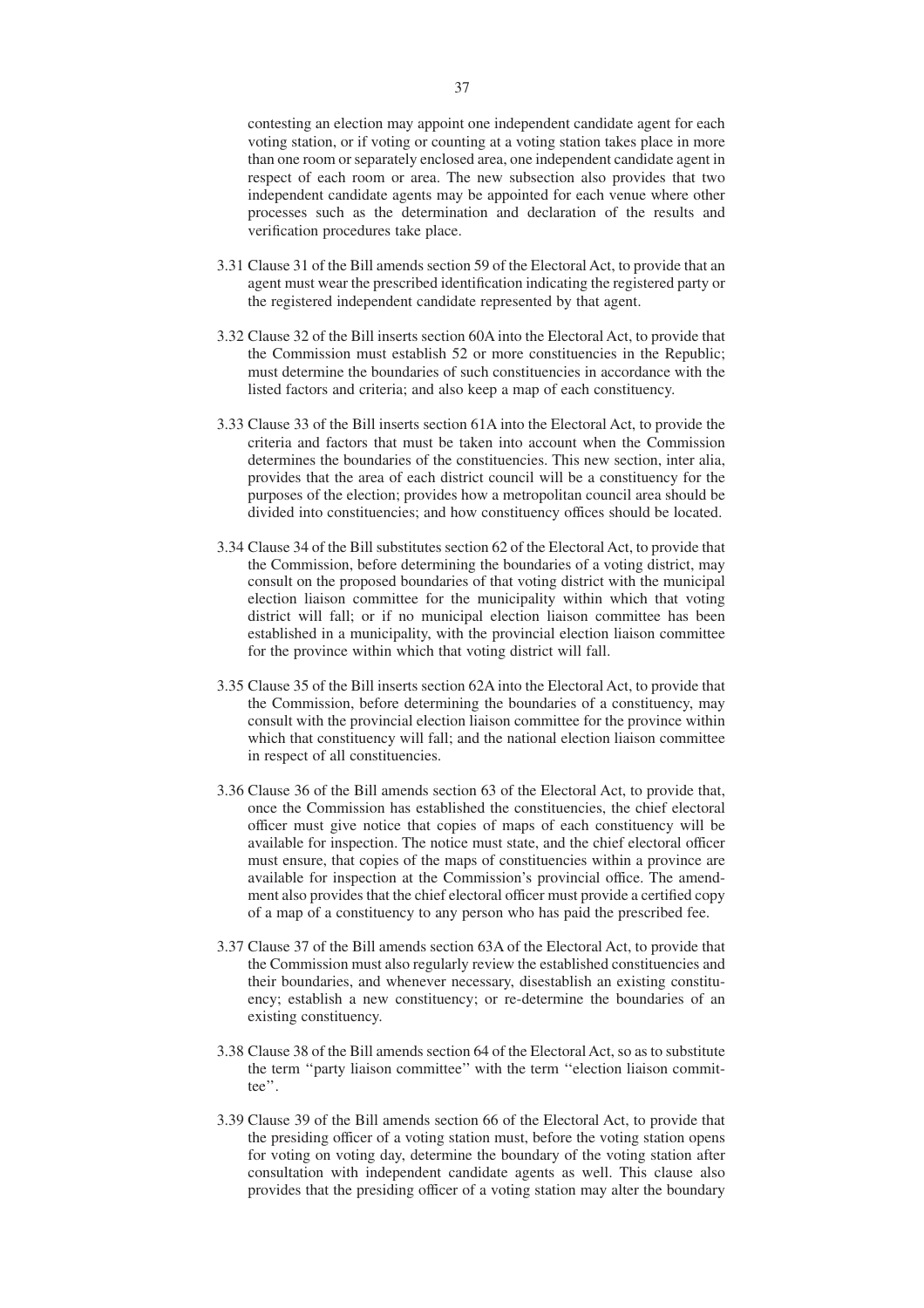at any time after consulting party agents and also independent candidate agents.

- 3.40 Clause 40 of the Bill amends section 73 of the Electoral Act, to provide that the presiding officer may not exclude the prescribed number of party candidates and independent candidates from the area within the boundary of a voting station.
- 3.41 Clause 41 of the Bill amends section 82 of the Electoral Act, to provide that a person may not be appointed as an officer in an election if that person is a party candidate or an independent candidate contesting that election. This clause also provides that an officer may not give support to or oppose any party candidate or independent candidate contesting an election.
- 3.42 Clause 42 of the Bill amends section 83 of the Electoral Act, to provide that an institution must ensure that an employee of that institution who exercises a power or performs a duty in terms of the Act is not a party candidate or an independent candidate contesting that election. This clause also provides that an institution and each of its employees who exercises powers and performs duties in terms of the Act may not give support to or oppose any party candidate or independent candidate contesting an election.
- 3.43 Clause 43 of the Bill amends section 84 of the Electoral Act, to provide that the Commission may accredit an applicant to observe an election after considering, among other things, whether the persons appointed by the applicant will observe that election impartially and independently of any registered party, party candidate or also any registered independent candidate contesting that election.
- 3.44 Clause 44 of the Bill amends section 86 of the Electoral Act, to provide that the Commission may accredit an applicant to provide voter education for an election after considering, among other things, whether the applicant or the persons appointed by the applicant to provide voter education will do so in a manner that is impartial and independent of any registered party, party candidate or also any registered independent candidate contesting that election.
- 3.45 Clause 45 of the Bill amends section 87 of the Electoral Act, to provide that no person may compel or unlawfully persuade any person to vote or not to vote for, or to support or not to support, any party candidate or registered independent candidate. This clause also provides that no person may prevent any party candidate, any registered independent candidate or their respective representatives from gaining reasonable access to voters, whether in a public or private place.
- 3.46 Clause 46 of the Bill amends section 88 of the Electoral Act, to provide that no person may impersonate a party candidate, a registered independent candidate or their respective representatives.
- 3.47 Clause 47 of the Bill substitutes section 92 of the Electoral Act, to provide that from the date on which an election is called to the date the result of the election is determined, no person may deface or unlawfully remove any billboard, placard or poster published by a party candidate or a registered independent candidate.
- 3.48 Clause 48 of the Bill amends section 96 of the Electoral Act, to provide that the imposition of an appropriate penalty or sanction by the Electoral Court may also include the forfeiture of any deposit paid by an independent candidate and cancelling that candidate's registration.
- 3.49 Clause 49 of the Bill amends section 99 of the Electoral Act, to provide that the Electoral Code must be subscribed to by every registered independent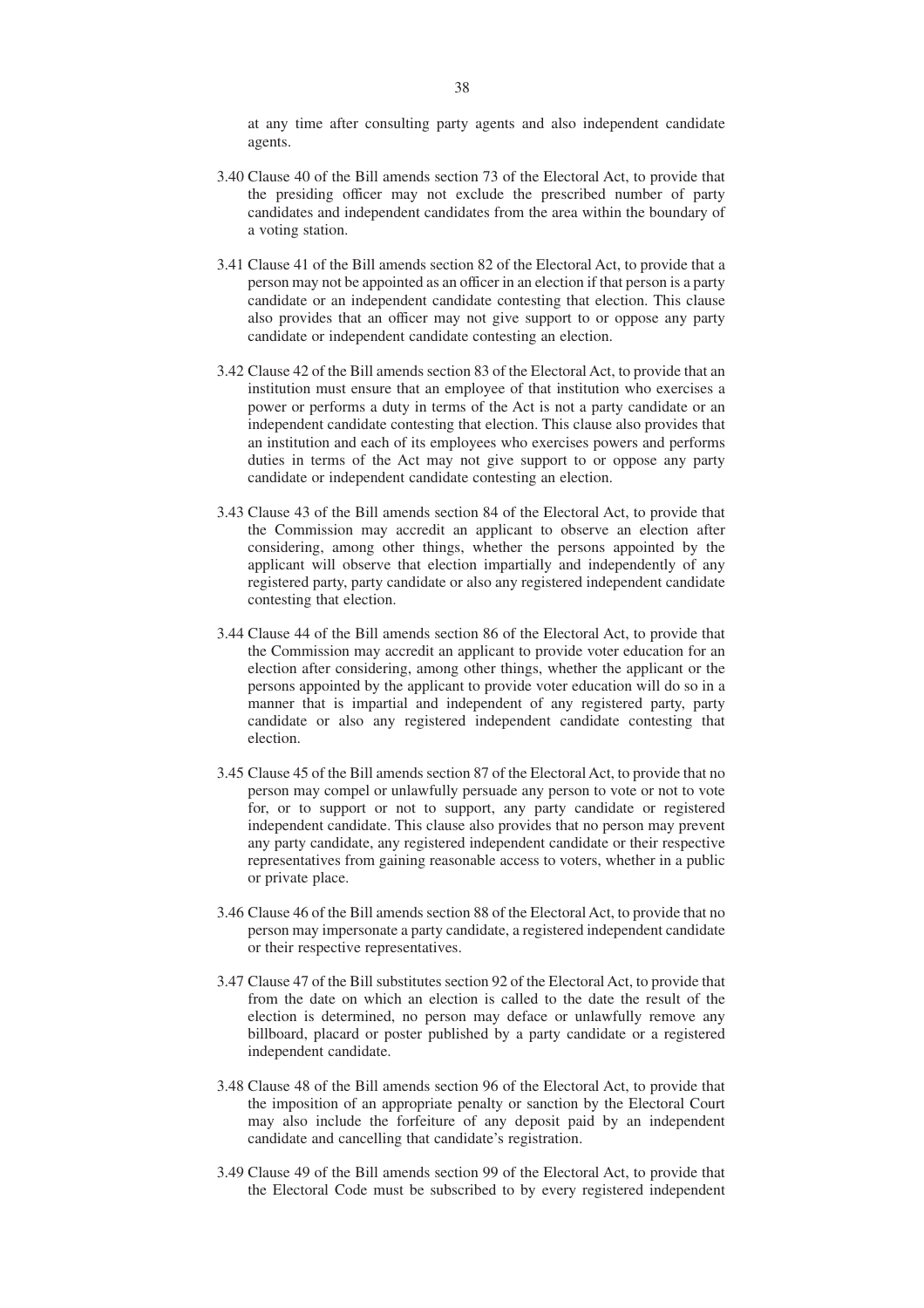candidate before he or she is allowed to contest an election, and by every party candidate before that candidate may be placed on a party's list of candidates.

- 3.50 Clause 50 of the Bill amends section 100 of the Electoral Act, so as to substitute the term ''party national liaison committee'' with the term ''national election liaison committee''.
- 3.51 Clause 51 of the Bill amends section 106 of the Electoral Act, to provide that the Commission must also refund to a registered independent candidate any deposit paid by him or her if that independent candidate is allocated a seat in the legislature whose election that independent candidate contested.
- 3.52 Clause 52 of the Bill amends section 107 of the Electoral Act, to provide that the publisher of any publication must head an article in that publication with the word ''advertisement'' if that article originates from a party candidate or an independent candidate or their respective supporters.
- 3.53 Clause 53 of the Bill amends section 110 of the Electoral Act, to provide that any mistake in the final lists of party candidates or independent candidates does not invalidate those lists of candidates.
- 3.54 Clause 54 of the Bill amends schedule 1 to the Electoral Act, so as to, *inter alia*, make provision for independent candidates and all aspects relevant to independent candidates within the election timetable; provide for the list of independent candidates and their accompanying documents to be inspected by a certain date; provide for the cut-off date for objections and appeals; dates by which certificates should be issued to party candidates and independent candidates stating that the person is a candidate in the election; and so forth.
- 3.55 Clause 55 of the Bill substitutes schedule 1A to the Electoral Act. Schedule 1A deals with the system of representation in the National Assembly and the provincial legislatures and accommodates both party candidates and independent candidates within this system. It sets out that six sevenths of the seats in the National Assembly must be filled from constituency lists and that one seventh of the seats from national lists, which are submitted by registered parties and the Commission. The Schedule, *inter alia*, provides for how seats will be allocated; how recalculations will happen; forfeiture of seats; the types of ballot cards that will be required; gender representation; how vacancies will be filled; and so forth. The Schedule also provides that independent candidates must submit a vote transfer list in terms of which an independent candidate makes provision for how his or her surplus votes or unusable votes will be awarded to another candidate in a ranked order of preferred candidates.
- 3.56 Clause 56 of the Bill amends schedule 2 to the Electoral Act, so as to make the Electoral Code of Conduct contained in Schedule 2 applicable to independent candidates as well.
- 3.57 Clause 57 of the Bill amends schedule 3 of the Electoral Act, so as to provide new formulas for determining the number of members for the National Assembly and the provincial legislatures respectively.
- 3.58 Clause 58 of the Bill substitutes the words ''ballot paper'', wherever they appear in the Electoral Commission Act and in the Electoral Act, with the words ''ballot card''.

3.59 Clause 59 of the Bill provides for the short title and commencement.

# **4. ORGANISATIONAL AND PERSONNEL IMPLICATIONS**

The Bill provides for a new electoral system and as such the Electoral Commission may require more resources at the outset to entrench the system in practice.